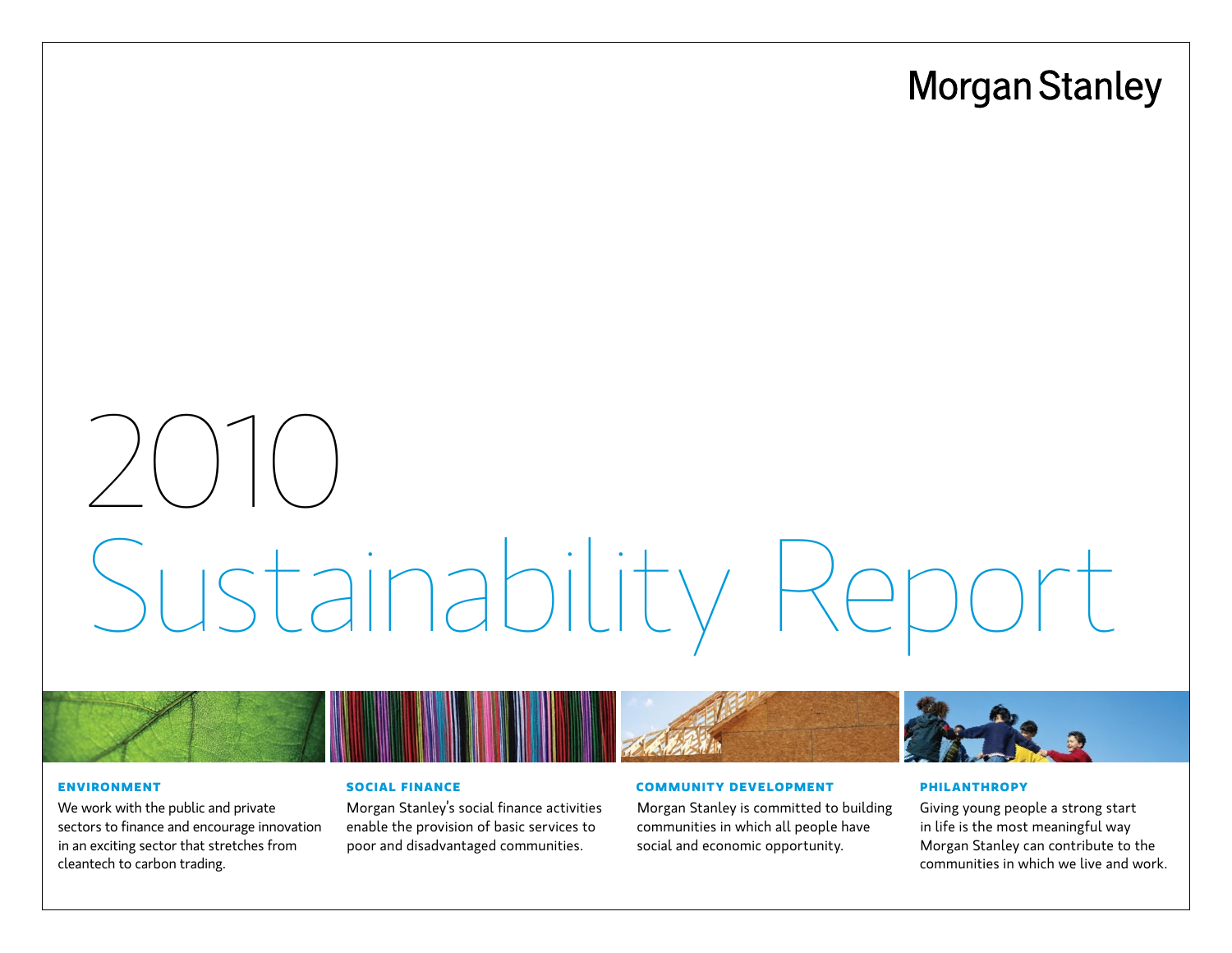# About Morgan Stanley

<span id="page-1-0"></span>

| <b>ABOUT</b><br><b>MORGAN STANLEY</b>                |                  |
|------------------------------------------------------|------------------|
| <b>LETTER FROM</b><br>THE CEO                        |                  |
| <b>SUSTAINABILITY AT</b><br><b>MORGAN STANLEY</b>    | 4                |
| <b>ENVIRONMENTAL</b><br><b>AND SOCIAL RISK</b>       |                  |
| <b>ENVIRONMENTAL</b><br><b>FINANCING INITIATIVES</b> | $\vert\vert$ ( ) |
| <b>SOCIAL FINANCE</b>                                | 14               |
| <b>COMMUNITY</b><br><b>DEVELOPMENT</b>               | 17               |
| <b>ENVIRONMENT-</b><br><b>OPERATIONS</b>             | $\mathcal{L}$    |
| <b>EMPLOYEES</b>                                     | 77               |
| <b>OUR APPROACH</b>                                  | ₹                |
| <b>PHILANTHROPY</b>                                  | ≀4               |

Morgan Stanley is a global financial services firm that provides a wide range of investment banking, securities, investment management and wealth management services to a large, diversified group of clients, including corporations, governments, financial institutions and individuals. We currently employ a global workforce of more than 62,000.

# **Our client-centered businesses include:**

**Institutional Securities—**provides financial advisory and capital-raising services to a diverse group of corporate and other institutional clients globally. In 2010, we ranked #1 in global M&A, #1 in global IPOs and #1 in global equity. We advised on nine of the top ten announced transactions of 2010, and our equity capital markets team achieved the highest market share in a decade. We have best-in-class capabilities across a broad array of businesses, including commodities, credit, cash, equities and capital markets.

**Global Wealth Management Group—**provides comprehensive financial services to clients through a network of more than 18,000 global representatives and includes the Company's 51 percent interest in Morgan Stanley Smith Barney. The Global Wealth Management Group has \$1.67 trillion in client assets.

**Asset Management—**offers clients a diverse array of equity, fixed income and alternative investments and merchant banking strategies. With one of the largest global asset management organizations of any full-service financial services firm, we provide investment strategies spanning the risk/return spectrum across geographies, asset classes and public and private markets to a diverse group of clients across the institutional and intermediary channels, as well as to high net worth clients.

**For further information about Morgan Stanley, please visit our website, [www.morganstanley.com.](http://www.morganstanley.com)**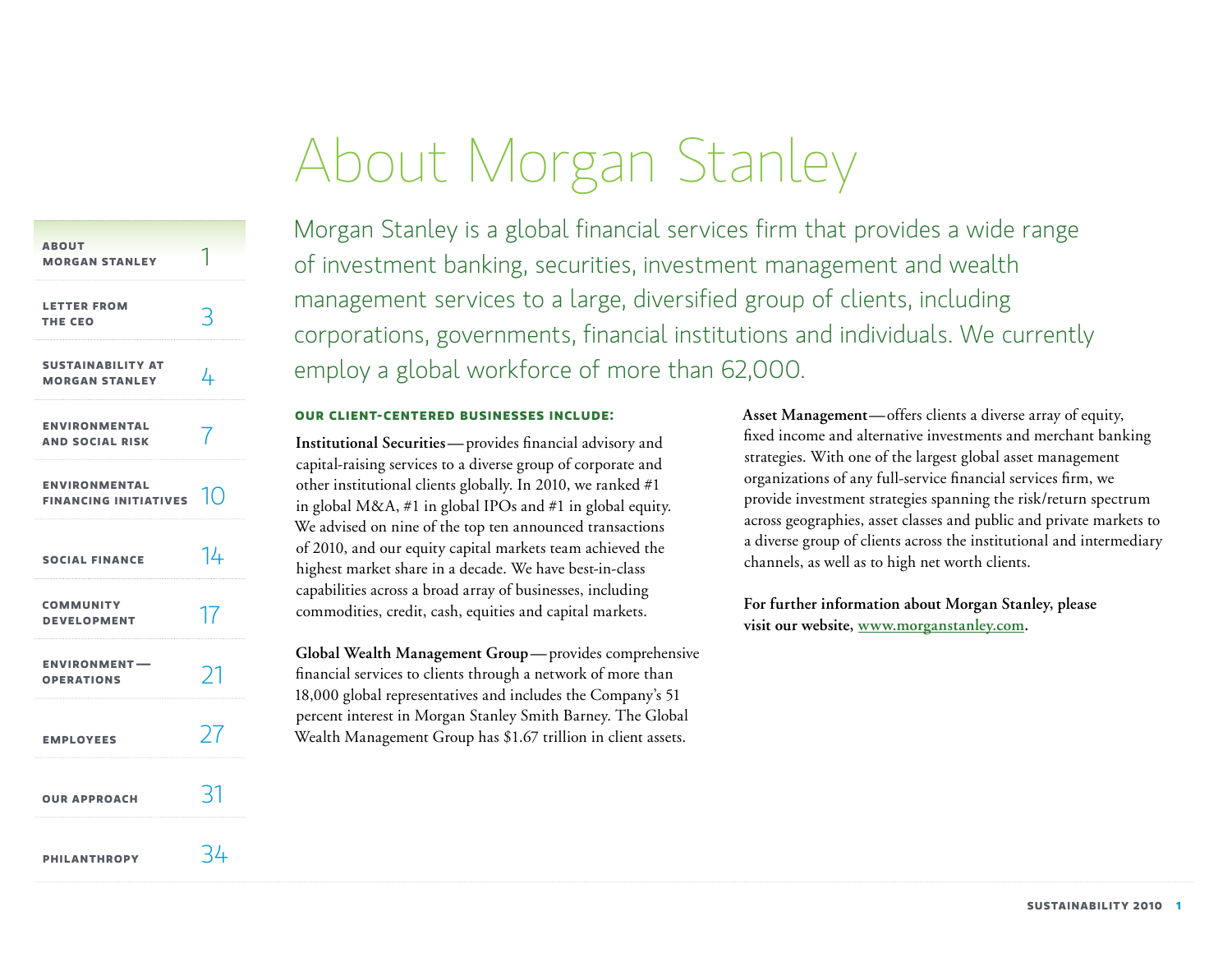<span id="page-2-0"></span>

| <b>ABOUT</b><br><b>MORGAN STANLEY</b>                |            |
|------------------------------------------------------|------------|
| <b>LETTER FROM</b><br><b>THE CEO</b>                 |            |
| <b>SUSTAINABILITY AT</b><br><b>MORGAN STANLEY</b>    | 4          |
| <b>ENVIRONMENTAL</b><br><b>AND SOCIAL RISK</b>       |            |
| <b>ENVIRONMENTAL</b><br><b>FINANCING INITIATIVES</b> | $\vert$ () |
| <b>SOCIAL FINANCE</b>                                | 14         |
| <b>COMMUNITY</b><br><b>DEVELOPMENT</b>               |            |
| <b>ENVIRONMENT-</b><br><b>OPERATIONS</b>             | 71         |
| <b>EMPLOYEES</b>                                     |            |
| <b>OUR APPROACH</b>                                  |            |
| <b>PHILANTHROPY</b>                                  | -44        |

#### **About this report**

This report covers our 2010 global operations; the information contained herein is for the year ended December 31, 2010, unless the context indicates otherwise. We will explain our approach to sustainability and outline our performance in the last year, with the aim of informing stakeholders about the risks and opportunities we face.

# **Summary Consolidated Financial Information** (dollars in millions)

|                                                                            | 2010     | 2009     |
|----------------------------------------------------------------------------|----------|----------|
| <b>Net Revenues</b>                                                        |          |          |
| Institutional Securities                                                   | \$16,366 | \$12,853 |
| Global Wealth Management Group                                             | \$12,636 | \$9,390  |
| Asset Management                                                           | \$2.723  | \$1,337  |
| Net Revenues-Consolidated*                                                 | \$31,622 | \$23,434 |
| <b>Non-Interest Expense</b>                                                | \$25,420 | \$22,451 |
| Net Income Applicable to Morgan Stanley                                    | \$4,703  | \$1,346  |
| Earnings (Loss) Applicable to Morgan Stanley<br><b>Common Shareholders</b> | \$3,594  | \$(907)  |

\*Consolidated net revenues include intersegment eliminations which are not included in the above table.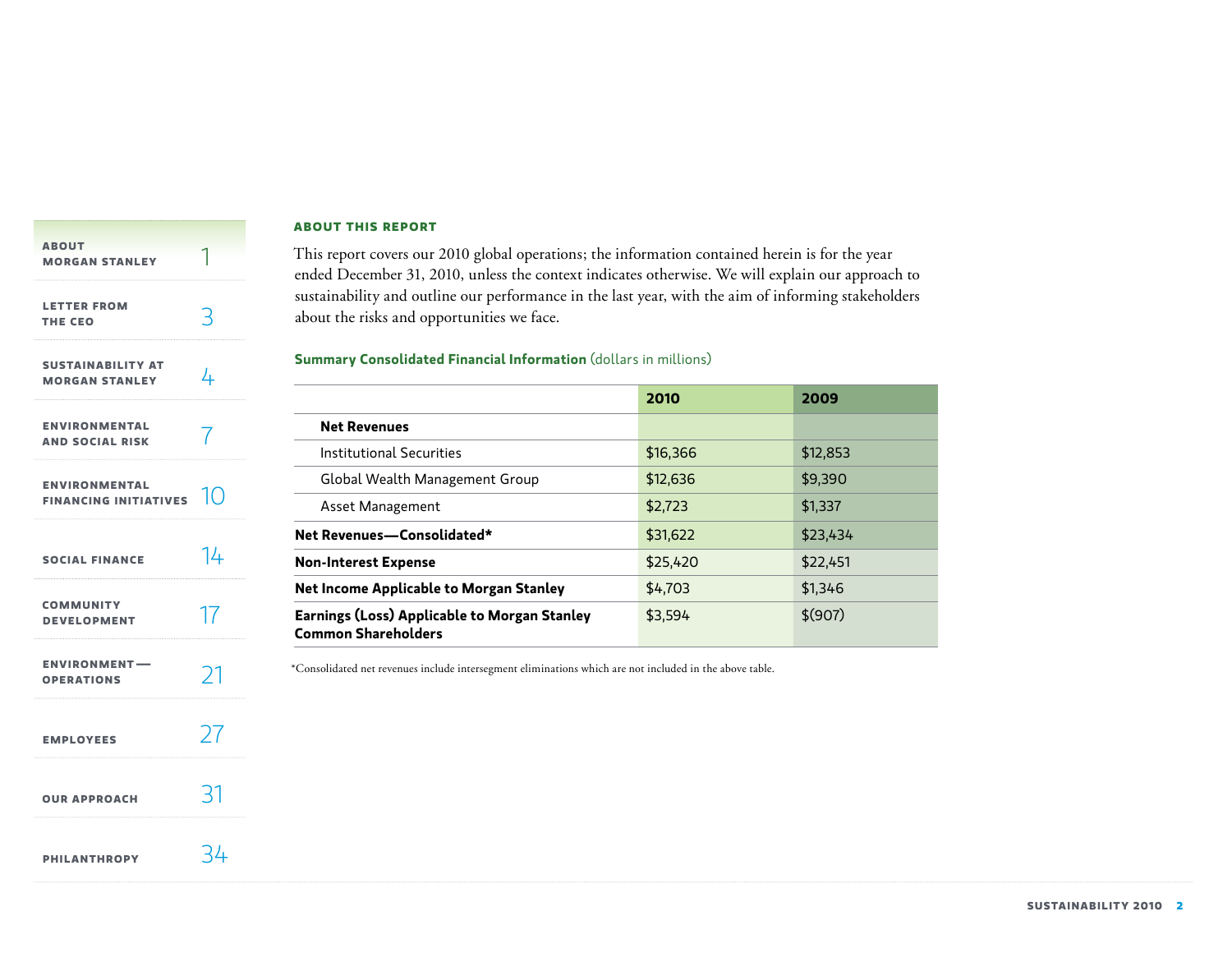# Letter from the CEC

<span id="page-3-0"></span>

| <b>ABOUT</b><br><b>MORGAN STANLEY</b>              |    |
|----------------------------------------------------|----|
| <b>LETTER FROM</b><br>THE CEO                      |    |
| <b>SUSTAINABILITY AT</b><br><b>MORGAN STANLEY</b>  | 4  |
| <b>ENVIRONMENTAL</b><br><b>AND SOCIAL RISK</b>     |    |
| <b>ENVIRONMENTAL</b><br>FINANCING INITIATIVES $10$ |    |
| <b>SOCIAL FINANCE</b>                              | 14 |
| <b>COMMUNITY</b><br><b>DEVELOPMENT</b>             | 17 |
| <b>ENVIRONMENT-</b><br><b>OPERATIONS</b>           | Σ  |
| <b>EMPLOYEES</b>                                   | 27 |
| <b>OUR APPROACH</b>                                | 31 |
| <b>PHILANTHROPY</b>                                | 34 |



believe that capital markets and the financial services industry can contribute to finding solutions.

With our broad international footprint, we have a global view of these complex challenges. The skills and ingenuity of our 62,000 employees and our product reach will enable us to identify unique opportunities to contribute in ways that benefit all stakeholders.

Innovation—especially in developing new business models—is the key to creating a sustainable future. We support businesses that tackle pressing problems in energy, health, water, agriculture and access to capital for the billions who live largely outside the mainstream economy.

For us, this means acting as a trusted intermediary in environmental and social financing initiatives. We are acknowledged as one of the leading advisors in clean technology and renewable energy, having intermediated more than \$5.5 billion in securities in this sector in 2010 alone. We intend to build on our strengths by developing new market opportunities in this vitally important area.

We serve microfinance institutions that deliver financial services to low-income individuals who lack access to the formal banking system. Morgan Stanley has intermediated more than \$550 million of microfinance securities, benefitting 30 microfinance institutions that provide capital to local entrepreneurs. In the U.S., we seek to revitalize communities by creating and preserving affordable housing and supporting small businesses to expand economic development and create jobs.

We pride ourselves on running environmentally sound operations and are determined to continue shrinking our environmental footprint. Through employee volunteerism and philanthropy, we enable and encourage our employees to make civic contributions. In 2010, Morgan Stanley's Global Volunteer Month saw an 83 percent rise in the number of employees who participated and a near doubling of the time given. I thank all those who contribute in this way and act as such effective ambassadors for Morgan Stanley.

Throughout the past 75 years, the people of Morgan Stanley have demonstrated a broad and deep commitment to integrity, excellence and productive partnership with our communities. We look forward to building on that tradition by delivering long-term value and working with all of our stakeholders to contribute to a sustainable future.

James P- Goiman

James P. Gorman President and Chief Executive Officer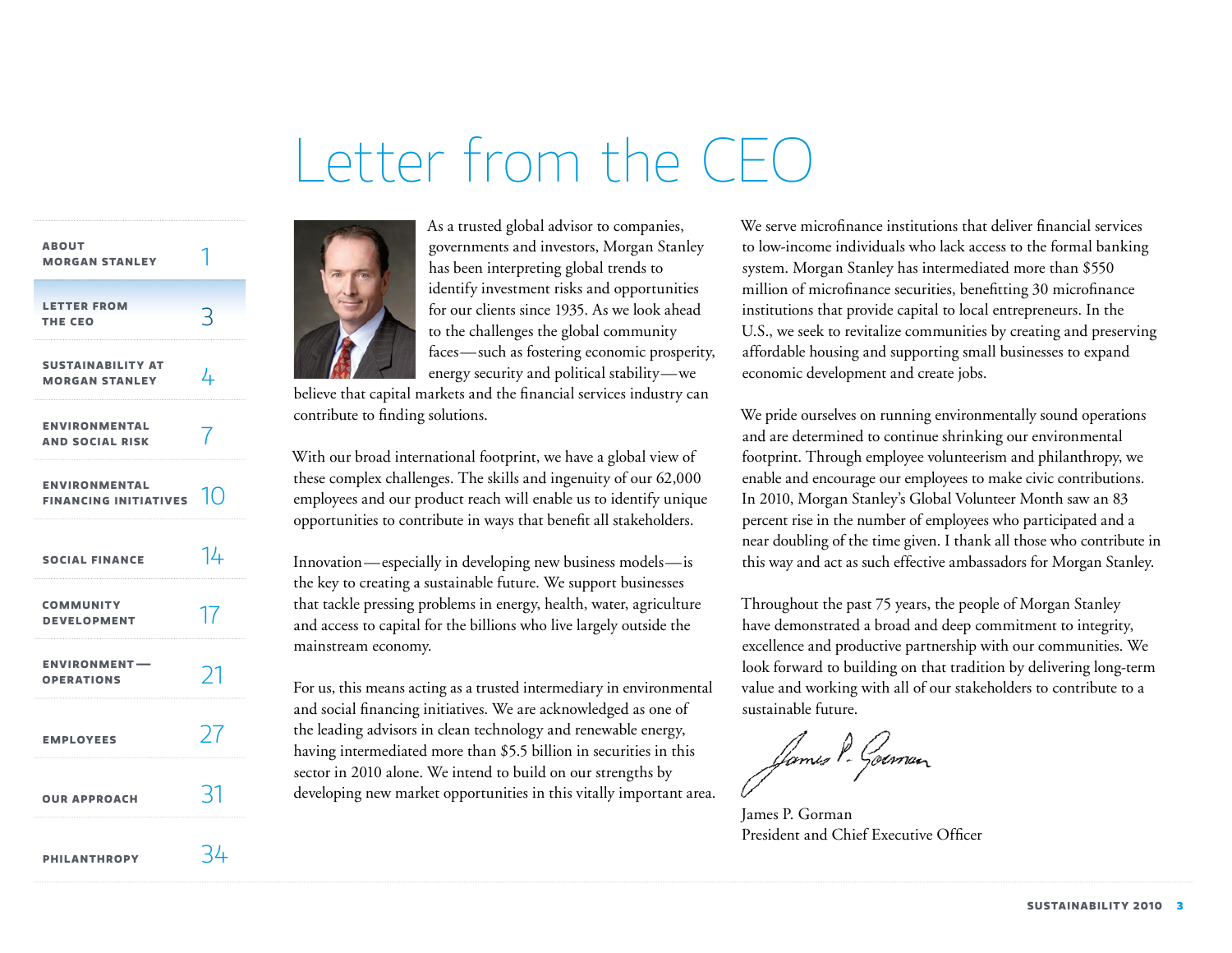# Sustainability at Morgan Stanley

<span id="page-4-0"></span>

| <b>ABOUT</b><br><b>MORGAN STANLEY</b>                           |    |
|-----------------------------------------------------------------|----|
| <b>LETTER FROM</b><br>THE CEO                                   | 3  |
| <b>SUSTAINABILITY AT</b><br><b>MORGAN STANLEY</b>               | 4  |
| <b>ENVIRONMENTAL</b><br><b>AND SOCIAL RISK</b>                  |    |
| <b>ENVIRONMENTAL</b><br><b>FINANCING INITIATIVES</b> $\sqrt{2}$ |    |
| <b>SOCIAL FINANCE</b>                                           | 14 |
| <b>COMMUNITY</b><br><b>DEVELOPMENT</b>                          | 17 |
| <b>ENVIRONMENT-</b><br><b>OPERATIONS</b>                        | 21 |
| <b>EMPLOYEES</b>                                                | 27 |
| <b>OUR APPROACH</b>                                             |    |
| <b>PHILANTHROPY</b>                                             | 34 |

Morgan Stanley is committed to a broad vision of sustainability that encompasses the long-term financial, environmental and social impact of our activities. Through both our client-facing work and our own operations, our integrated approach draws on our unique skills and commercial reach to build environmental and social considerations into the decisions we make.

As a leading financial institution, we are in a unique position to contribute to sustainable development by focusing our intellect, financial acumen and global reach to develop new markets and facilitate access to capital. Morgan Stanley harnesses the power and discipline of the capital markets to create innovative sustainable business models that strengthen communities, advance economic opportunity and protect the environment. Our Global Sustainable Finance group leads the sustainability strategy for the firm.

Morgan Stanley has a long and proud history of contributing to the communities in which we live and work through investments, charitable grants, strategic philanthropic relationships and employee volunteering.

**See [Morgan Stanley Sustainability Policies.](http://www.morganstanley.com/globalcitizen/sustainability.html)**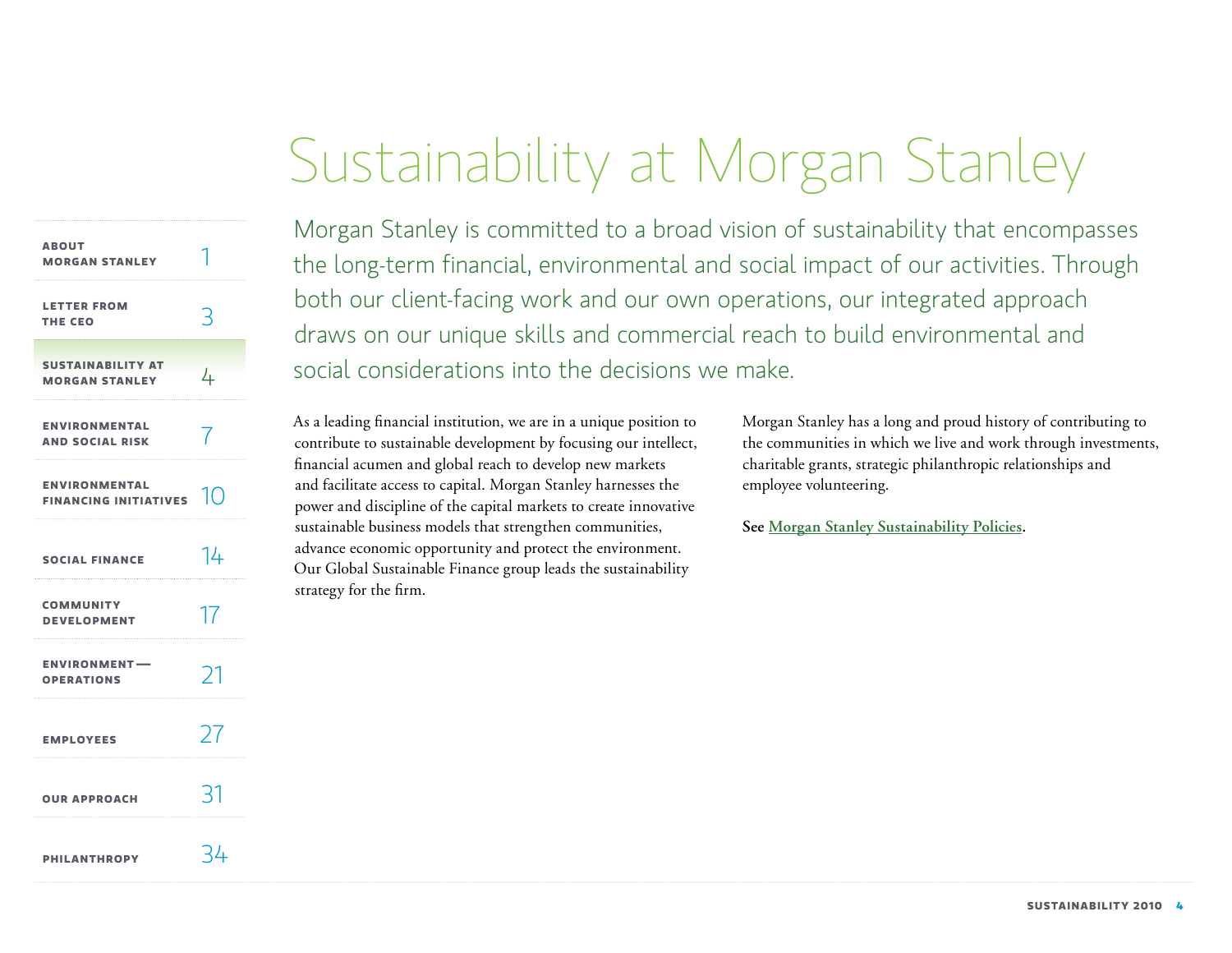| <b>ABOUT</b><br><b>MORGAN STANLEY</b>                |               |
|------------------------------------------------------|---------------|
| <b>LETTER FROM</b><br>THE CEO                        | 3             |
| <b>SUSTAINABILITY AT</b><br><b>MORGAN STANLEY</b>    | 4             |
| <b>ENVIRONMENTAL</b><br><b>AND SOCIAL RISK</b>       |               |
| <b>ENVIRONMENTAL</b><br><b>FINANCING INITIATIVES</b> | $1\Omega$     |
| <b>SOCIAL FINANCE</b>                                | 14            |
| <b>COMMUNITY</b><br><b>DEVELOPMENT</b>               | 17            |
| <b>ENVIRONMENT-</b><br><b>OPERATIONS</b>             | $\mathcal{C}$ |
| <b>EMPLOYEES</b>                                     | 27            |
| <b>OUR APPROACH</b>                                  | 31            |
| <b>PHILANTHROPY</b>                                  | - 44          |

### **Global Sustainable Finance**

Morgan Stanley's Global Sustainable Finance (GSF) group drives the firm's sustainability strategy and reports directly to the Chief Financial Officer and an Advisory Board of senior leaders.

# **We Focus on Three Key Areas**

*Environment—*We develop robust financial markets and products that attract private sector capital to protect the environment. We also reduce the environmental impact of our own operations.

*Social Finance—*We broaden economic opportunity in communities around the world by leveraging our capital market expertise to provide sustainable financing to low-income communities.

*Community Development—*We seek to revitalize communities in the U.S. by creating and preserving affordable housing and supporting small businesses to expand economic development and job-creation programs.

To execute the firm's sustainability strategy, GSF works closely with business units across the firm, including Investment Banking, Global Capital Markets, Fixed Income, Commodities, Research, Investment Management and Morgan Stanley Smith Barney.

GSF supports investors and clients in the development of long-term sustainable business models and investment products capable of achieving financial, social and environmental returns.

The group is a key point of contact for environmental and social nongovernmental organizations, businesses and investors, and initiates industry research and thought leadership on sustainabilityrelated issues.

# **Advisory Board**

Morgan Stanley's sustainability strategy and efforts are guided by an Advisory Board of senior leaders who:

- Provide guidance on Morgan Stanley's sustainability strategy
- • Assist in building the sustainability franchise both internally and externally
- • Provide support to specific GSF initiatives

# **GSF Advisory Board Members**

|                                   | John MackChairman of the Board of Directors                    |
|-----------------------------------|----------------------------------------------------------------|
|                                   | of Morgan Stanley                                              |
| Ruth PoratChief Financial Officer |                                                                |
|                                   | Paul Taubman Co-President of Institutional Securities          |
|                                   | Greg Fleming President of Morgan Stanley                       |
|                                   | Smith Barney and President of                                  |
|                                   | Morgan Stanley Investment Management                           |
|                                   | Linda RieflerGlobal Head of Research                           |
| Eric GrossmanGlobal Head of Legal |                                                                |
|                                   | Owen ThomasChief Executive Officer for Asia                    |
|                                   | Jeff Holzschuh Vice Chairman of Institutional Securities       |
|                                   | Mahmoud Mamdani  Vice Chairman of Middle East and North Africa |
|                                   | Craig Pfeiffer  Vice Chairman of Morgan Stanley                |
|                                   | Smith Barney                                                   |
|                                   | Paul HatchHead of Investment Strategy & Client                 |
|                                   | Solutions, Morgan Stanley Smith Barney                         |
|                                   |                                                                |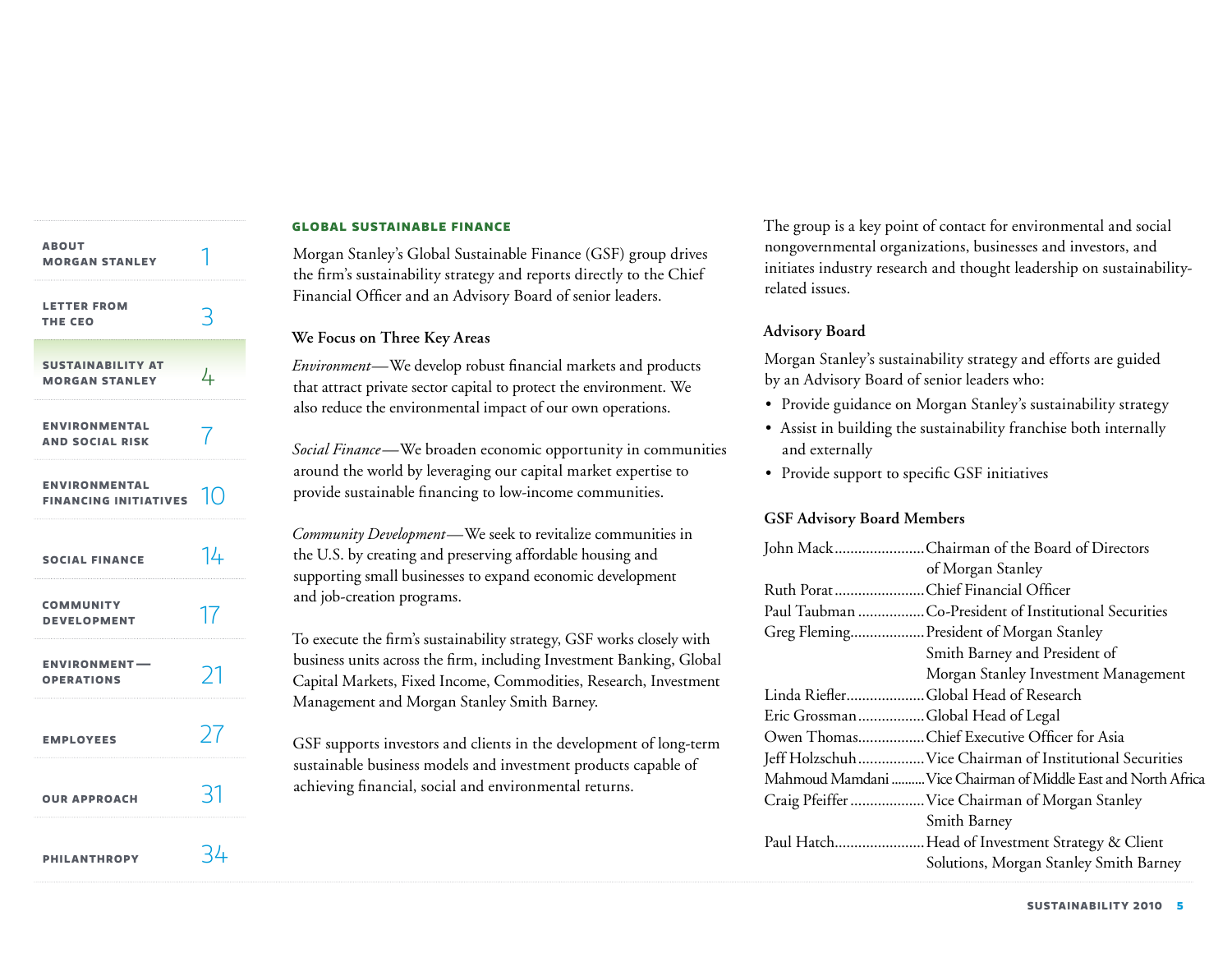| <b>ABOUT</b><br><b>MORGAN STANLEY</b>                |          |
|------------------------------------------------------|----------|
| <b>LETTER FROM</b><br>THE CEO                        | 3        |
| <b>SUSTAINABILITY AT</b><br><b>MORGAN STANLEY</b>    | 4        |
| <b>ENVIRONMENTAL</b><br><b>AND SOCIAL RISK</b>       | 7        |
| <b>ENVIRONMENTAL</b><br><b>FINANCING INITIATIVES</b> | $1 \cap$ |
| <b>SOCIAL FINANCE</b>                                | 14       |
| <b>COMMUNITY</b><br><b>DEVELOPMENT</b>               | 17       |
| <b>ENVIRONMENT-</b><br><b>OPERATIONS</b>             | プ        |
| <b>EMPLOYEES</b>                                     | 27       |
| <b>OUR APPROACH</b>                                  | 31       |
| <b>PHILANTHROPY</b>                                  | 34       |

#### **Remuneration and sustainability performance**

Remuneration is linked to sustainability performance for those working in groups at Morgan Stanley where sustainability is a key component. These groups develop annual goals around sustainability and are evaluated on their performance in meeting those goals.

#### **Internal communication**

We communicate our sustainability efforts to employees globally through a dedicated intranet site featuring our sustainability accomplishments, news, research and guidance on how employees can get involved.

We have established informal working groups—both crossdivisional and within individual business units—to address relevant sustainability issues and explore business and thought leadership opportunities for Morgan Stanley.

In 2010, we launched our first Global Sustainability speaker series, an initiative focused on engaging employees broadly on sustainability issues. We have emphasized our accomplishments, thought leadership and relevant industry issues in areas such as clean technology, microfinance, environmental finance and impact investing. The series featured 23 speaker events, film screenings and volunteering activities in Hong Kong, London and New York.

Morgan Stanley's Environment and Social Finance Forum, based in Hong Kong, London and New York, is an employee-led group focused on raising awareness of, and educating employees on, sustainability issues. With more than 800 members globally, the Forum hosts discussions and speaker series on topics such as microfinance, environmental innovation and environmental policy.

The Forum also organizes volunteering opportunities with local nonprofits focused on sustainability. During 2010, the Forum engaged a range of industry experts and discussed Morgan Stanley's work in the sector and how employees can foster sustainability through both their core business functions and personal engagement.

# **For more information, see [Social Finance](http://www.morganstanley.com/globalcitizen/socialfinance.html).**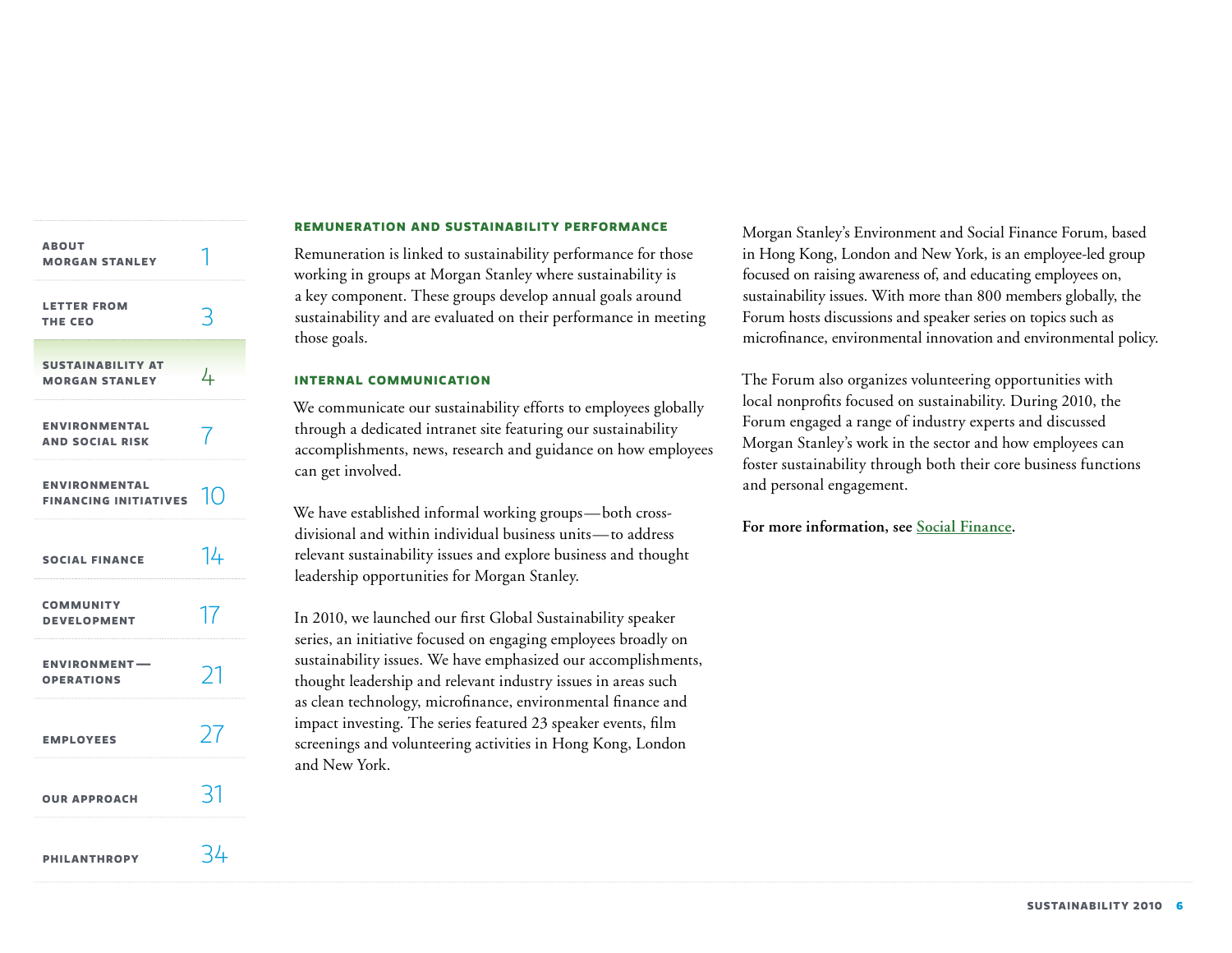# Environmental and Social Risk

<span id="page-7-0"></span>

| <b>ABOUT</b><br><b>MORGAN STANLEY</b>                |             |
|------------------------------------------------------|-------------|
| <b>LETTER FROM</b><br>THE CEO                        |             |
| <b>SUSTAINABILITY AT</b><br><b>MORGAN STANLEY</b>    | 4           |
| <b>ENVIRONMENTAL</b><br><b>AND SOCIAL RISK</b>       |             |
| <b>ENVIRONMENTAL</b><br><b>FINANCING INITIATIVES</b> | $\vert$ ( ) |
| <b>SOCIAL FINANCE</b>                                | 14          |
| <b>COMMUNITY</b><br><b>DEVELOPMENT</b>               | 17          |
| <b>ENVIRONMENT-</b><br><b>OPERATIONS</b>             | 21          |
| <b>EMPLOYEES</b>                                     | $\lambda$   |
| <b>OUR APPROACH</b>                                  | 31          |
| <b>PHILANTHROPY</b>                                  | 34          |

We consider sustainability in everything we do: the way we evaluate companies, transactions and risk; how we advise our clients and collaborate with our financing partners and employees; how we conduct our own operations; and how we promote and develop new market opportunities.

Working with our clients, we minimize environmental and social risks by:

- • Conducting a thorough due diligence process that identifies, evaluates and escalates environmental and social risks
- Engaging clients, where appropriate, in constructive dialogue about environmental and social issues
- • Making sound investments in environmentally beneficial and sustainability-focused technologies

We undertake appropriate environmental due diligence when making investment decisions. If Morgan Stanley has a member on the governing body (e.g., board of directors) of the company in which we invest, we will use reasonable efforts to monitor the company's operations with respect to environmental compliance issues.

We encourage clients to assess and appropriately mitigate or disclose material environmental risks. When appropriate, we highlight concerns with clients in the context of the capital raising or strategic advisory assignment.

Our wide-ranging financial expertise and global presence also provide a significant opportunity for Morgan Stanley to make a meaningful contribution to sustainable development. We promote market-based tools, such as the trading of environmental commodities, and support the development of renewable energy and energy efficient projects.

**For more on environmental and social opportunities, see:**

- • **[Environmental Financing Initiatives](http://www.morganstanley.com/globalcitizen/environment.html)**
- • **[Social Finance](http://www.morganstanley.com/globalcitizen/socialfinance.html)**
- • **[Community Development](http://www.morganstanley.com/globalcitizen/community_dev.html)**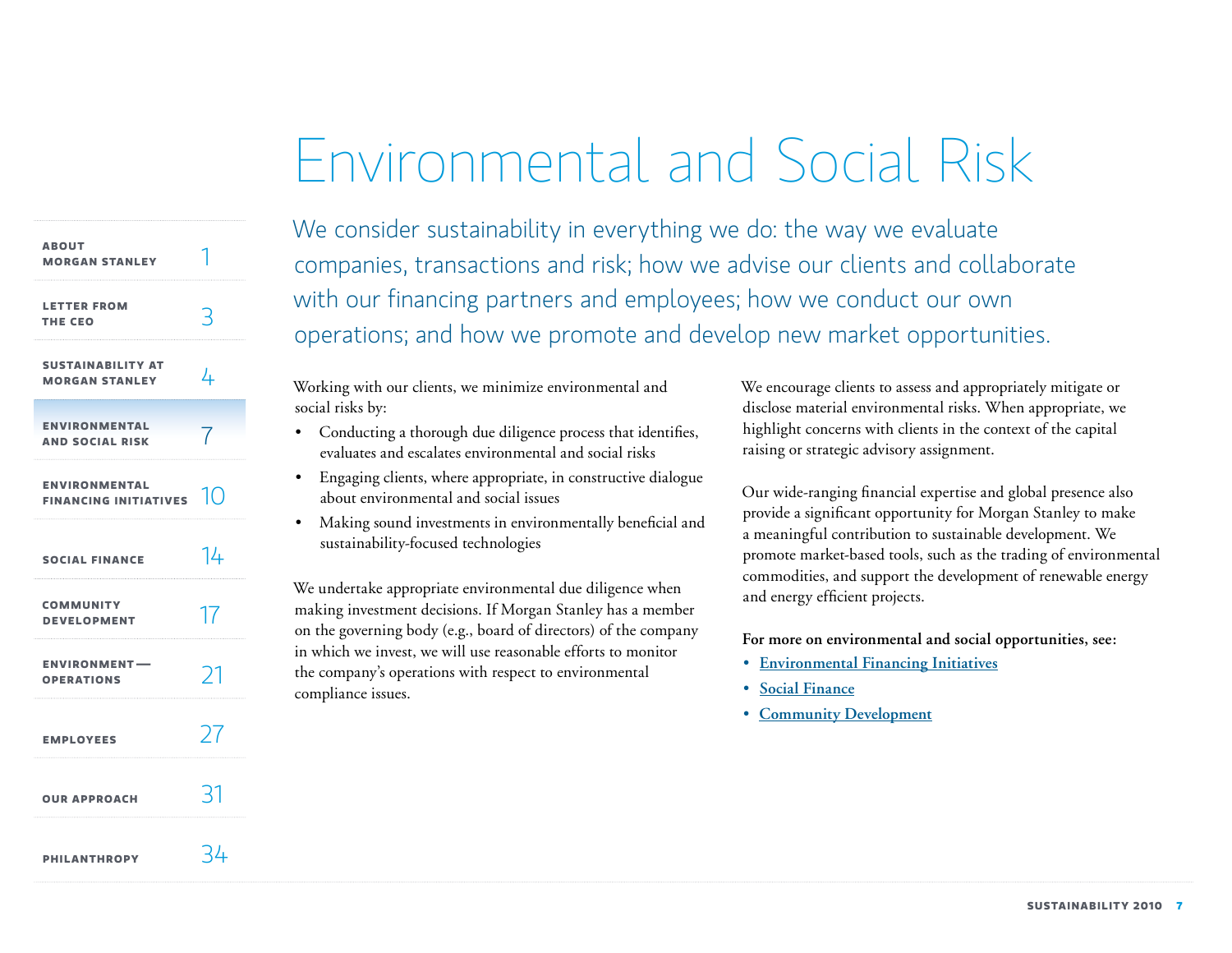| <b>ABOUT</b><br><b>MORGAN STANLEY</b>                |               |
|------------------------------------------------------|---------------|
| <b>LETTER FROM</b><br>THE CEO                        |               |
| <b>SUSTAINABILITY AT</b><br><b>MORGAN STANLEY</b>    | 4             |
| <b>ENVIRONMENTAL</b><br><b>AND SOCIAL RISK</b>       |               |
| <b>ENVIRONMENTAL</b><br><b>FINANCING INITIATIVES</b> | $\vert$ ()    |
| <b>SOCIAL FINANCE</b>                                | 14            |
| <b>COMMUNITY</b><br><b>DEVELOPMENT</b>               | 17            |
| <b>ENVIRONMENT-</b><br><b>OPERATIONS</b>             | $\mathcal{L}$ |
| <b>EMPLOYEES</b>                                     | 27            |
| <b>OUR APPROACH</b>                                  |               |
| <b>PHILANTHROPY</b>                                  | 34            |

We seek to understand and mitigate significant environmental and social risks that we and our clients may face. We encourage our clients to do the same in their own businesses.

#### **Environmental and social risk management**

Our Global Franchise Risk Policy provides a risk management framework for addressing potential risks to our firm's franchise. It also provides examples of "red flags" that could indicate potentially significant franchise risk situations with respect to a transaction, business practice, client or counterparty that must be escalated to senior management. Our internal Environmental Risk Policy provides guidance on how to identify and assess potential environmental and social risks.

If our due diligence on a transaction presents significant social, environmental, legal, financial or reputational risks, our risk management process requires teams to refer proposed transactions to a review committee. These committees are made up of senior management and sector specialists.

In the context of sustainable development where there are significant environmental risks, we will use the Equator Principles and The Carbon Principles as general guidelines for evaluating financings (including debt and equity underwriting transactions, loans and investment banking advisory assignments) of potentially damaging projects where Morgan Stanley is acting as lead bookrunner or arranger and can trace the transaction proceeds to a particular asset (see page 9). Here are examples:

- *• Biodiversity and sustainable natural resource management* we prohibit financing or investing in industrial activity that degrades important natural habitats
- *Indigenous peoples*—when financing projects in indigenous territories, we aim to ensure that the project sponsor or borrower has consulted the affected people
- *• International environmental agreements—*we will not knowingly finance projects that contravene international environmental legal agreements
- *• Mountain top removal mining (MTR)—*we will not finance companies for which a predominant portion of their annual coal production is from MTR activities
- *• Pollution prevention—*we will not knowingly finance projects unless they adhere to local and World Bank standards; have pollution prevention plans; and offer relevant training to environment, health and safety professionals

Morgan Stanley includes environmental and social issues as part of the due diligence on transactions. In 2010, the firm actively assessed the impact of deals across these potentially high-risk industries, noted in the following chart: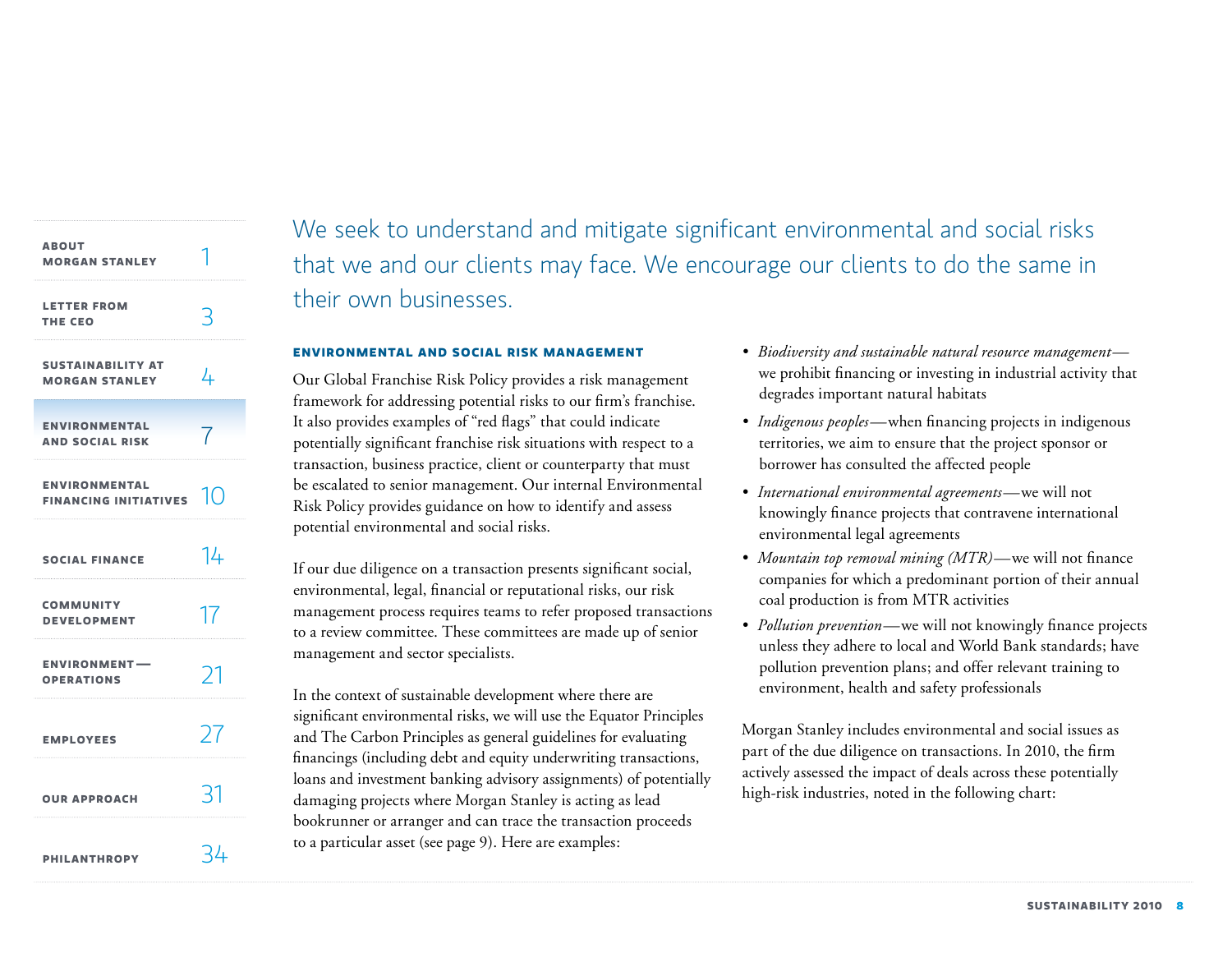<span id="page-9-0"></span>

| <b>ABOUT</b><br><b>MORGAN STANLEY</b>                                                    |               |
|------------------------------------------------------------------------------------------|---------------|
| <b>LETTER FROM</b><br>THE CEO                                                            | 3             |
| <b>SUSTAINABILITY AT</b><br><b>MORGAN STANLEY</b>                                        | 4             |
| <b>ENVIRONMENTAL</b><br><b>AND SOCIAL RISK</b>                                           |               |
| <b>ENVIRONMENTAL</b><br>FINANCING INITIATIVES $\left[\begin{matrix}1\end{matrix}\right]$ |               |
| <b>SOCIAL FINANCE</b>                                                                    | 14            |
| <b>COMMUNITY</b><br><b>DEVELOPMENT</b>                                                   | 17            |
| <b>ENVIRONMENT-</b><br><b>OPERATIONS</b>                                                 | $\mathcal{L}$ |
| <b>EMPLOYEES</b>                                                                         | 27            |
| <b>OUR APPROACH</b>                                                                      | 31            |
| <b>PHILANTHROPY</b>                                                                      | - 44          |

# **2010 Transactions Receiving Environmental Due Diligence**

| <b>Industry</b>        | <b>Number of Deals</b> |
|------------------------|------------------------|
| Agriculture            | 7                      |
| Chemicals              | 22                     |
| Forestry, Pulp & Paper | 4                      |
| Industrial             | 56                     |
| Mining                 | 23                     |
| Oil, Gas and Power     | 142                    |
| <b>Utilities</b>       | 60                     |
| Total                  | 314                    |

In 2010, Morgan Stanley updated its Environmental Policy Statement to include enhanced due diligence on any commercial lending and investment banking transactions involving a client engaged in MTR mining for coal, and we are publicly committed to report on the implementation of this pledge.

# **The Carbon Principles**

Morgan Stanley is one of three financial institutions that founded and drafted [The Carbon Principles](www.carbonprinciples.com) with three leading NGOs: Environmental Defense Fund, National Resources Defense Council and Ceres. The Principles provide a consistent approach for banks and their U.S. power clients to evaluate and address the carbon risks associated with financing traditional power production facilities and aim to encourage development of low-carbon power generation.

# **Transactions Subject to The Firm's MTR Review Process**

| Total 2010 potential transactions involving MTR |  |
|-------------------------------------------------|--|
| Transactions that did not proceed               |  |

**For more detail see our [Environmental Policy Statement.](http://www.morganstanley.com/globalcitizen/pdf/Environmental_Policy.pdf)**

### **Risk training**

Our online training ensures that employees understand how to evaluate, manage and mitigate the social and environmental risks that transactions may present. Training is mandatory for the Investment Banking and Global Capital Markets teams and is currently under development for other relevant groups.

In 2010, we provided training on environmental issues to approximately 2,000 additional professionals in both of these divisions around the world.

# **The Equator Principles**

The **[Equator Principles](http://www.equator-principles.com)** are a benchmark for managing environmental and social risks in project financing. They are based on the policies of the World Bank and its private sector arm, the International Finance Corporation. We use the Principles as guidelines for evaluating financing (including debt and equity underwriting transactions, loans and investment banking advisory assignments) when Morgan Stanley is acting in a lead role and can trace the transaction proceeds to a particular asset.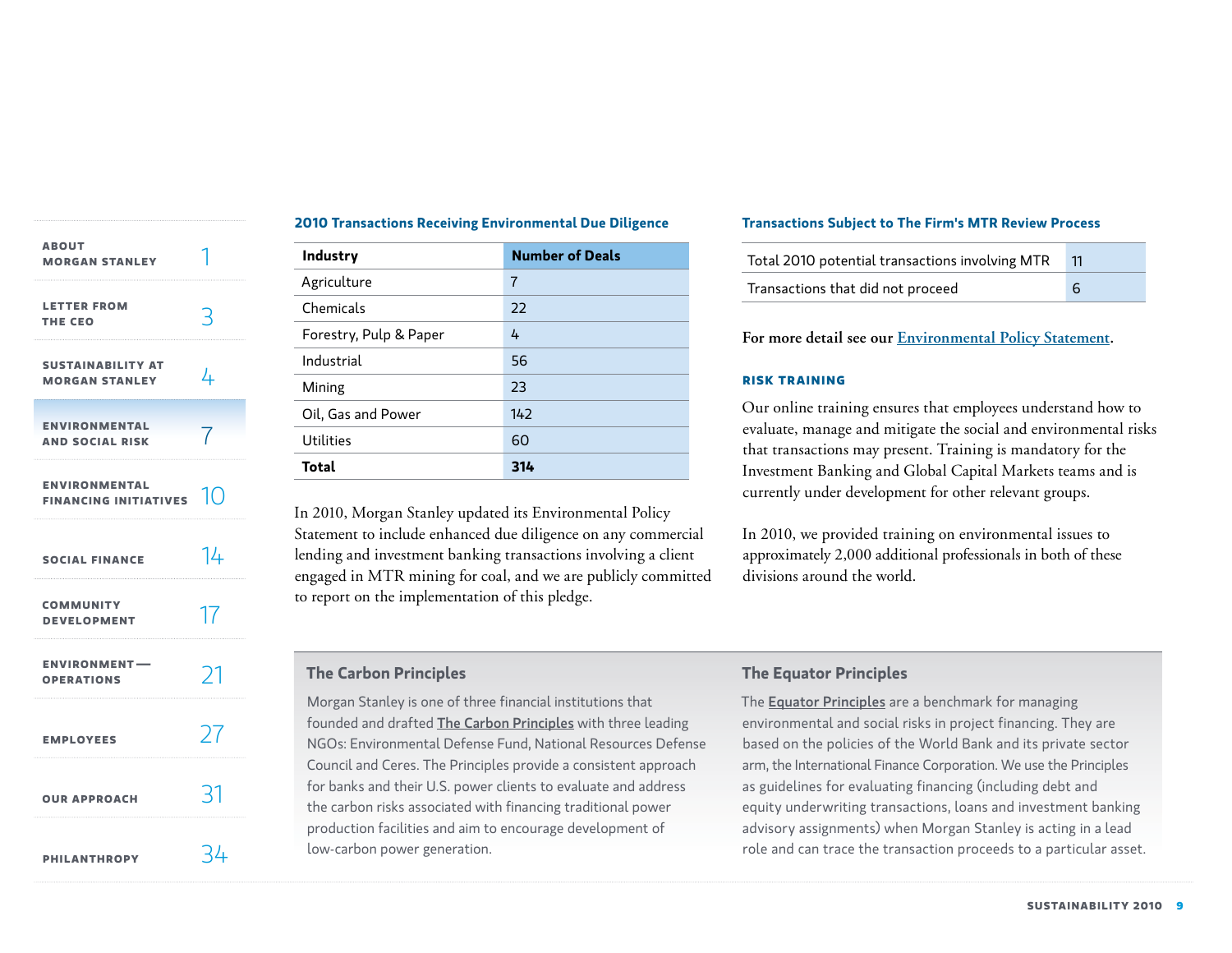# Environmental Financing Initiatives

<span id="page-10-0"></span>

| <b>ABOUT</b><br><b>MORGAN STANLEY</b>                |                |
|------------------------------------------------------|----------------|
| <b>LETTER FROM</b><br>THE CEO                        |                |
| <b>SUSTAINABILITY AT</b><br><b>MORGAN STANLEY</b>    | 4              |
| <b>ENVIRONMENTAL</b><br><b>AND SOCIAL RISK</b>       | 7              |
| <b>ENVIRONMENTAL</b><br><b>FINANCING INITIATIVES</b> | $\overline{1}$ |
| <b>SOCIAL FINANCE</b>                                | 14             |
| <b>COMMUNITY</b><br><b>DEVELOPMENT</b>               | 17             |
| <b>ENVIRONMENT-</b><br><b>OPERATIONS</b>             | 21             |
| <b>EMPLOYEES</b>                                     | 77             |
| <b>OUR APPROACH</b>                                  | -21            |
| <b>PHILANTHROPY</b>                                  | -44            |

We contribute to sustainable development by using our financial expertise and know-how to benefit the environment.

Many economic and financial barriers prevent the development of promising environmental technologies and solutions to environmental challenges. We work with the public and private sectors to finance and encourage innovation in an exciting sector that stretches from clean technology to carbon trading.

We are determined to be at the forefront of innovation, and we see significant business opportunity in contributing to emerging markets for technologies and systems that tackle some of the world's biggest environmental issues. We have made a long-term commitment to understanding the issues clearly and positioning ourselves to offer ideas and solutions that drive change.

#### **Financing clean technology and renewable energy**

Morgan Stanley's leading clean technology franchise provides financial advisory services to clean technology and renewable energy companies. In addition to strategic advice, we work with these clients to raise capital to enhance their operations, stabilize their capital structures and grow their businesses.

In 2010, our clean technology investment banking team intermediated more than \$5.5 billion in securities in the cleantech sector, earning recognition from the *San Francisco Business Times* as the "go-to cleantech investment bank." We worked with leading clean technology and renewable energy companies including Amyris, Enel Green Power, Green Mountain Energy, Ming Yang, Molycorp, Recurrent Energy, Solarfun, Suntien Energy, Tesla Motors and Westport Innovations.

In June 2010, Morgan Stanley was the joint lead bookrunner on the \$226 million initial public offering (IPO) of Tesla Motors. Morgan Stanley's expertise drove the success of the IPO making it one of only two technology IPOs that priced above the expected range at the time it went public in 2010. Tesla was the first company to produce a totally electric vehicle that is federally approved and highway capable, achieving a distance of more than 200 miles from a single charge.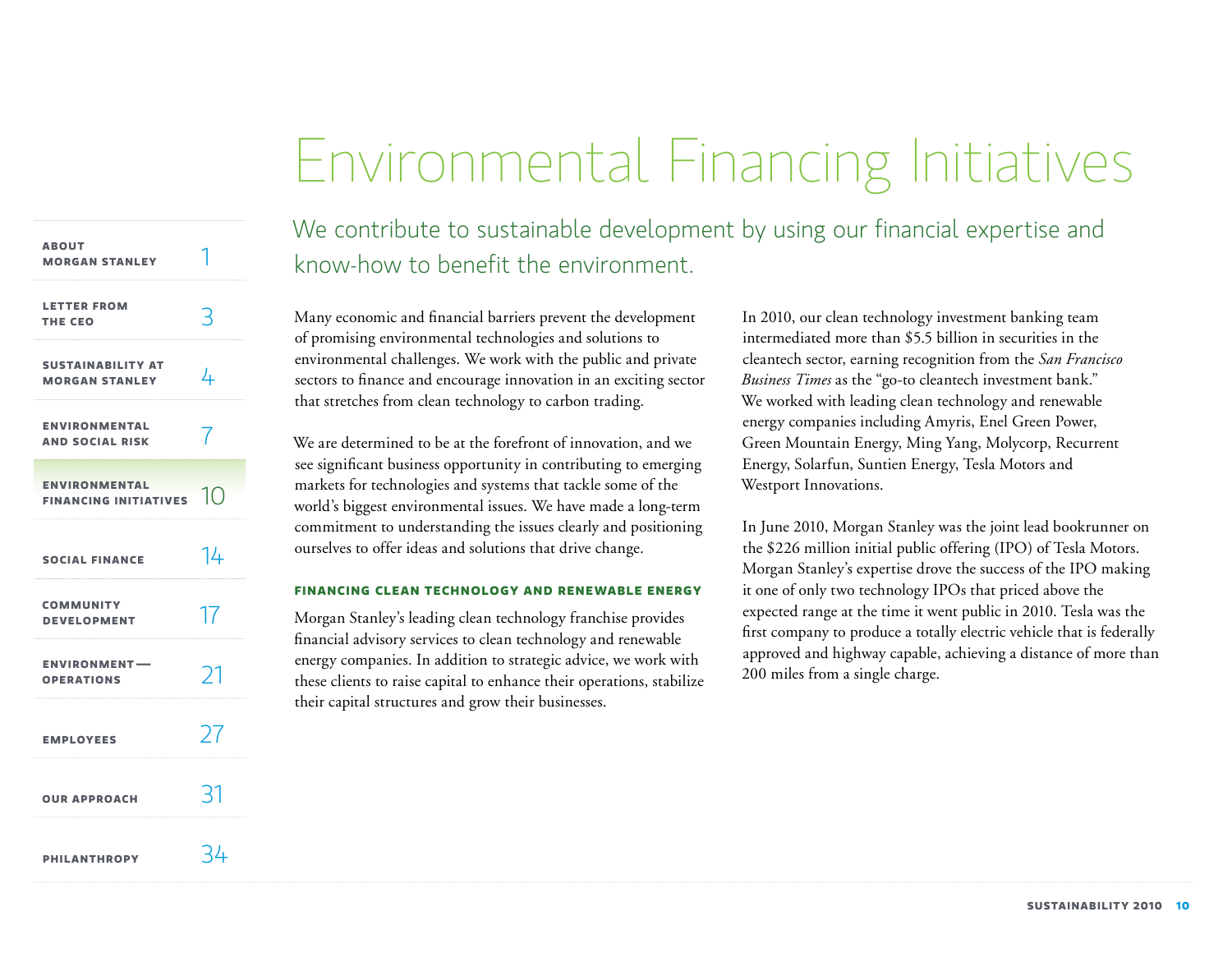| <b>ABOUT</b><br><b>MORGAN STANLEY</b>                |     |
|------------------------------------------------------|-----|
| <b>LETTER FROM</b><br>THE CEO                        | 3   |
| <b>SUSTAINABILITY AT</b><br><b>MORGAN STANLEY</b>    | 4   |
| <b>ENVIRONMENTAL</b><br><b>AND SOCIAL RISK</b>       | 7   |
| <b>ENVIRONMENTAL</b><br><b>FINANCING INITIATIVES</b> | 10  |
| <b>SOCIAL FINANCE</b>                                | 14  |
| <b>COMMUNITY</b><br><b>DEVELOPMENT</b>               | 17  |
| <b>ENVIRONMENT-</b><br><b>OPERATIONS</b>             | 21  |
| <b>EMPLOYEES</b>                                     | 27  |
| <b>OUR APPROACH</b>                                  | -31 |
| <b>PHILANTHROPY</b>                                  | 34  |

In October 2010, Morgan Stanley priced the \$3 billion IPO of Enel Green Power on the Milan and Spanish Stock Exchanges. The transaction was the largest Western European renewable energy IPO since 2007 and the largest Italian IPO since 1999. Morgan Stanley's expertise helped execute this renewable energy transaction amidst a very challenging economic environment.

We also make direct investments in clean technology and renewable energy companies and projects.

Morgan Stanley has been invited to partner with Desertec, which is proposing to extract solar thermal power from the world's deserts. The North African desert alone could generate sufficient clean power to meet 15 percent of Europe's total energy needs by 2050.

# **Commodities trading**

Our global Commodities Group plays a leading role in developing the environmental commodities market. We trade and structure carbon-related transactions and other environmental commodities including sulfur dioxide, nitrogen oxide, biodiesel and ethanol. We are active in compliance markets such as the European Union's Emissions Trading System, and deliver market emissions reductions approved under the Kyoto Protocol.

Morgan Stanley chairs the "Green Exchange," a consortium of leading banks, brokers, trading firms and exchanges focused on promoting effective and innovative financial tools to develop environmental markets.

Our Commodities Group also provides capital and development services for photovoltaic solar projects developed through strategic relationships with developers, suppliers, installers, governmental agencies, end-users and the community at-large.

Examples of our work include:

- Developed projects to provide discounted renewable energy to municipalities through power purchase agreements
- • Created programs in North America that allow companies in which the Commodities Group has invested to lease rooftop space from commercial enterprises to house photovoltaic solar projects. The energy generated from these projects will be sold to local utilities under long-term power purchase agreements or feed-in-tariff contracts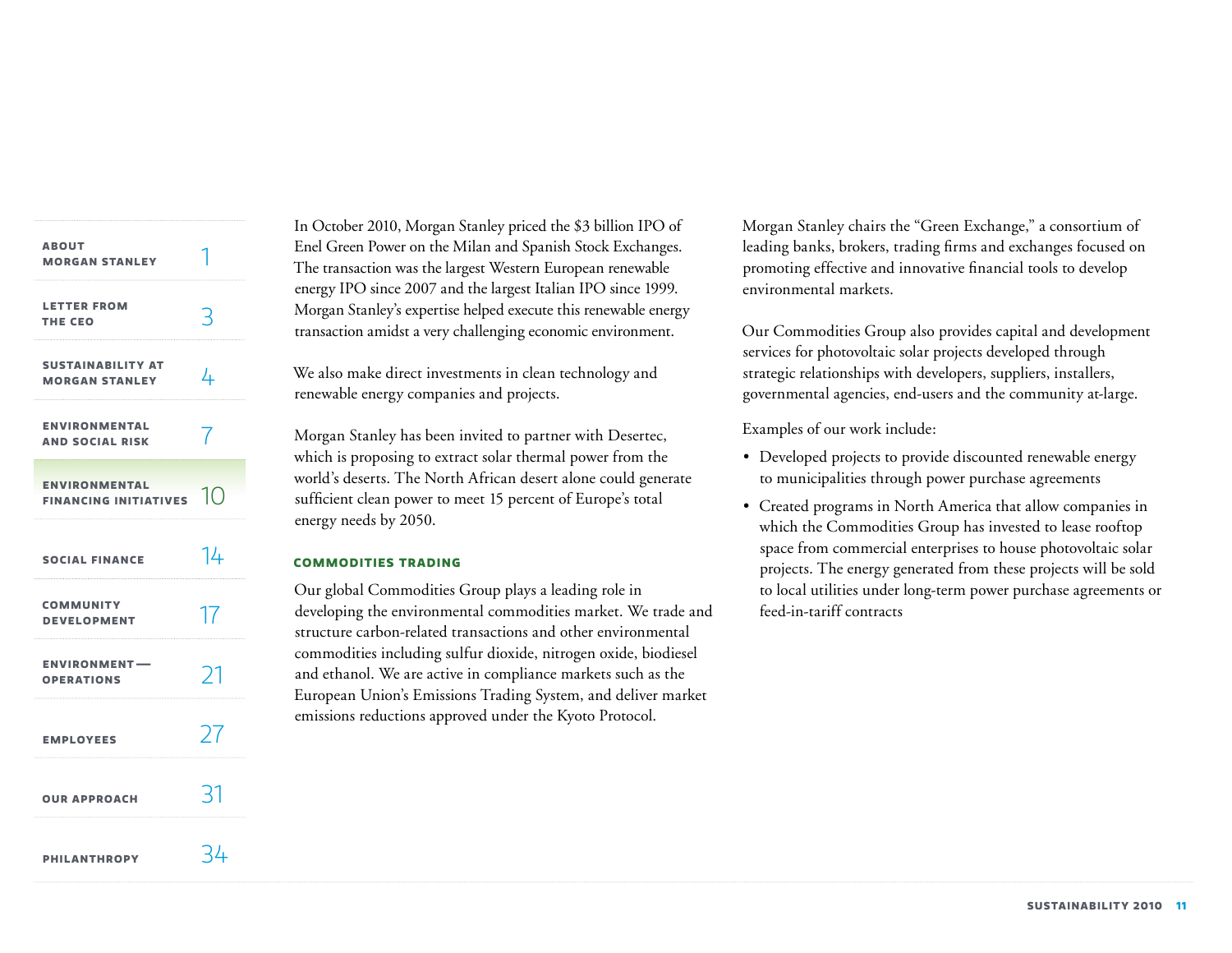| <b>ABOUT</b><br><b>MORGAN STANLEY</b>                |    |
|------------------------------------------------------|----|
| <b>LETTER FROM</b><br>THE CEO                        | 3  |
| <b>SUSTAINABILITY AT</b><br><b>MORGAN STANLEY</b>    | 4  |
| <b>ENVIRONMENTAL</b><br><b>AND SOCIAL RISK</b>       | 7  |
| <b>ENVIRONMENTAL</b><br><b>FINANCING INITIATIVES</b> | 10 |
| <b>SOCIAL FINANCE</b>                                | 14 |
| <b>COMMUNITY</b><br><b>DEVELOPMENT</b>               | 17 |
| <b>ENVIRONMENT-</b><br><b>OPERATIONS</b>             | ر. |
| <b>EMPLOYEES</b>                                     | 27 |
| <b>OUR APPROACH</b>                                  | 31 |
| <b>PHILANTHROPY</b>                                  | 34 |

### **Environmentally sustainable buildings**

Morgan Stanley makes direct investments in environmentally sustainable building projects, such as efficiency improvements in new and existing buildings.

Our real estate investing business considers environmental factors in its investing and asset management strategies, recognizing that energy efficiency, environmental improvements and energy audits can have a positive impact on both sustainability and returns on investment.

In addition, increasing energy efficiency helps to create green jobs, reduces emissions and preserves affordability by reducing energy bills for residents. Morgan Stanley partners with community development organizations and local governments to use our financial expertise and drive financing models that bring the benefits of energy efficiency to tenants, owners, investors and governments.

**For more information, see [Strengthening Communities](#page-19-0)  [through Environmental Improvements.](#page-19-0)**

#### **Thought leadership**

Morgan Stanley produces investment research focused on renewable energy and environmental policy, as well as issues such as greenhouse gas emissions and water.

We are a founding member and active participant of the **[U.S. Partnership for Renewable Energy Finance \(U.S.](http://www.uspref.org)  [PREF\)](http://www.uspref.org)** which seeks to enhance understanding of renewable energy finance policies. We are one of three financial institutions that founded **[The Carbon Principles](http://www.carbonprinciples.com).**

We collaborate with experts and specialist groups to listen, learn and stimulate debate on solutions to environmental challenges, and Morgan Stanley leaders frequently participate on premier conference panels around the globe. In 2010, examples of our collaboration and initiatives include:

# **Global Alliance for Clean Cookstoves**

Morgan Stanley is a founding partner of the Global Alliance for Clean Cookstoves—a new public-private partnership that is focused on developing a global market for clean, efficient cookstoves and fuels. With the goal of reducing the many harmful effects of traditional cookstoves and open fires—the primary means of cooking and heating for nearly three billion people in the developing world—the Alliance plans to facilitate the adoption of 100 million clean stoves by the year 2020. This should save lives, empower women, reduce climate change emissions and improve livelihoods.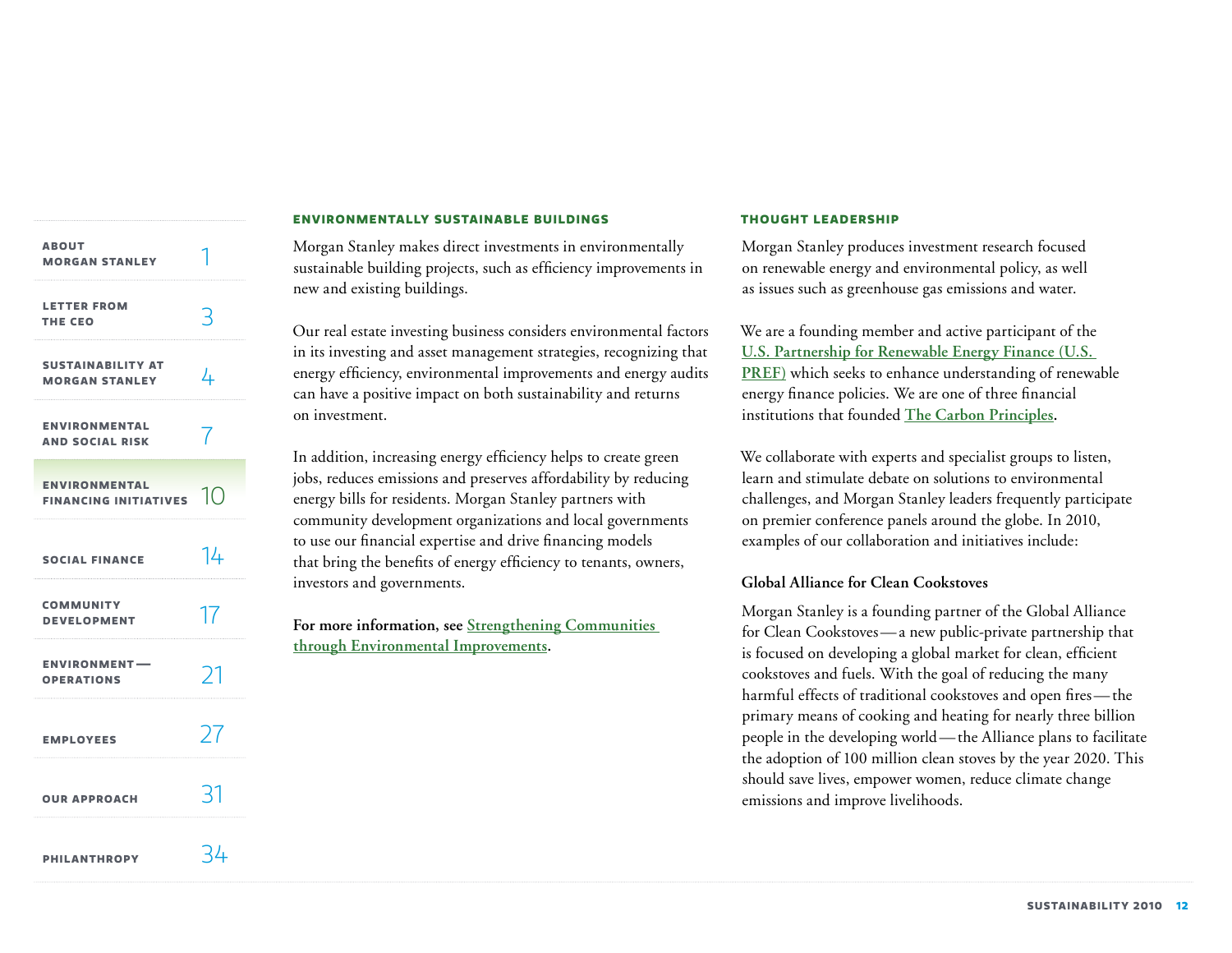| <b>ABOUT</b><br><b>MORGAN STANLEY</b>                |     |
|------------------------------------------------------|-----|
| <b>LETTER FROM</b><br>THE CEO                        | R   |
| <b>SUSTAINABILITY AT</b><br><b>MORGAN STANLEY</b>    | 4   |
| <b>ENVIRONMENTAL</b><br><b>AND SOCIAL RISK</b>       | 7   |
| <b>ENVIRONMENTAL</b><br><b>FINANCING INITIATIVES</b> | 10  |
| <b>SOCIAL FINANCE</b>                                | 14  |
| <b>COMMUNITY</b><br><b>DEVELOPMENT</b>               | 17  |
| <b>ENVIRONMENT-</b><br><b>OPERATIONS</b>             | 21  |
| <b>EMPLOYEES</b>                                     | 77  |
| <b>OUR APPROACH</b>                                  | 31  |
| <b>PHILANTHROPY</b>                                  | -44 |

In particular, we are funding research into the impact of lowemission biomass cookstoves on children's health, with the aim of combating the 1.9 million premature deaths caused each year by exposure to smoke in homes.

# **Wildlife Conservation Society (WCS)**

We partner with the WCS to develop financial mechanisms and markets that will drive conservation efforts around the world. Together, we are working to develop projects to create self-sustaining communities which focus on conservation.

# **World Resources Institute (WRI)**

In 2010, Morgan Stanley provided financial support to WRI's New Ventures program, which focuses on environmental entrepreneurship.

Our sponsorship will fund a workshop in 2011 in India with policy makers, investors and financial intermediaries to address energy poverty and discuss how to support businesses and technologies that could provide clean energy to some of India's poorest communities.

# **The Atlantic Green Intelligence Forum**

Morgan Stanley cosponsored the 2010 Atlantic Green Intelligence Forum, an annual conference convening the world's leading authorities on energy and environmental issues to discuss the changing landscape of energy markets, conservation efforts and alternatives to fossil fuels.

# **Going Green**

Morgan Stanley sponsored two Going Green conferences. These two-and-a-half-day executive events allow industry experts to debate the most promising emerging green technologies and entrepreneurial opportunities.

# **Morgan Stanley Clean Technology Conference**

We held the inaugural Morgan Stanley Clean Technology Conference in December 2010. The event consisted of panel discussions featuring Morgan Stanley thought leaders, investors and industry experts from public and private clean technology companies. Speakers highlighted opportunities in solar and wind power, natural gas and biofuels, and shared their views on the long-term future of global clean energy markets.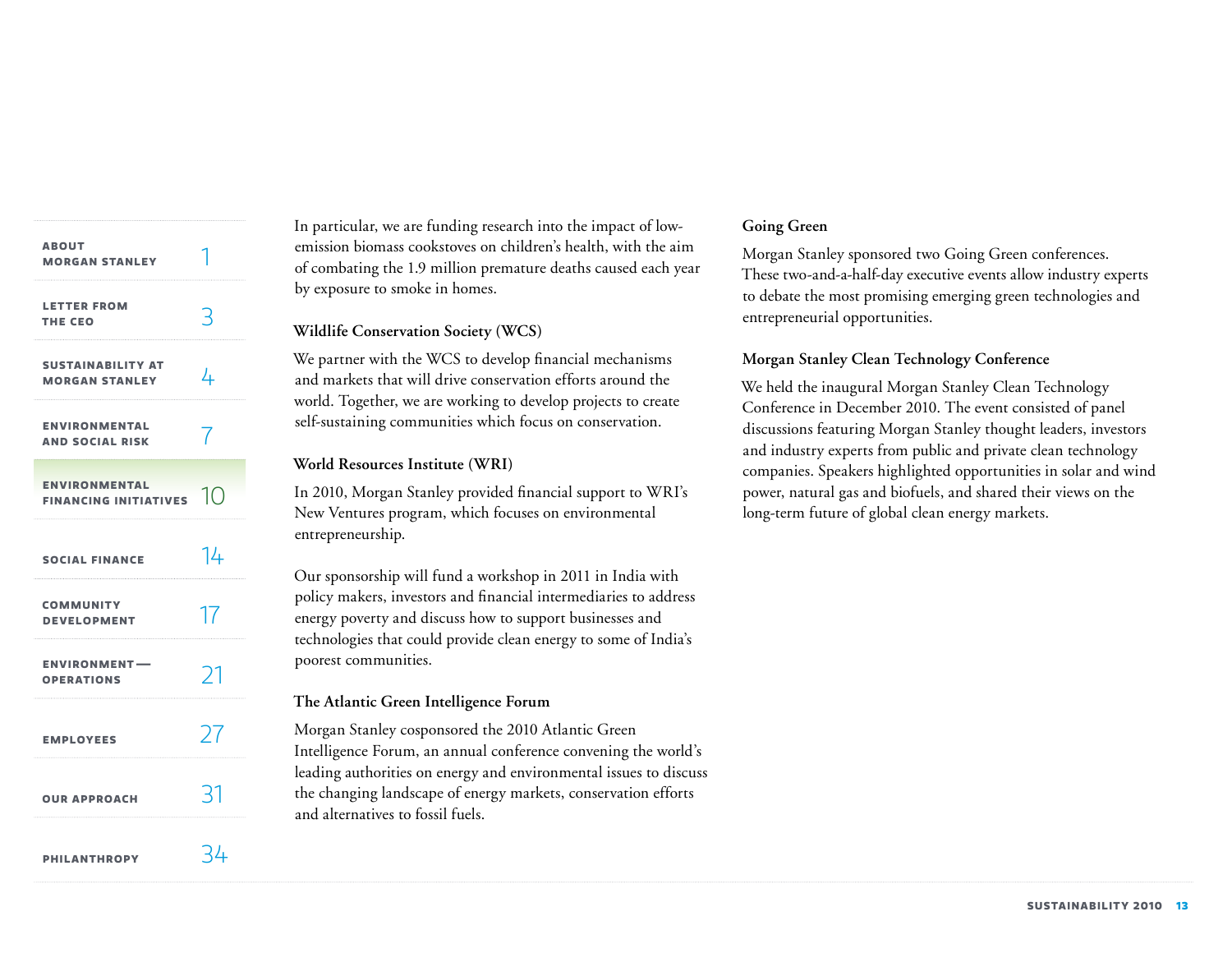# Social Finance

<span id="page-14-0"></span>

| <b>ABOUT</b><br><b>MORGAN STANLEY</b>                |               |
|------------------------------------------------------|---------------|
| <b>LETTER FROM</b><br>THE CEO                        |               |
| <b>SUSTAINABILITY AT</b><br><b>MORGAN STANLEY</b>    | 4             |
| <b>ENVIRONMENTAL</b><br><b>AND SOCIAL RISK</b>       |               |
| <b>ENVIRONMENTAL</b><br><b>FINANCING INITIATIVES</b> | 10            |
| <b>SOCIAL FINANCE</b>                                | 14            |
| <b>COMMUNITY</b><br><b>DEVELOPMENT</b>               | 17            |
| <b>ENVIRONMENT-</b><br><b>OPERATIONS</b>             | Σ             |
| <b>EMPLOYEES</b>                                     | 27            |
| <b>OUR APPROACH</b>                                  | $\mathcal{R}$ |
| <b>PHILANTHROPY</b>                                  | - 4           |

Morgan Stanley's social finance activities enable the provision of basic services to poor and disadvantaged communities, including microfinance, housing, micro-energy, health care and water. Our role is to facilitate the flow of capital between investors and the businesses that deliver these services, generating both financial and social returns. We aim to increase the opportunities for communities to address poverty.

### **Serving the microfinance industry**

We believe that microfinance—the provision of financial services to low-income individuals without access to the formal banking system—can empower the working poor to achieve financial independence. Morgan Stanley has a strong track record of delivering transactions and thought leadership in microfinance.

Microfinance institutions (MFIs) provide small loans to low-income borrowers. MFIs need consistent, affordable access to capital and broad-based technical expertise. This demand exceeds the resources of philanthropic and international aid sources alone. We act as an intermediary that connects MFIs with the capital markets and specialized technical support. This is an important contribution to the development of a sustainable microfinance industry.

Morgan Stanley has intermediated over \$550 million of microfinance securities, facilitating access to capital for more than 30 MFIs around the globe. This work has benefited several million low-income entrepreneurs. We have completed a wide range of investment banking transactions for our clients, including mergers and acquisitions, structured finance and debt. A core focus of our work in microfinance is innovation, and we are proud that each of our transactions has represented a first for the industry.

# **Financiera Independencia**

In 2010, Morgan Stanley acted as joint-bookrunner for a \$200 million, five-year bond offering by Financiera Independencia, a leading microfinance institution in Mexico. This transaction was the first international bond offering placed by a Latin American microfinance institution, creating a new asset class and introducing the microfinance sector to a new investor base.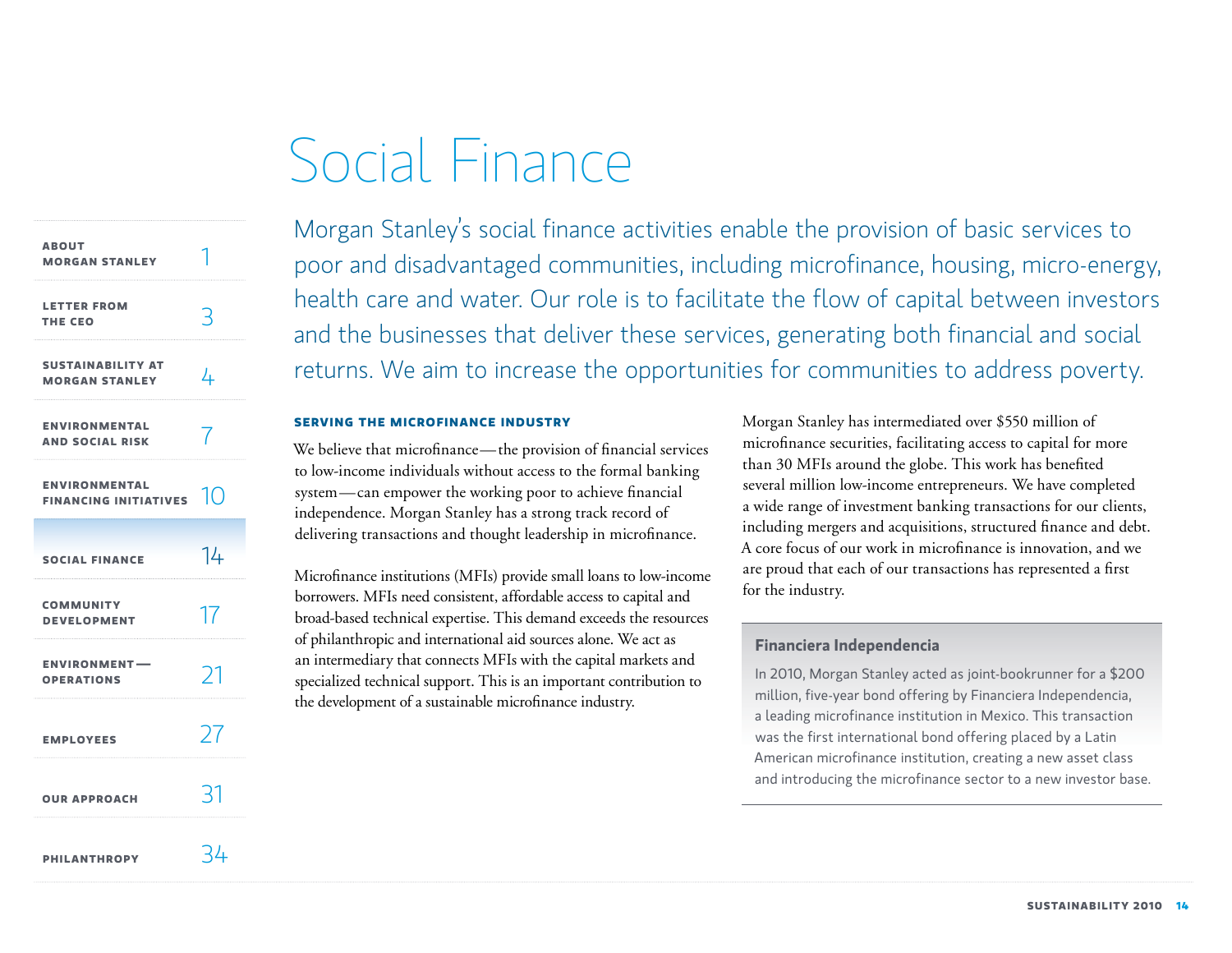| <b>ABOUT</b><br><b>MORGAN STANLEY</b>                |     |
|------------------------------------------------------|-----|
| <b>LETTER FROM</b><br><b>THE CEO</b>                 | R   |
| <b>SUSTAINABILITY AT</b><br><b>MORGAN STANLEY</b>    | 4   |
| <b>ENVIRONMENTAL</b><br><b>AND SOCIAL RISK</b>       | 7   |
| <b>ENVIRONMENTAL</b><br><b>FINANCING INITIATIVES</b> | 10  |
| <b>SOCIAL FINANCE</b>                                | 14  |
| <b>COMMUNITY</b><br><b>DEVELOPMENT</b>               | 17  |
| <b>ENVIRONMENT-</b><br><b>OPERATIONS</b>             | 71  |
| <b>EMPLOYEES</b>                                     | 27  |
| <b>OUR APPROACH</b>                                  | -31 |
| <b>PHILANTHROPY</b>                                  | 34  |

# **Commitment to domestic financial inclusion**

The recent financial crisis and rising unemployment have heightened the need for inclusive financial services in the U.S. A study by the Federal Deposit Insurance Corporation, published in December 2009, estimated that 26 percent of U.S. households are either unbanked or underbanked.

Given this need, Morgan Stanley has made a strong commitment to supporting the development of inclusive financial services domestically, applying our international social finance experience to help organizations grow, achieve greater impact and attain financial sustainability. We have provided equity, debt and grant capital to fund managers and nonprofit organizations to support the development of a sustainable inclusive finance industry in the U.S. Several senior Morgan Stanley employees serve on the boards of directors of leading organizations in the sector.

# **Green Dot**

In July 2010, Morgan Stanley acted as bookrunner on the \$150 million IPO of Green Dot, the leading provider of prepaid financial services in the U.S. This transaction was the first IPO in the U.S. prepaid card sector and demonstrates the commercial viability of providing financial services to underbanked consumers.

# **Core Innovation Capital I, L.P.**

In 2010, Morgan Stanley invested in Core Innovation Capital, a first-of-its-kind venture fund that aims to invest in the most innovative companies serving underbanked consumers in the U.S.

The fund's approach reflects a core belief in the ability of financial services to meaningfully improve the lives of underserved people. Focused on early-stage for-profit companies, the fund partners with management teams who share the vision that scalable, technology-driven solutions can deliver shareholder value and social benefits.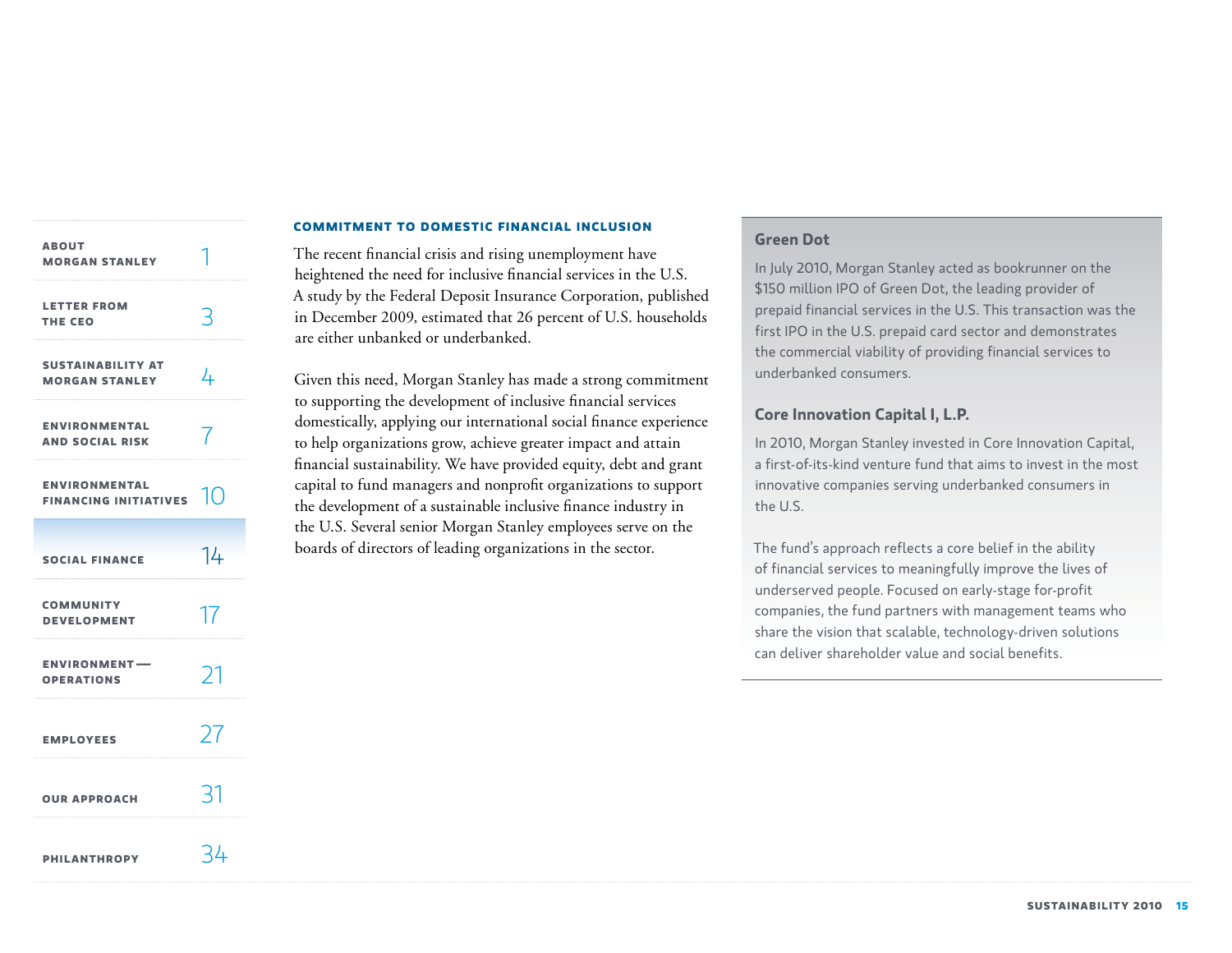| <b>ABOUT</b><br><b>MORGAN STANLEY</b>                |    |
|------------------------------------------------------|----|
| <b>LETTER FROM</b><br>THE CEO                        | 3  |
| <b>SUSTAINABILITY AT</b><br><b>MORGAN STANLEY</b>    | 4  |
| <b>ENVIRONMENTAL</b><br><b>AND SOCIAL RISK</b>       |    |
| <b>ENVIRONMENTAL</b><br>FINANCING INITIATIVES $\Box$ |    |
| <b>SOCIAL FINANCE</b>                                | 14 |
| <b>COMMUNITY</b><br><b>DEVELOPMENT</b>               | 17 |
| <b>ENVIRONMENT-</b><br><b>OPERATIONS</b>             | 71 |
| <b>EMPLOYEES</b>                                     | 27 |
| <b>OUR APPROACH</b>                                  | 31 |
| <b>PHILANTHROPY</b>                                  | 34 |

#### **Thought leadership**

We measure the scope of our social finance activities not by the volume of our transactions, but by the reach of our expertise. We are engaged increasingly in conversations with institutional investors looking to allocate capital to the social finance sector. Morgan Stanley works with these investors to position the industry as an attractive investment opportunity in which the social mission of the sector enhances the sector's commercial value proposition.

We leverage Morgan Stanley's on-the-ground presence in key emerging markets to maintain dialogues with leading social finance institutions around the globe. We work closely with these institutions on areas such as investor readiness and risk management, with the long-term objective of creating a sustainable industry capable of responsibly absorbing capital from investors. We believe these strategic dialogues and informationsharing activities are critical to scaling up the social finance sector in a way that creates long-term value for all stakeholders.

Morgan Stanley participates in industry associations and regularly attends conferences to promote knowledge sharing between stakeholders in the microfinance and broader social finance sectors. For example, we currently serve on the Board of the International Association of Microfinance Investors (IAMFI). We are the sole sponsor of the IAMFI Microfinance Lenders Working Group, which has developed guidelines for the handling of debt defaults by microfinance institutions. The output from the Working Group, published in 2011, included the report **["Charting the Course:](http://morganstanley.com/globalcitizen/socialfinance.html)  [Best Practices and Tools for Voluntary Debt Restructurings in](http://morganstanley.com/globalcitizen/socialfinance.html)  [Microfinance.](http://morganstanley.com/globalcitizen/socialfinance.html)"** The report outlines the ways in which industry players can collaborate to ensure that microfinance remains a sound investment opportunity and can improve MFIs' ability to serve clients through any economic conditions.

During 2010, Morgan Stanley spoke on five microfinance panels around the globe, provided a keynote address at the University of Pennsylvania Microfinance Conference and was cited in an article on microfinance in the International Financing Review's World Bank-IMF Annual Meeting edition.

We also work to cultivate the passion that many of our most talented employees have for microfinance and other social finance issues. Through our employee-led Environment and Social Finance Forum, we actively engage and educate our employees broadly on microfinance and other base-of-the-pyramid business models.

In 2010, the Forum hosted nine speaker events in New York and London on topics including the African microfinance landscape, delivering health care in developing nations, female entrepreneurship and micro-insurance. These events have engaged a number of outside industry experts, established strong partnerships with organizations, such as the Microfinance Club of New York and Women Advancing Microfinance, and motivated Morgan Stanley employees to apply their financial skills to improve their communities.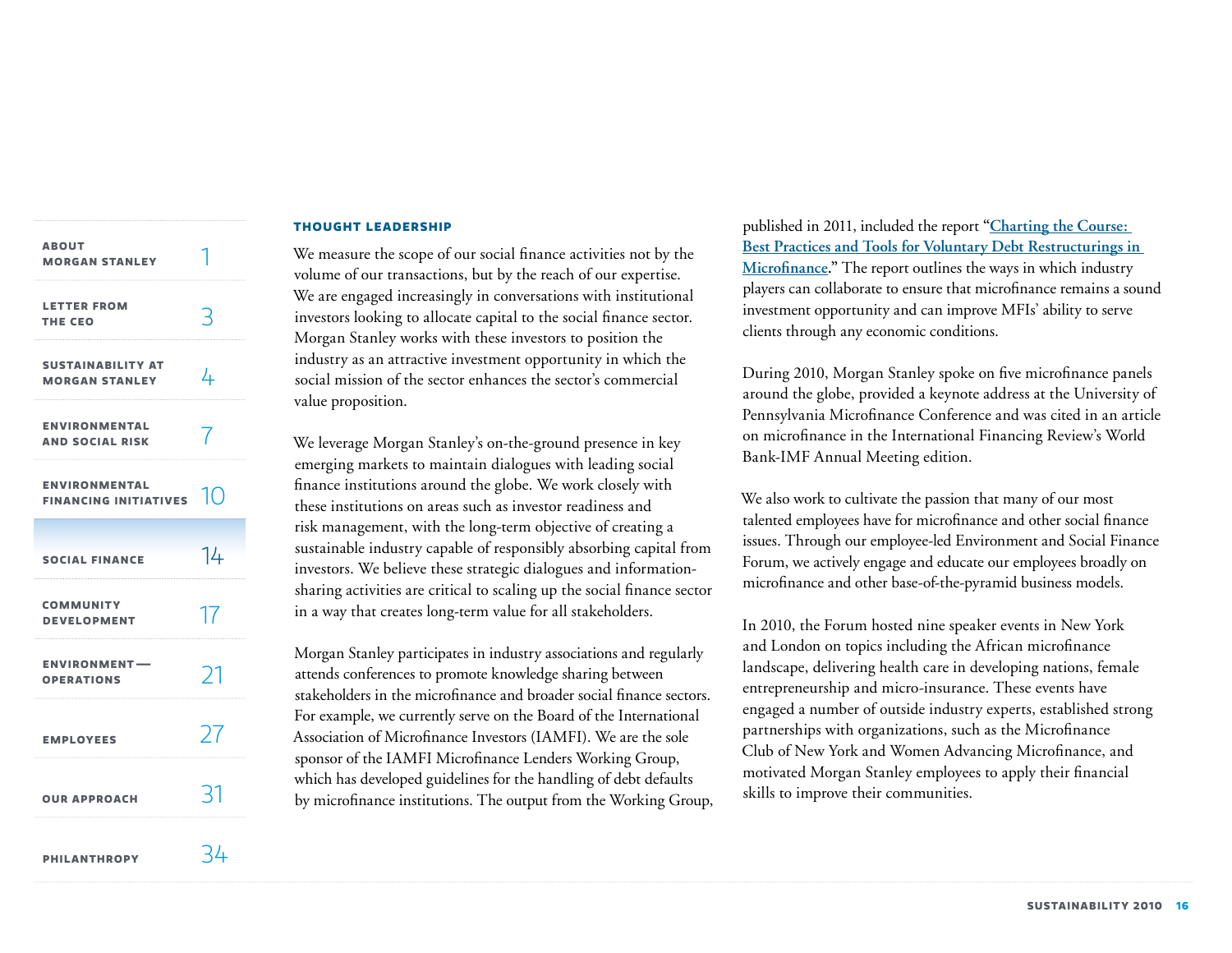# Community Development

<span id="page-17-0"></span>

| <b>ABOUT</b><br><b>MORGAN STANLEY</b>                |                      |
|------------------------------------------------------|----------------------|
| <b>LETTER FROM</b><br>THE CEO                        |                      |
| <b>SUSTAINABILITY AT</b><br><b>MORGAN STANLEY</b>    | 4                    |
| <b>ENVIRONMENTAL</b><br><b>AND SOCIAL RISK</b>       |                      |
| <b>ENVIRONMENTAL</b><br><b>FINANCING INITIATIVES</b> | $\vert ( \, \vert )$ |
| <b>SOCIAL FINANCE</b>                                | 14                   |
| <b>COMMUNITY</b><br><b>DEVELOPMENT</b>               | 17                   |
| <b>ENVIRONMENT-</b><br><b>OPERATIONS</b>             | 71                   |
| <b>EMPLOYEES</b>                                     | 27                   |
| <b>OUR APPROACH</b>                                  | 31                   |
| <b>PHILANTHROPY</b>                                  | 34                   |

Morgan Stanley is committed to building communities in which all people have economic and social opportunity. We seek transactions that produce measurable social outcomes through sustainable business models that ensure the continued flow of capital to community investment. We do this through community development lending, investing and by providing grants and volunteers.

Through partnerships with educational institutions, government agencies and nonprofits in the U.S., we provide capital and expertise to produce lasting social and economic benefits, such as affordable housing, small business loans and community services. These partnerships improve the lives of thousands of low- and moderate-income people and families.

# **Creating and preserving affordable housing**

Morgan Stanley works through national and local community partnerships, investing both financial and intellectual capital to achieve the greatest possible impacts in low- and moderateincome communities. We provide affordable housing loans to developers, leverage public incentives and increase access to capital markets for state and local agencies.

Through these partnerships, Morgan Stanley funded the preservation and construction of more than 3,680 affordable housing units in 2010, which in turn created more than 5,400 construction and permanent jobs.

For example, we partnered with the Community Development Corporation (CDC) of Utah, providing loans to support its efforts to revitalize and stabilize neighborhoods. In 2010, our lending enabled the CDC to purchase and rehabilitate 15 foreclosed single-family residences, which were then sold to income-eligible homebuyers.

In 2010, Morgan Stanley's Low Income Housing Tax Credit (LIHTC) investments created more than 1,300 units of affordable housing throughout the U.S. For example, in New York City, we worked with two separate partners investing in three LIHTC projects to create 179 units of affordable housing for homeless people and those with mental health issues.

We also help state and municipal housing finance agencies (HFAs) access capital markets to fund multi-family and singlefamily affordable housing. In 2010, our Housing Finance Group worked with HFAs across the U.S. to underwrite over \$933 million of municipal and state bonds.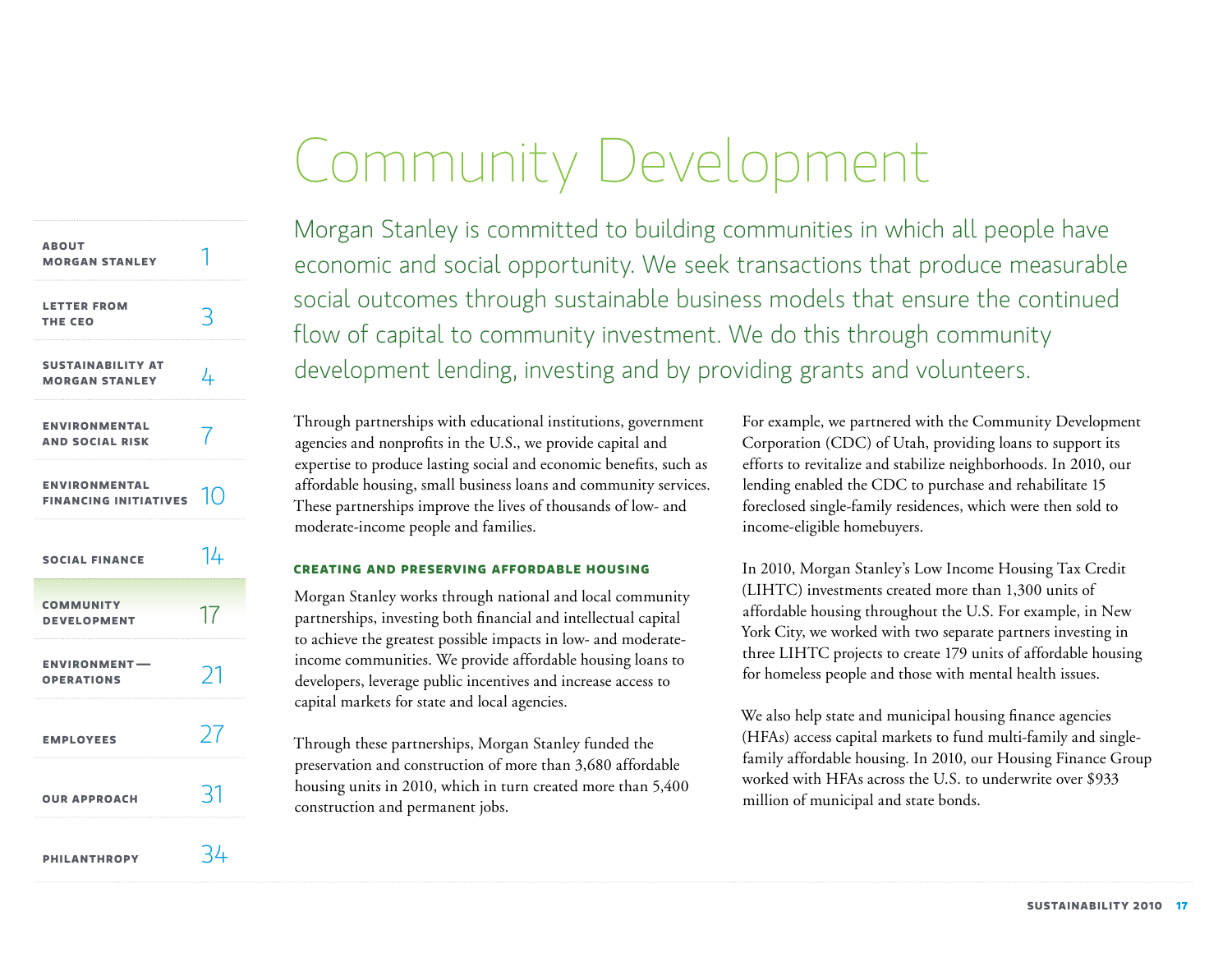| <b>ABOUT</b><br><b>MORGAN STANLEY</b>                          |    |
|----------------------------------------------------------------|----|
| <b>LETTER FROM</b><br>THE CEO                                  | 3  |
| <b>SUSTAINABILITY AT</b><br><b>MORGAN STANLEY</b>              | 4  |
| <b>ENVIRONMENTAL</b><br><b>AND SOCIAL RISK</b>                 |    |
| <b>ENVIRONMENTAL</b><br><b>FINANCING INITIATIVES</b> $\bigcap$ |    |
| <b>SOCIAL FINANCE</b>                                          | 14 |
| <b>COMMUNITY</b><br><b>DEVELOPMENT</b>                         | 17 |
| <b>ENVIRONMENT-</b><br><b>OPERATIONS</b>                       | フコ |
| <b>EMPLOYEES</b>                                               | 27 |
| <b>OUR APPROACH</b>                                            | 31 |
| <b>PHILANTHROPY</b>                                            | 34 |

#### **Building communities**

Morgan Stanley works with Community Development Financial Institutions (CDFIs) whose primary mission is to provide a wide range of financial services and products to underserved communities. These CDFIs also provide training and technical assistance and promote development efforts that enable individuals and communities to use credit and capital more wisely.

In 2010, we loaned \$55 million to CDFIs to develop affordable housing and community facilities, such as schools. For example, we provided a \$20 million loan to Community Housing Capital to provide capital to local NeighborWorks organizations that are developing affordable housing.

Over the next four years, we will continue to partner with CDFIs through the Living Cities Integration Initiative. The Integration Initiative brings together partners from government, nonprofits and the business community to find solutions to the many challenges facing low-income residents and communities in urban areas. The initiative will provide grants, loans and program-related investments to five urban regions that are finding innovative ways to improve access to education, housing, health care, public transportation and jobs.

In 2010, we provided \$55 million of New Markets Tax Credits to finance two projects that will build community amenities, creating over 950 construction and permanent jobs.

- • Salvation Army Ray and Joan Kroc Community Center, South Bend, Indiana. This community center will serve about 2,000 people a day, providing a variety of recreational and fitness opportunities, as well as arts, education and economic empowerment programs and services for the community
- The Laurel Project, St. Louis, Missouri. The project will rehabilitate the historic 630,000 square foot Laurel Building and redevelop the property into a hotel, mixed-income apartments and retail space

# **Funding job growth by supporting small businesses**

Small business in the U.S. is a primary engine of job creation, particularly during times of economic recovery. According to the U.S. Bureau of Labor Statistics, from 1993 to the second quarter of 2009, firms with fewer than 20 employees were responsible for 22 percent of new jobs. Firms with less than 500 employees provided an additional 43 percent of new jobs.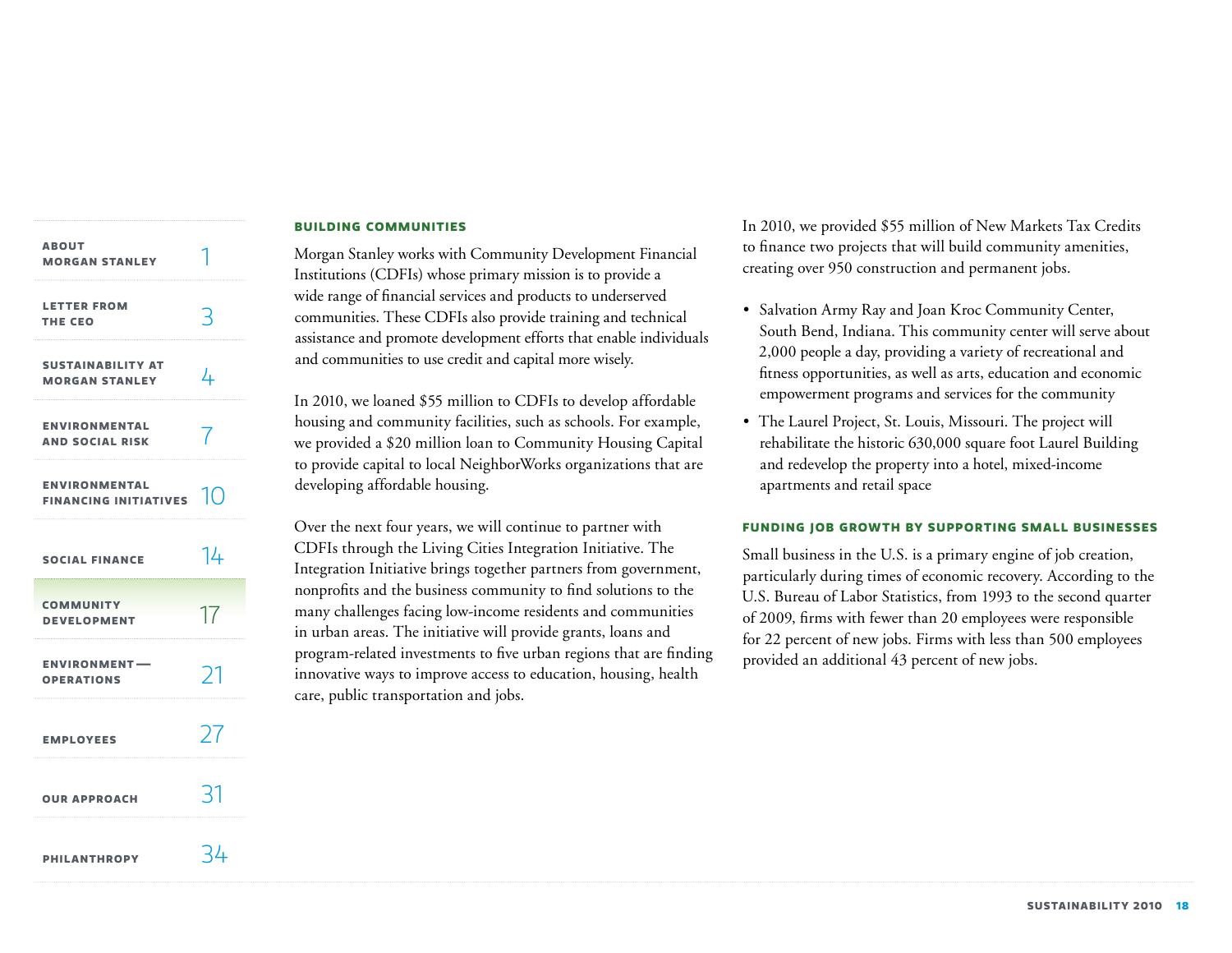<span id="page-19-0"></span>

| <b>ABOUT</b><br><b>MORGAN STANLEY</b>                |    |
|------------------------------------------------------|----|
| <b>LETTER FROM</b><br>THE CEO                        | 3  |
| <b>SUSTAINABILITY AT</b><br><b>MORGAN STANLEY</b>    | 4  |
| <b>ENVIRONMENTAL</b><br><b>AND SOCIAL RISK</b>       |    |
| <b>ENVIRONMENTAL</b><br><b>FINANCING INITIATIVES</b> | 10 |
| <b>SOCIAL FINANCE</b>                                | 14 |
| <b>COMMUNITY</b><br><b>DEVELOPMENT</b>               | 17 |
| <b>ENVIRONMENT-</b><br><b>OPERATIONS</b>             | ブ  |
| <b>EMPLOYEES</b>                                     | 77 |
| <b>OUR APPROACH</b>                                  | 31 |
| <b>PHILANTHROPY</b>                                  | 34 |

In late 2010, Morgan Stanley initiated a commercial real estate lending program under the American Recovery and Reinvestment Act which enables the U.S. Small Business Administration to offer new economic incentives to small businesses and lenders alike, with the goal of stimulating the economy through lending and investing in small businesses. Morgan Stanley will deliver up to \$500 million of credit to small businesses by working with community bank partners in the secondary market to increase the capital available for commercial real estate investments and job creation.

# **Strengthening communities through environmental improvements**

A thriving community should be safe and sustainable, promoting a healthier environment for residents and the planet. We are committed to strengthening communities by supporting environmental improvements, such as energy efficiency programs in buildings. These environmental improvements create jobs, reduce energy bills and improve resident health.

Morgan Stanley has invested in a fund with the Community Preservation Corporation to finance energy efficiency upgrades to apartment buildings in low-, moderate- and middle-income communities in New York State. The fund will renovate and retrofit up to 2,500 affordable housing units to lower the use of heating fuel, electricity and water. Residents will benefit from smaller bills and a healthier environment.

Related to this, Morgan Stanley is funding a study with Low Income Investment Fund to explore the feasibility of a green financing program to support energy-saving retrofits in affordable multi-family housing and nonprofit community facilities throughout New York City.

We partnered with Salt Lake County and the Community Development Corporation of Utah on an innovative program that provides low-interest home loans for energy improvements. The program allows homeowners to borrow up to \$50,000 for projects that improve energy efficiency or add renewable energy sources such as wind turbines or solar panels. Homeowners' loan payments are then less than the savings generated by the energy efficiency improvements.

In 2010, Morgan Stanley Solar Solutions (MSSS) partnered with local governments, nonprofits and other partners to finance and develop solar installations at sites that benefit low- and moderateincome communities. MSSS continued to partner with Habitat for Humanity in its "Habitat for Heroes" program to install solar power technology on Habitat homes for veterans returning from Afghanistan and Iraq at no cost to the homeowner.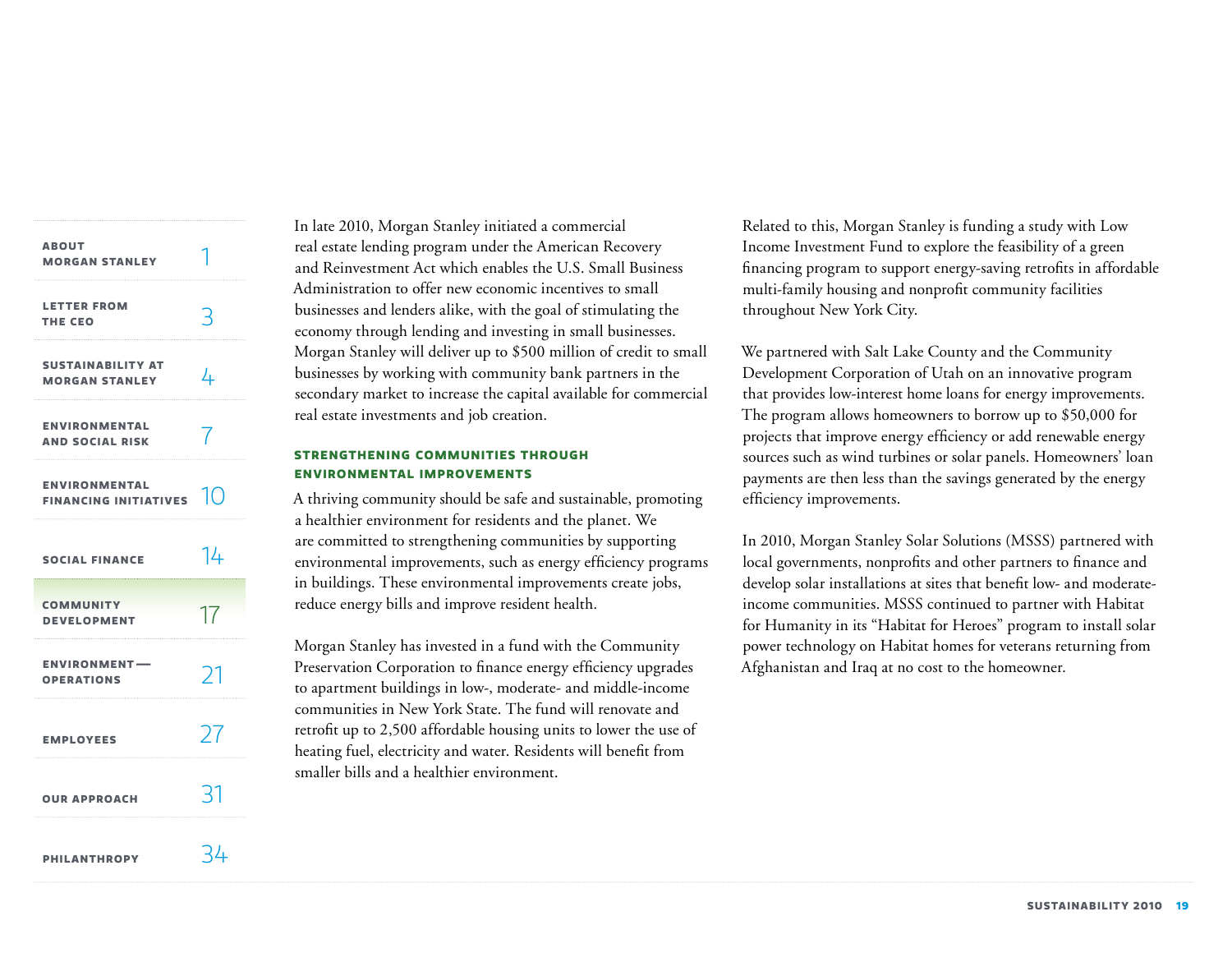| <b>ABOUT</b><br><b>MORGAN STANLEY</b>                |    |
|------------------------------------------------------|----|
| <b>LETTER FROM</b><br>THE CEO                        | 3  |
| <b>SUSTAINABILITY AT</b><br><b>MORGAN STANLEY</b>    | 4  |
| <b>ENVIRONMENTAL</b><br><b>AND SOCIAL RISK</b>       |    |
| <b>ENVIRONMENTAL</b><br><b>FINANCING INITIATIVES</b> | 10 |
| <b>SOCIAL FINANCE</b>                                | 14 |
| <b>COMMUNITY</b><br><b>DEVELOPMENT</b>               | 17 |
| <b>ENVIRONMENT-</b><br><b>OPERATIONS</b>             | 21 |
| <b>EMPLOYEES</b>                                     | 27 |
| <b>OUR APPROACH</b>                                  | 31 |
| <b>PHILANTHROPY</b>                                  | 34 |

#### **Community grants and volunteering**

As part of our partnership programs, Morgan Stanley contributes grants, technical assistance and volunteers to support community development organizations. Our grants focus on preserving affordable housing, creating jobs, training workers to be ready for work and encouraging financial independence through financial capability programs and appropriately targeted products for the underbanked.

In 2010, we awarded \$12.6 million in community development grants, and our employees provided thousands of hours of technical assistance and volunteer service.

We are collaborating with the Mayor's Fund to Advance New York City, the Center for Economic Opportunity and the Office of Financial Empowerment. We donated \$500,000 to the Jobs-Plus/Financial Capability Program in the Bronx, which provides intensive services to help jobless and underemployed public housing residents enter and advance in the workforce. The grant also funds initiatives to provide financial capability training to help residents accrue assets as they build income.

Morgan Stanley provided a grant to support the Utah Individual Development Account Network, which provides financial empowerment through education and a program designed to incentivize low- to moderate-income people to save and build their assets.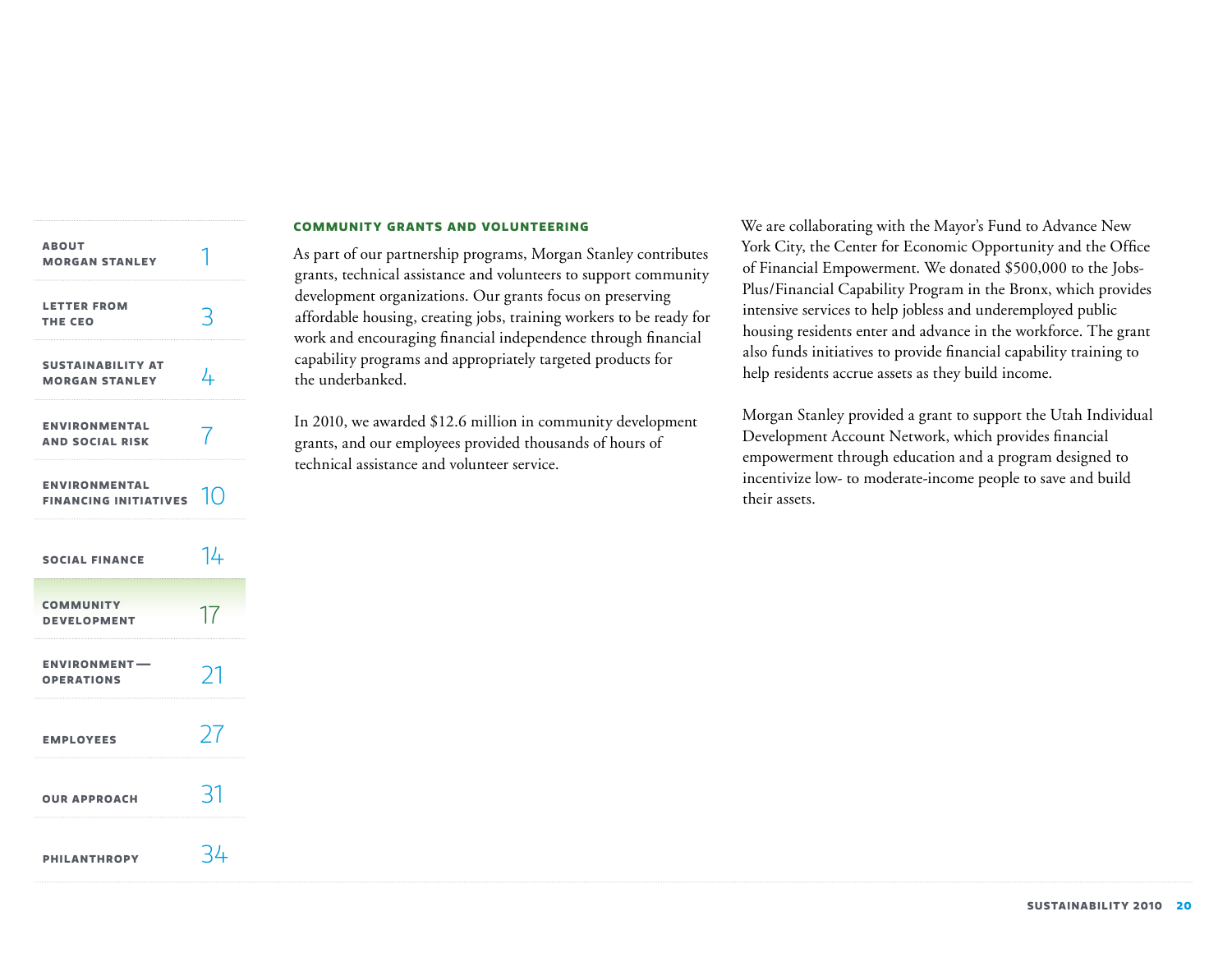# Environment—Operations

<span id="page-21-0"></span>

| <b>ABOUT</b><br><b>MORGAN STANLEY</b>                |     |
|------------------------------------------------------|-----|
| <b>LETTER FROM</b><br>THE CEO                        |     |
| <b>SUSTAINABILITY AT</b><br><b>MORGAN STANLEY</b>    | 4   |
| <b>ENVIRONMENTAL</b><br><b>AND SOCIAL RISK</b>       |     |
| <b>ENVIRONMENTAL</b><br><b>FINANCING INITIATIVES</b> |     |
| <b>SOCIAL FINANCE</b>                                | I4  |
| <b>COMMUNITY</b><br><b>DEVELOPMENT</b>               | 17  |
| <b>ENVIRONMENT-</b><br><b>OPERATIONS</b>             | 21  |
| <b>EMPLOYEES</b>                                     | 27  |
| <b>OUR APPROACH</b>                                  | ヾ   |
| <b>PHILANTHROPY</b>                                  | -44 |

We minimize the impact of our own business operations on the environment by managing our energy use to reduce greenhouse gas emissions, using sustainable materials where practical and cutting waste.

# **Managing our impacts**

Our Environmental Committee, composed of senior leaders from across Morgan Stanley, is tasked with implementing our environmental **[policy](http://morganstanley.com/globalcitizen/pdf/Environmental_Policy.pdf)** and commitments. To track our progress and identify improvements, we collect and analyze global data on energy and air travel. We monitor waste, recycling and water use at our sites.

Morgan Stanley is a signatory to the Carbon Disclosure Project (CDP) which collects and publishes energy and greenhouse gas (GHG) emissions data from corporations. Each year, we disclose emissions data from our corporate real estate portfolio and corporate air travel. This helps us track our emissions performance against our goals, and enables us to compare our environmental policies and performance with others.

In 2010, we were included in the CDP's Leadership Index (ranked 3rd among S&P 500 financial firms). Our data was verified by Bureau Veritas North America, Inc., a third-party reviewer recognized by the CDP. The Carbon Trust also certified our UK operations.

# **Green Buildings**

All new Morgan Stanley construction and renovation projects are subjected to an internal environmental evaluation, which ensures we use the most efficient designs. We have a set of non-negotiable environmental standards that all projects must meet at a minimum.

The U.S. Green Building Council, which administers the independent efficiency rating system, *Leadership in Energy and Environmental Design* (LEED), has certified 17 Morgan Stanley offices and call centers around the world. Notably, in December 2010, our Hong Kong headquarters was certified LEED Gold. Morgan Stanley also was awarded the Carbon Standard in December 2010 by the Carbon Trust for year-on-year carbon emission reductions in energy consumption across our UK building portfolio.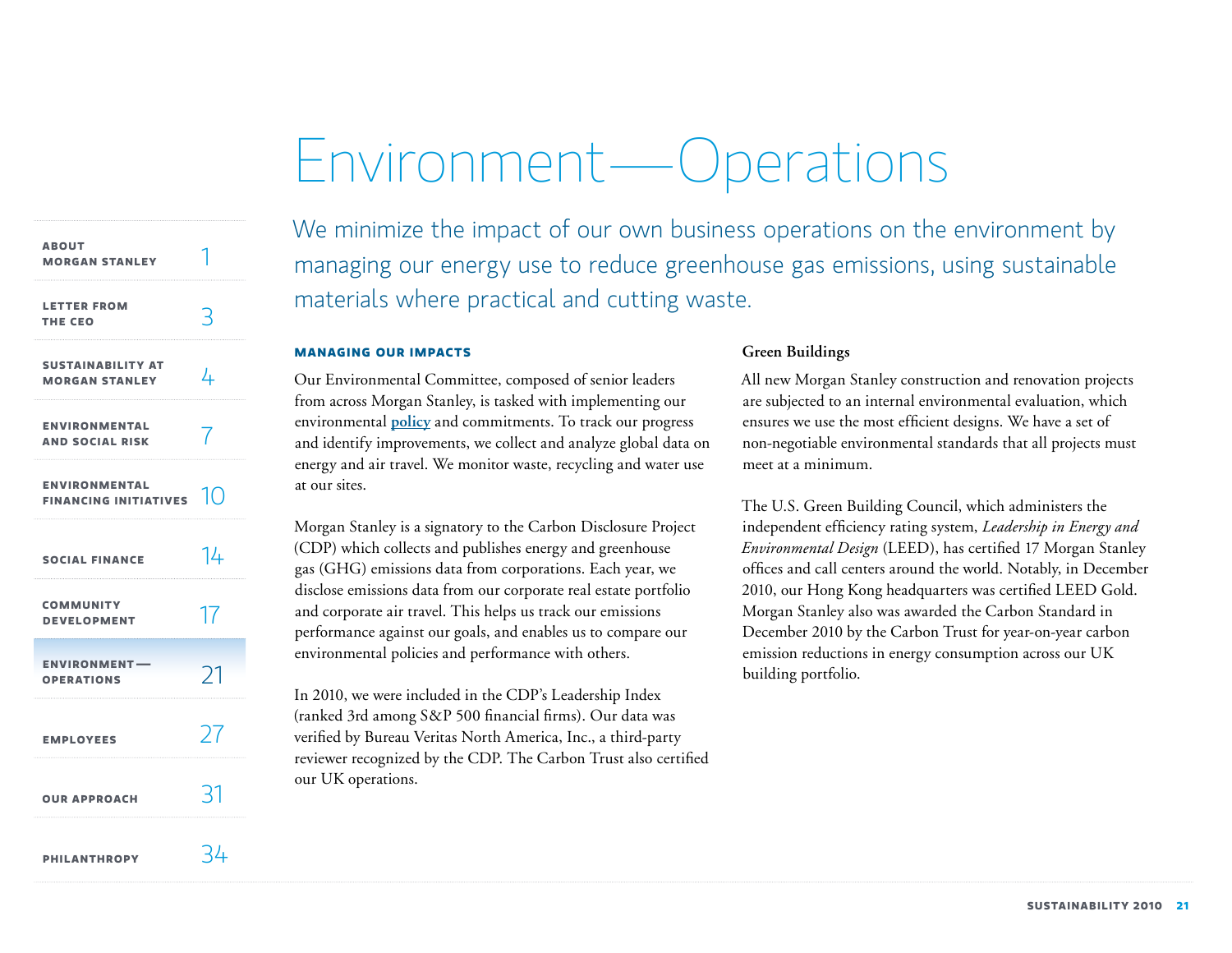# **[Sustainability at](#page-4-0) Morgan Stanley About [Morgan Stanley](#page-1-0) Letter from [the](#page-3-0) CEo [Environmental](#page-7-0)  and Social Risk Environmental [Financing Initiatives](#page-10-0) [Social Finance](#page-14-0) [Community](#page-17-0)  Development [Employees](#page-27-0)  [Environment —](#page-21-0)  Operations [Our approach](#page-31-0) [Philanthropy](#page-34-0)** 4 1 3 7 10 14 17 27 21 31 34

# **Energy and climate**

We manage our energy use and GHG emissions by improving efficiency in our offices and data centers, utilizing renewable energy whenever feasible, and using green building design.

# **Office energy efficiency**

Morgan Stanley has expanded its GHG reduction target to cover all office buildings globally and has increased our commitment to reducing emissions 15 percent by 2013, against a 2006 baseline on a per-square-foot basis.

We are improving energy efficiency by:

- Optimizing heating, ventilation and air conditioning systems both by making capital investments in efficient infrastructure and by operating existing facilities as efficiently as possible
- Improving lighting systems in terms of both overall efficiency and by using controls such as occupancy sensors
- Piloting the use of LED lighting
- Creating a set of minimum environmental standards that are applied to all construction and renovation projects
- Installing thermal storage systems at key facilities
- • Participating in peak-load curtailment programs where we agree to limit our electricity use when demand on utilities is highest
- Making simple changes, such as drawing shades to block out the sun and setting thermostats to maximize heating and cooling efficiency

Through a focused effort on energy reduction, Morgan Stanley has made significant progress year over year, coupling strategic investment in new products and technology with firmwide policies aimed at influencing employee behavior.

# **Normalized Office Emissions**  (tCO<sub>2</sub>e/Thousand Square Feet)



# **Data center efficiency**

Energy used to power and cool data centers accounts for a significant portion of our global electricity consumption and carbon emissions.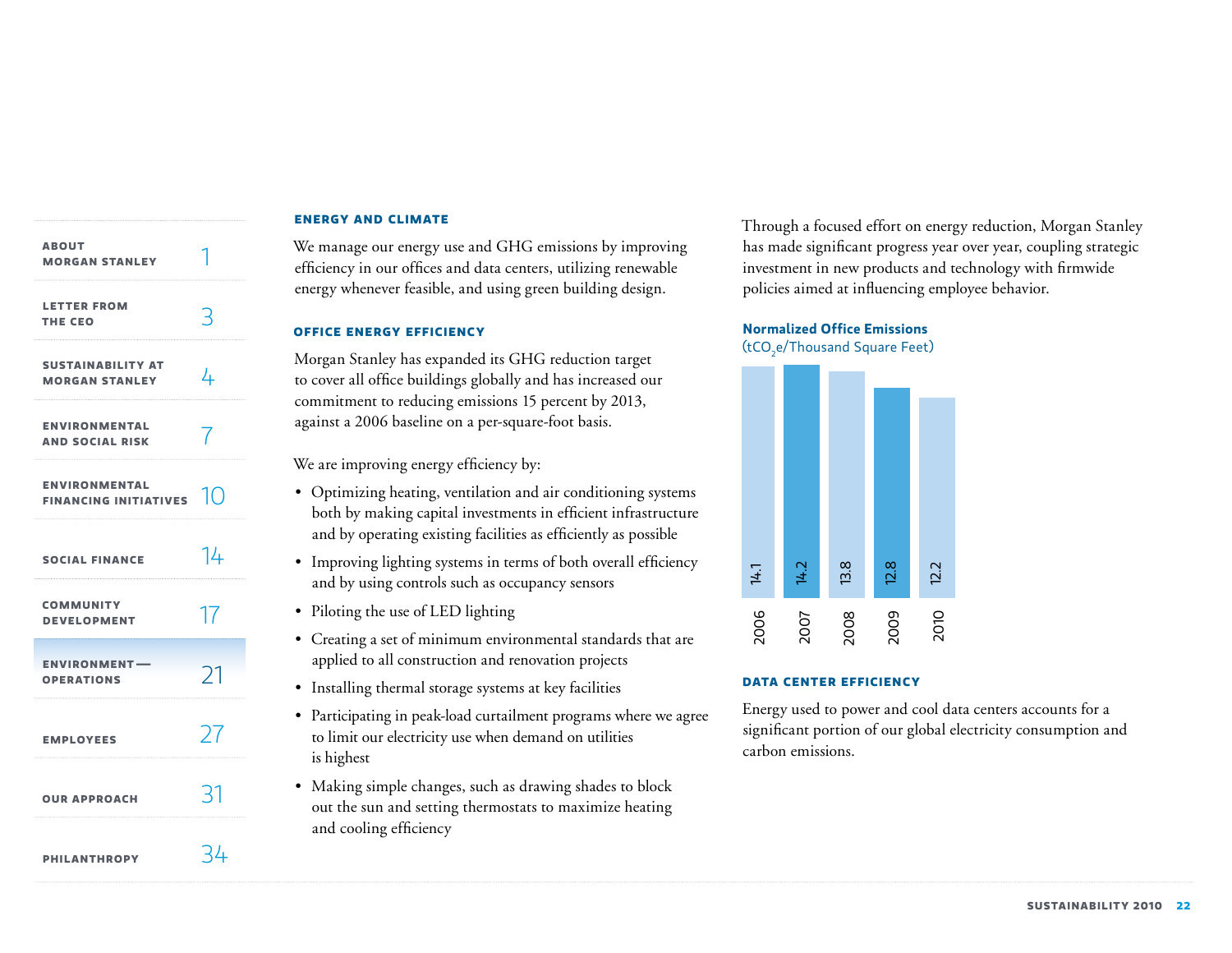| <b>ABOUT</b><br><b>MORGAN STANLEY</b>                |     |
|------------------------------------------------------|-----|
| <b>LETTER FROM</b><br>THE CEO                        | 3   |
| <b>SUSTAINABILITY AT</b><br><b>MORGAN STANLEY</b>    | 4   |
| <b>ENVIRONMENTAL</b><br><b>AND SOCIAL RISK</b>       | 7   |
| <b>ENVIRONMENTAL</b><br>FINANCING INITIATIVES $\Box$ |     |
| <b>SOCIAL FINANCE</b>                                | 14  |
| <b>COMMUNITY</b><br><b>DEVELOPMENT</b>               | 17  |
| <b>ENVIRONMENT-</b><br><b>OPERATIONS</b>             | 21  |
| <b>EMPLOYEES</b>                                     | 27  |
| <b>OUR APPROACH</b>                                  | -21 |
| <b>PHILANTHROPY</b>                                  | 34  |

We use power usage effectiveness (PUE) as a measure to evaluate our data centers. Our goal is to reduce PUE by five percent by 2013, from a 2008 baseline.

Most data centers use very large amounts of power relative to the amount of power applied to performing useful IT work. Most of the energy loss results from power distribution losses and cooling inefficiencies. Improving the way heat is removed and IT equipment is cooled offers the greatest savings opportunity. A further area of focus is maximizing the efficiency and computing capacity of the IT equipment itself.

We are on track to meet our stated goal related to PUE reduction. Where relevant, we are working with landlords and vendor partners to track progress.

#### **Employee travel**

We have a company-wide directive to minimize business travel. All business travel requires administrative approval and video conferencing is encouraged as an alternative.

# **Total Energy Use (MMBTu)**



# **Total Scope 1, 2 and 3 GHG Emissions** (tCO<sub>2</sub>e)

|         | 2006    | 2007    | 2008    | 2009    | 2010    |
|---------|---------|---------|---------|---------|---------|
| Scope 1 | 11,867  | 12,694  | 12,935  | 12,290  | 14,322  |
| Scope 2 | 290,797 | 310,663 | 349,752 | 359,249 | 344,751 |
| Scope 3 | 77.647  | 89,748  | 72,467  | 50,371  | 63,103  |
| Total   | 380,312 | 413,105 | 435,154 | 421,909 | 422,176 |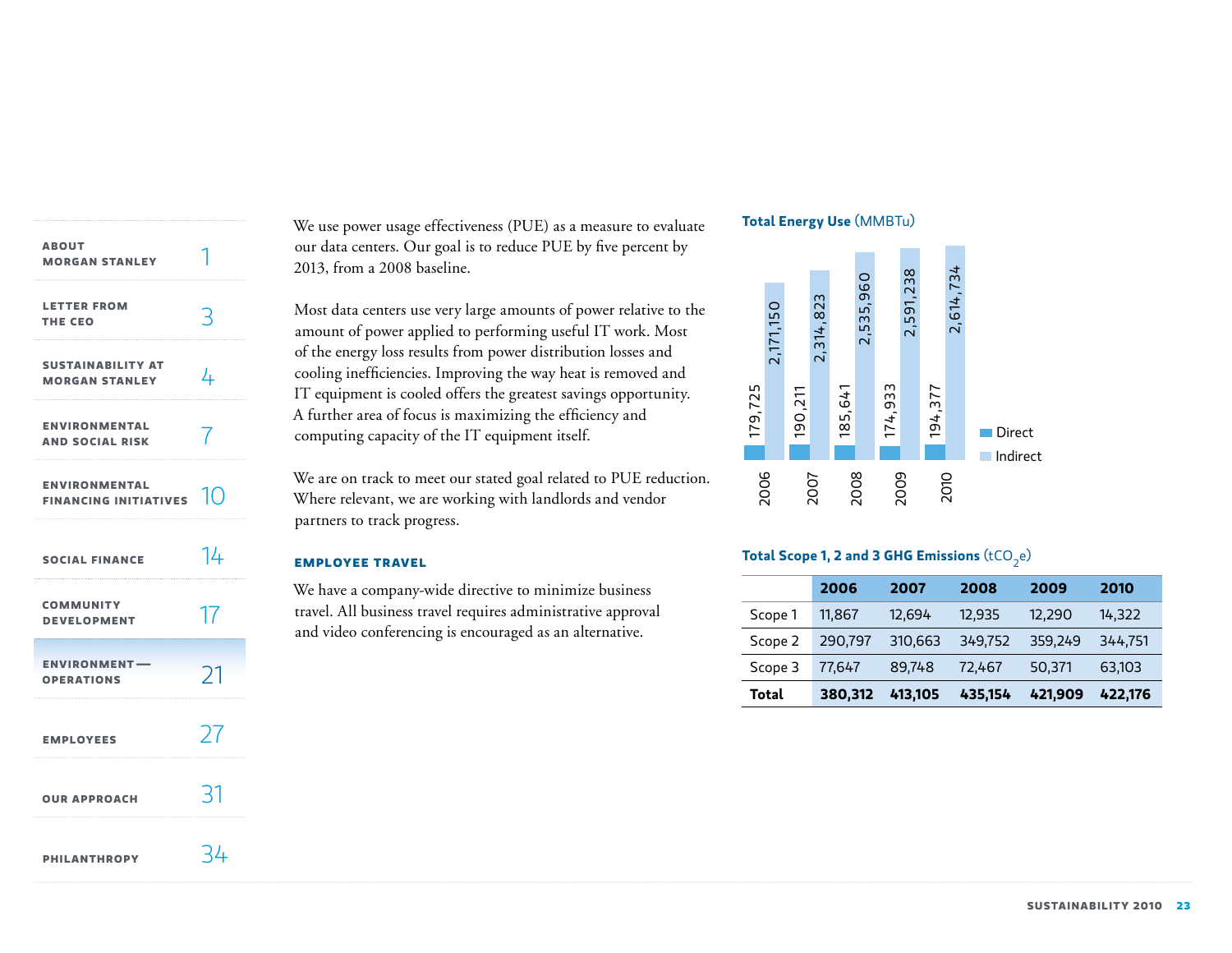

#### **Reducing waste**

Reducing waste saves money and shrinks our environmental footprint. We look for every opportunity to cut waste by efficient purchasing, reusing materials and recycling.

We provide easily accessible and clearly labeled areas for recycling standard items like paper, cardboard, plastic and aluminum. We also recycle batteries, light bulbs, hazardous materials and organic waste. Our Property Services team meets regularly with the cleaning staff and waste haulers to ensure that we recycle as much as possible.

We discourage unnecessary printing and ask employees to print double-sided as a default. We encourage the use of electronic holiday cards, which has reduced the number of paper cards sent by approximately 200,000 since 2007.

# **Total Waste in Tons** (New York Offices Only) <sup>1</sup>

|                          | 2009  | 2010  |
|--------------------------|-------|-------|
| Paper                    | 1,391 | 1,290 |
| Wet waste                | 1,229 | 1,344 |
| Metal, glass and plastic | 20    | 37    |

<sup>1</sup> We are unable to monitor waste in all of our buildings due to lease arrangements; where we are able, we collect data to ensure that we manage and recycle as much waste as possible.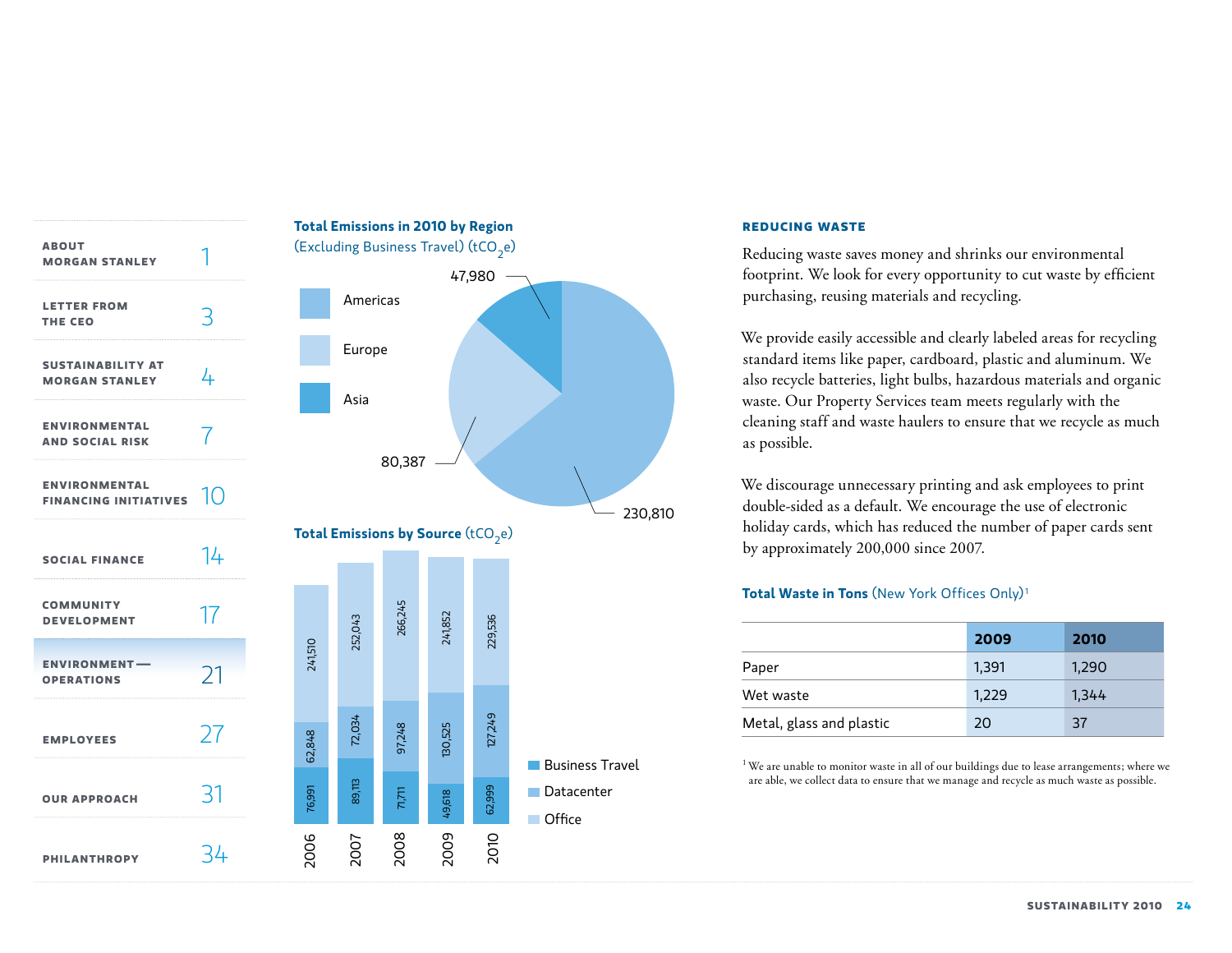| <b>ABOUT</b><br><b>MORGAN STANLEY</b>                |                |
|------------------------------------------------------|----------------|
| <b>LETTER FROM</b><br>THE CEO                        | ₹              |
| <b>SUSTAINABILITY AT</b><br><b>MORGAN STANLEY</b>    | 4              |
| <b>ENVIRONMENTAL</b><br><b>AND SOCIAL RISK</b>       | 7              |
| <b>ENVIRONMENTAL</b><br><b>FINANCING INITIATIVES</b> | 1 <sup>O</sup> |
| <b>SOCIAL FINANCE</b>                                | 14             |
| <b>COMMUNITY</b><br><b>DEVELOPMENT</b>               | 17             |
| <b>ENVIRONMENT-</b><br><b>OPERATIONS</b>             | 21             |
| <b>EMPLOYEES</b>                                     | 27             |
| <b>OUR APPROACH</b>                                  | 31             |
| <b>PHILANTHROPY</b>                                  | 34             |

In 2010, Morgan Stanley recycled nearly 50 percent of the total waste from its New York offices. We are working with service vendors to improve reporting so that we can continue to manage our waste actively.

### **Conserving water**

We are beginning efforts to conserve water in some of our office buildings. We have instituted a low-flow program in kitchens and lavatories in our New York buildings. This includes installing hands-free faucets that reduce average annual water consumption by four percent, and pressurized valves in stalls that reduce each flush by two gallons.

#### **Engaging employees**

Our employees share our commitment to improving our environmental performance and we encourage them to get involved. We publish information to remind our employees of our environmental efforts and encourage them to make a personal contribution. In particular, the Morgan Stanley Code of Conduct, which employees receive and acknowledge upon hire and are required to review annually, includes statements about sustainability and our commitment to the environment, economic empowerment and our communities.

We take part in Earth Hour, an annual global event organized by the World Wildlife Fund, during which participants promote awareness of climate change by turning off lights for one hour at a predetermined time.

On Earth Day, we provide tours of our offices for employees to learn about the steps that we have taken to reduce our environmental footprint, such as energy efficiency retrofits. We recently developed a real-time energy dashboard that displays energy use at some of our larger buildings. We plan to install monitors displaying this information in public spaces throughout our buildings to demonstrate exactly how much energy is being consumed.

#### **Managing our supply chain**

Our Firmwide Sourcing (FWS) Policy commits us to sustainable sourcing and we achieve this by including sustainability concerns in our sourcing strategy, working collaboratively with suppliers.

We spent approximately \$11.3 billion with approximately 22,800 suppliers during 2010. Where feasible, we source environmentally sound products. For example, we have minimum standards for green cleaning supplies and define the maximum level of volatile organic compounds allowed in paints and sealants. We recycle office and electronic waste, including paper, furniture, construction debris and IT equipment.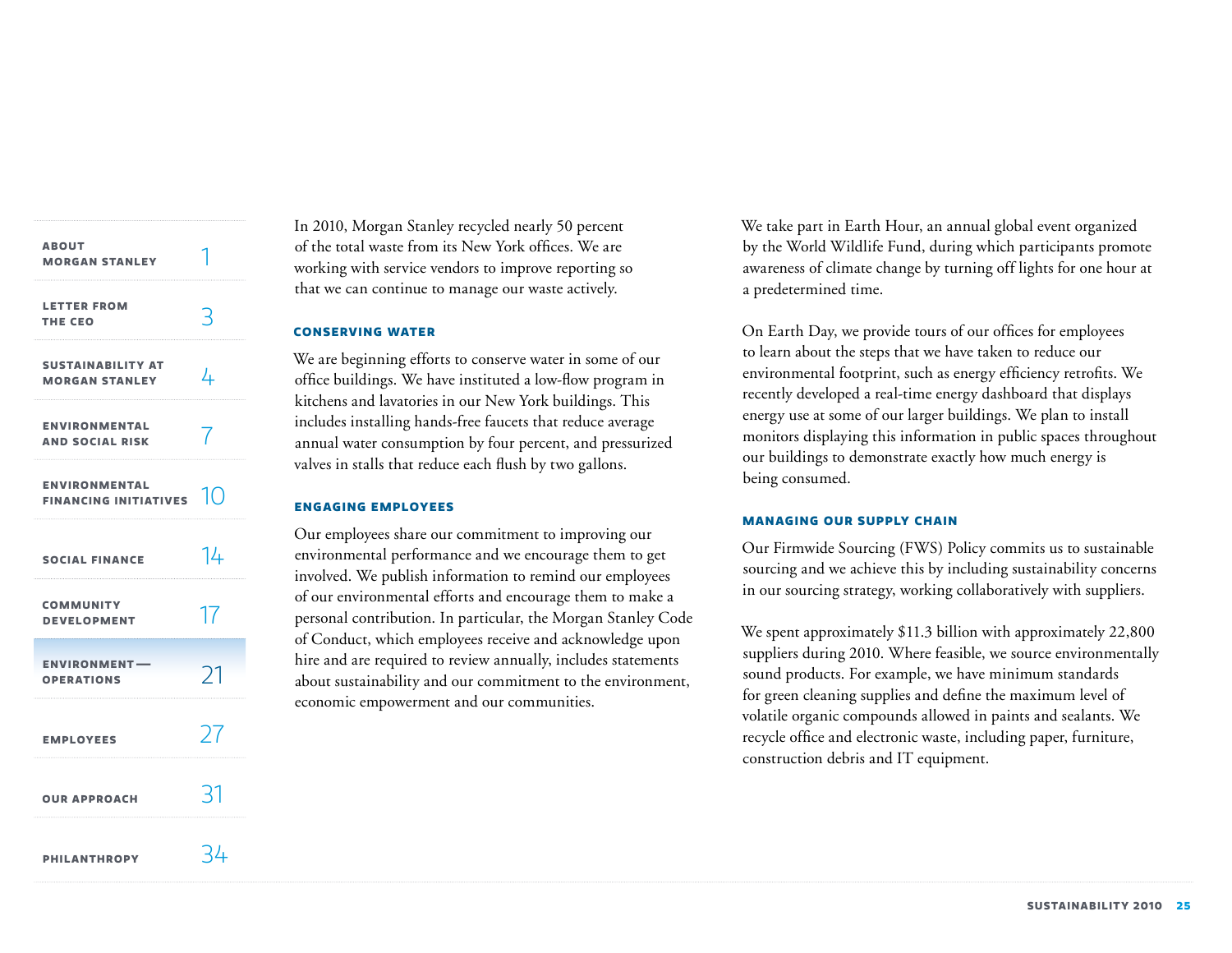| <b>ABOUT</b><br><b>MORGAN STANLEY</b>                   |    |
|---------------------------------------------------------|----|
| <b>LETTER FROM</b><br>THE CEO                           | 3  |
| <b>SUSTAINABILITY AT</b><br><b>MORGAN STANLEY</b>       | 4  |
| <b>ENVIRONMENTAL</b><br><b>AND SOCIAL RISK</b>          | 7  |
| <b>ENVIRONMENTAL</b><br>FINANCING INITIATIVES $\ket{0}$ |    |
| <b>SOCIAL FINANCE</b>                                   | 14 |
| <b>COMMUNITY</b><br><b>DEVELOPMENT</b>                  | 17 |
| <b>ENVIRONMENT-</b><br><b>OPERATIONS</b>                | 21 |
| <b>EMPLOYEES</b>                                        | 27 |
| <b>OUR APPROACH</b>                                     | 31 |
| <b>PHILANTHROPY</b>                                     | 34 |

We inform all our suppliers of our preference to use companies with certified environmental credentials (ISO 14001 and LEED). FWS also expects suppliers to provide innovative and cost effective, responsible solutions, and commit to continuous improvement.

We train new employees and provide continuing education to staff to ensure they are fully aware of our sourcing policy and are committed to implementing and improving it. More than ten sourcing managers, roughly 15 percent, are trained in our supply chain labor and environmental policies because these issues relate specifically to their sourcing activities.

# **Supplier Diversity**

A diverse vendor base strengthens competition and helps us better serve our clients. It also provides a way to help build the economic base of the communities in which we operate.

Morgan Stanley's Supplier Diversity Program was created in 1998 to develop and strengthen our supplier pool, which includes businesses owned by women and minority groups as well as lesbian, gay, bisexual or transgender (LGBT), disabled and veteran owners. Since its inception, over \$1 billion has been spent with these vendors.

The program ensures that vendors have equal access and opportunities when bidding for contracts. In 2010, we spent

\$123 million with diverse suppliers, a 36 percent increase over 2009. While these figures include only Tier 1, or direct, vendors, we recognize the importance of including subcontractors and suppliers in our efforts. Thus, we will begin this year to measure the impact of our policies on Tier 2 vendors.

Our dedicated Supplier Diversity team regularly attends local and national trade shows and conferences. We are members of both the National Minority Supplier Diversity Council (NMSDC) and Women Business Enterprise National Council (WBENC). This enables us to attract qualified diverse businesses and build relationships with vendors. We encourage our suppliers to apply this approach to their own business practices by supporting efforts to cultivate partnerships with diverse firms. For example, we outline information about our Supplier Diversity program and our expectations of our vendors in Request for Proposals (RFPs). We ask our top-tier suppliers to provide information about their spending with minority and women business enterprise suppliers.

In 2010, our Supplier Diversity team won an award from the Women Presidents' Educational Organization for commitment to the success of women's business enterprises. The National Gay and Lesbian Chamber of Commerce awarded Morgan Stanley the "Diversity Corporation of the Year" at the Diversity and Leadership in Financial Services Awards.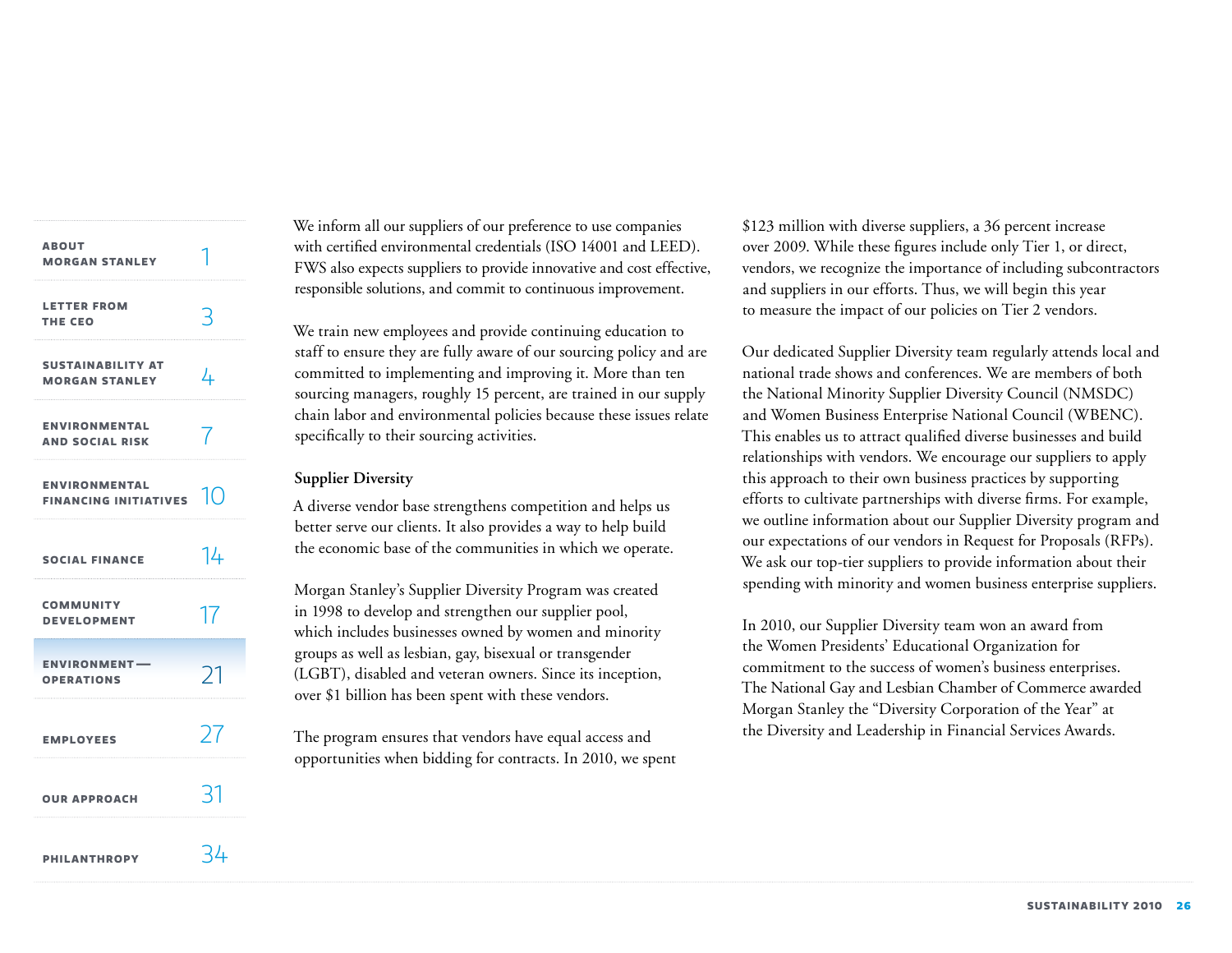# Employees

<span id="page-27-0"></span>

| <b>ABOUT</b><br><b>MORGAN STANLEY</b>                |                    |
|------------------------------------------------------|--------------------|
| <b>LETTER FROM</b><br>THE CEO                        | لہ                 |
| <b>SUSTAINABILITY AT</b><br><b>MORGAN STANLEY</b>    | 4                  |
| <b>ENVIRONMENTAL</b><br><b>AND SOCIAL RISK</b>       | 7                  |
| <b>ENVIRONMENTAL</b><br><b>FINANCING INITIATIVES</b> | $\overline{1}$ ( ) |
| <b>SOCIAL FINANCE</b>                                | 14                 |
| <b>COMMUNITY</b><br><b>DEVELOPMENT</b>               | 17                 |
| <b>ENVIRONMENT-</b><br><b>OPERATIONS</b>             | 21                 |
| <b>EMPLOYEES</b>                                     | 77                 |
| <b>OUR APPROACH</b>                                  | -21                |
| <b>PHILANTHROPY</b>                                  | イム                 |

With more than 62,000 people worldwide, Morgan Stanley's ability to lead depends on the talent of our people. Each day our employees advise and serve clients. Because they are the foundation of our success, we work hard to attract, develop and retain the best, most diverse people possible. We offer competitive rewards and training, and we are committed to helping our employees reach their full potential.

Throughout the firm's history, many talented individuals from disparate backgrounds and various geographies together have developed new ideas and groundbreaking financial products. This diversity is one of Morgan Stanley's greatest strengths.

# **Engaging employees**

Clear and open communication keeps employees informed about our business strategy and objectives, enabling them to contribute actively to the firm's success. Regular communication channels with employees include our intranet, townhall meetings and business unit strategy meetings.

In October 2010, we gathered feedback from our employees in our first global engagement survey, with a 71 percent response rate. Results confirmed that 83 percent of employees are very proud to work at Morgan Stanley. This data has outlined for us our strengths and identified what we need to improve. In response to the survey results, we will focus on increasing talent development for emerging leaders, enhancing communications and building cross-business programs to ensure we deliver the best service to our clients.

# **Training and development**

When employees thrive in their roles and reach their full potential, Morgan Stanley is stronger as a firm. We offer learning opportunities to employees at all levels to improve knowledge and skills, and to help manage their careers.

We invest heavily in our colleagues once they are on board, offering a comprehensive curriculum of technical, financial and professional skills courses. Our extensive Learning and Development curriculum provides courses, coaching opportunities and learning events to enhance leadership, professional, financial and technical capabilities. Our Learning Portal makes thousands of resources available to employees online.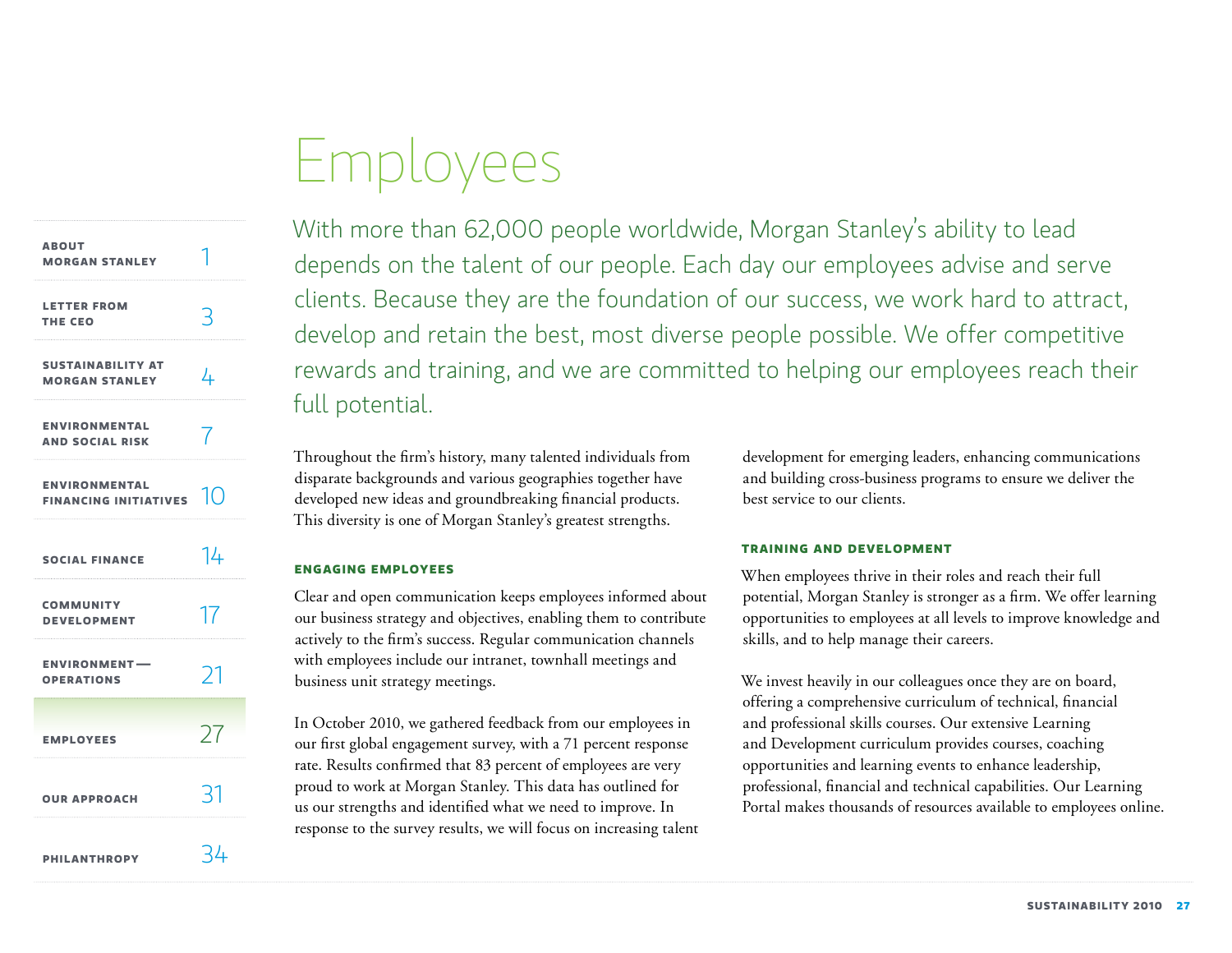| <b>ABOUT</b><br><b>MORGAN STANLEY</b>              |    |
|----------------------------------------------------|----|
| <b>LETTER FROM</b><br>THE CEO                      | 3  |
| <b>SUSTAINABILITY AT</b><br><b>MORGAN STANLEY</b>  | 4  |
| <b>ENVIRONMENTAL</b><br><b>AND SOCIAL RISK</b>     | 7  |
| <b>ENVIRONMENTAL</b><br>FINANCING INITIATIVES $10$ |    |
| <b>SOCIAL FINANCE</b>                              | 14 |
| <b>COMMUNITY</b><br><b>DEVELOPMENT</b>             | 17 |
| <b>ENVIRONMENT-</b><br><b>OPERATIONS</b>           | 21 |
| <b>EMPLOYEES</b>                                   | 27 |
| <b>OUR APPROACH</b>                                | 31 |
| <b>PHILANTHROPY</b>                                | 34 |

To encourage further skill acquisition, Morgan Stanley pays a portion of tuition fees—full-time employees are eligible for up to \$10,000 and part-time employees up to \$5,250 per calendar year. This covers undergraduate and graduate programs, Certified Financial Planner (CFP) and Chartered Institute of Management Accountants (CIMA) maintenance fees as well as New York Institute of Finance courses.

Financial Advisors, Financial Advisor Associates and Private Wealth Advisors are eligible for up to \$5,000 per calendar year. The program also covers the Certified Private Wealth Advisor (CPWA) designation for MSSB employees.

Employees transitioning to new roles are supported by:

- Customized programs to introduce new hires to the company and prepare them for their roles
- Intensive conferences for newly promoted officers that focus on enhancing business knowledge, network and leadership skills
- Specialized half-day programs and one-on-one coaching for senior lateral-hires
- Tailored development programs for rising women leaders

Each year, all employees are eligible for a 360-degree evaluation. This helps us monitor performance, identify training opportunities, set career goals and recognize key talent.

# **Reward and recognition**

Offering competitive incentives allows Morgan Stanley to attract, retain and motivate talented people. We provide comprehensive

and cost-effective programs to meet the needs of our employees, and we strive to ensure that these programs elicit performance that is aligned with business goals and values.

Individual compensation decisions are competitive and fair, compared with industry standards. To drive performance, we also offer incentives related to company and individual performance. A significant portion of long-term incentive compensation is provided in equity to align employee interests with increased shareholder value. As an employee's compensation and responsibilities increase, a greater percentage of incentive compensation is offered as long-term incentive awards, rather than as an immediate cash bonus based on annual results. We endeavor to ensure that the structure of compensation arrangements does not encourage unnecessary and excessive risk-taking.

We offer retirement savings opportunities to help employees plan for their futures. Longer-tenured employees are recognized with special Morgan Stanley Service Awards and are given additional vacation benefits related to the length of their service and seniority.

# **Health and Wellness**

Morgan Stanley encourages a culture of health and wellness, and we offer programs that include private medical insurance and personal health teams dedicated to assisting employees in managing medical conditions such as diabetes, heart disease and asthma. We also encourage employees to improve their general health through lifestyle management programs including stress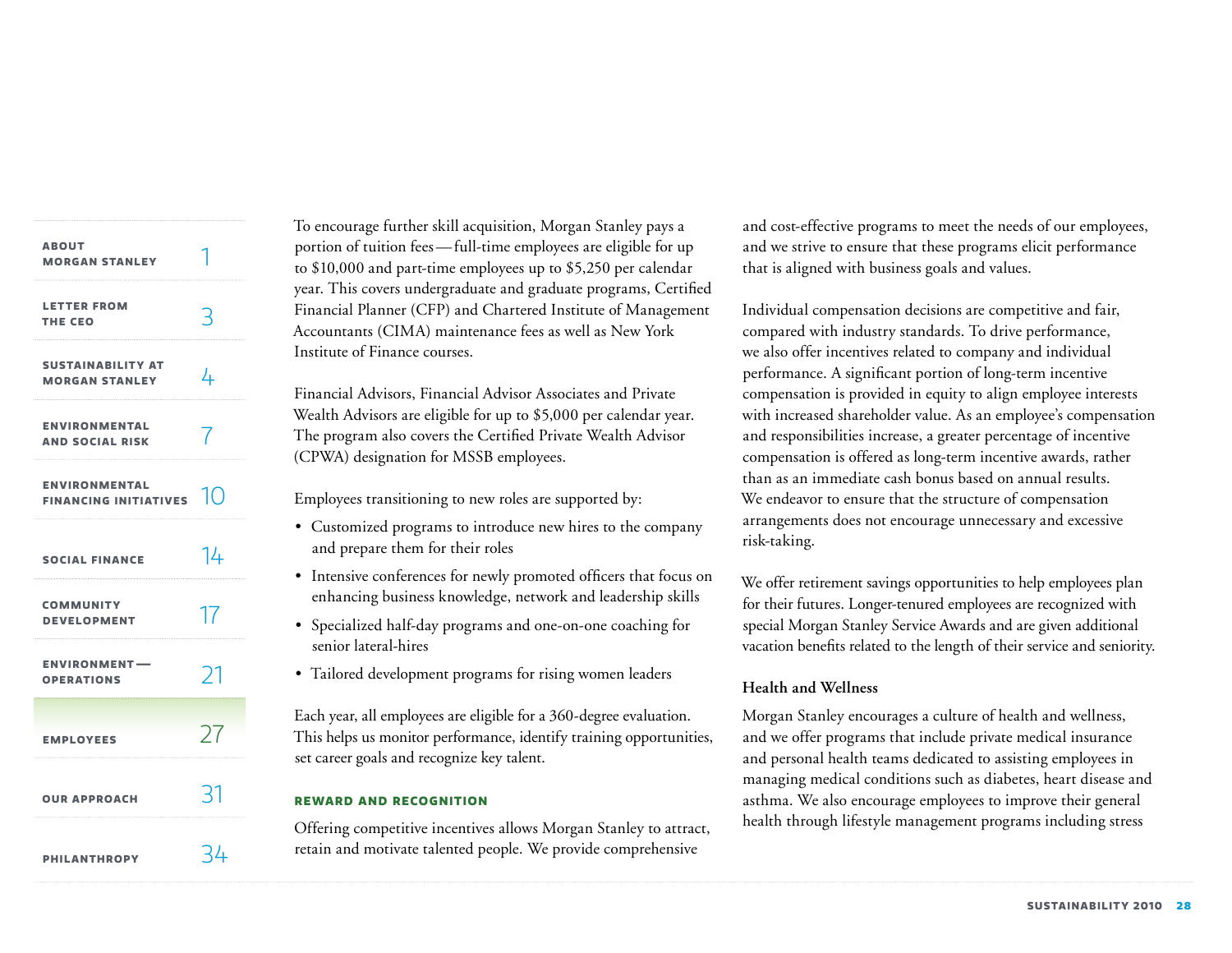| <b>ABOUT</b><br><b>MORGAN STANLEY</b>              |    |
|----------------------------------------------------|----|
| <b>LETTER FROM</b><br>THE CEO                      | 3  |
| <b>SUSTAINABILITY AT</b><br><b>MORGAN STANLEY</b>  | 4  |
| <b>ENVIRONMENTAL</b><br><b>AND SOCIAL RISK</b>     | 7  |
| <b>ENVIRONMENTAL</b><br>FINANCING INITIATIVES $10$ |    |
| <b>SOCIAL FINANCE</b>                              | 14 |
| <b>COMMUNITY</b><br><b>DEVELOPMENT</b>             | 17 |
| <b>ENVIRONMENT-</b><br><b>OPERATIONS</b>           | 21 |
| <b>EMPLOYEES</b>                                   | 27 |
| <b>OUR APPROACH</b>                                | 31 |
| <b>PHILANTHROPY</b>                                | 34 |

management, tobacco cessation, healthy eating and weight management. In larger regions, a 24-hour registered nurse line is available to answer general health questions at any time during the day or night.

In our larger offices, we offer onsite fitness centers; where this is not possible, we offer discounted gym memberships. We have onsite health centers in our key locations that provide emergency care as well as treatment of minor illnesses and injuries.

Our regional programs, together with the firm's diversity networks, support families through key milestones. These programs provide training and assistance in areas such as child care and eldercare, new-parent seminars and college application coaching.

# **Diversity and inclusion**

Morgan Stanley values professionals who have diverse backgrounds, talents, perspectives, cultural identities and experiences. A varied and inclusive workforce sharpens our competitive edge, fosters innovative thinking and helps produce superior solutions for our clients.

Our Global Diversity and Inclusion team develops strategies and initiatives to build and maintain a workforce that is diverse in experience and background. The team is supported and championed by an Operating Committee sponsor along with a senior leadership team consisting of executives from around the firm.

# **Attracting Diverse Talent**

To attract the best candidates, we search diverse talent pools, working with outreach programs including:

- *• The UK Schools Program—*targeting 30 high-achieving state and independent schools to encourage A-level female students to apply for our three-day work experience program, "Step In, Step Up"
- *• Rare Recruitment—*a UK organization which sources talented undergraduates from diverse backgrounds and connects them to job opportunities
- *• A Better Chance—*a U.S. organization which offers access to educational opportunities for academically talented youth of color
- *• Prep for Prep—*a nonprofit organization that identifies New York City's most promising students of color and prepares them for placement at independent schools in the city
- *• Sponsors for Educational Opportunity—*a New York Citybased nonprofit organization that provides hundreds of outstanding undergraduate students from under-represented ethnic minority backgrounds the opportunity to gain summer internships at investment banks
- *• Interbank Initiatives—*in collaboration with a number of investment banks, Morgan Stanley participates in events aimed at university students who are lesbian, gay, bisexual or transgender, women and those with disabilities

Our diversity scholarship and internship programs provide diverse graduate, undergraduate and high school students with exposure to the financial services industry. These students work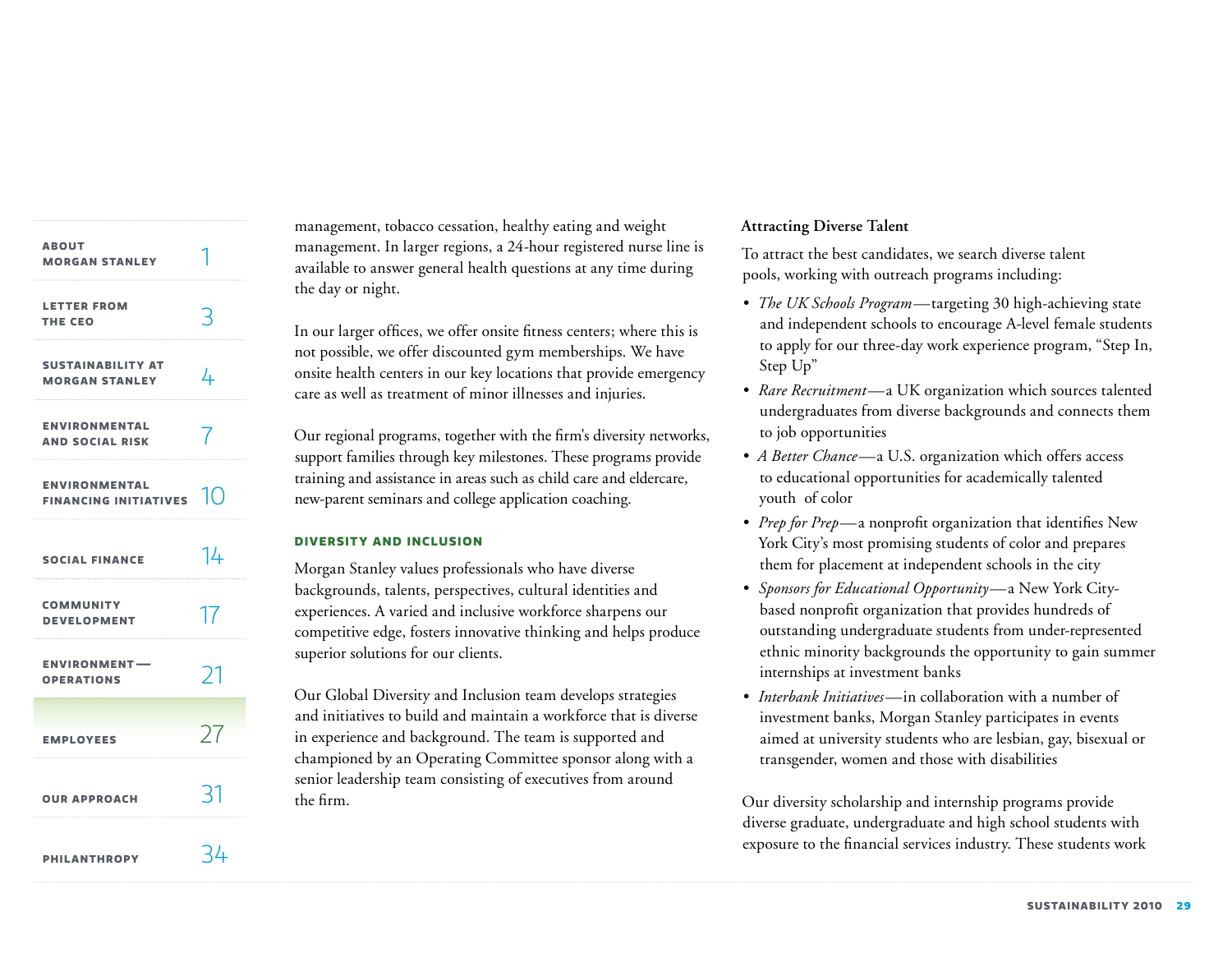| <b>ABOUT</b><br><b>MORGAN STANLEY</b>              |    |
|----------------------------------------------------|----|
| <b>LETTER FROM</b><br>THE CEO                      | 3  |
| <b>SUSTAINABILITY AT</b><br><b>MORGAN STANLEY</b>  | 4  |
| <b>ENVIRONMENTAL</b><br><b>AND SOCIAL RISK</b>     | 7  |
| <b>ENVIRONMENTAL</b><br>FINANCING INITIATIVES $10$ |    |
| <b>SOCIAL FINANCE</b>                              | 14 |
| <b>COMMUNITY</b><br><b>DEVELOPMENT</b>             | 17 |
| <b>ENVIRONMENT-</b><br><b>OPERATIONS</b>           | 21 |
| <b>EMPLOYEES</b>                                   | 27 |
| <b>OUR APPROACH</b>                                | 31 |
| <b>PHILANTHROPY</b>                                | 34 |

in every area of our company with a team of professionals, allowing them to acquire knowledge and experience. We have other signature programs that complement these programs, like our Early Insights Program for rising first-year diverse MBA students as well as other campus-based initiatives.

# **Women's Career Development**

Our Women's Initiatives are led by a dedicated team responsible for retaining, developing and advancing women. We host regular firmwide programs to enhance the professional skills of our female employees. Many senior women at Morgan Stanley participate by sharing best practices on business development, networking, mentoring, marketing and technical skills. In addition, many of our divisions hold business-specific programming for women at various levels.

In September 2010, we launched the Morgan Stanley Women's Business Alliance (WBA), which is led by a cross-functional steering committee of senior women. The WBA sponsors programs for women at all levels and divisions in the U.S. Our women's networks in Asia and Europe host programs in their regions.

# **Employee Networking Groups**

Our employee networking groups play a significant role in advancing the firm's business goals relating to recruitment, leadership development, community outreach, networking, career and business development, and cross-divisional relationship building. Our networking groups operate in the U.S., EMEA and Asia-Pacific regions and include support for women, LGBT, Black and Latino employees, among others.

# **U.S. Workforce Demographics**

|                                          | White% | <b>Black or</b><br>African-<br>American% | <b>Hispanic</b><br>or<br>Latino% | Asian% | American-Indian<br>or Alaskan<br>Native% | Native-Hawaiian<br>or Pacific<br>Islander% | Two or<br><b>More</b><br>Races% | Females% |
|------------------------------------------|--------|------------------------------------------|----------------------------------|--------|------------------------------------------|--------------------------------------------|---------------------------------|----------|
| Executives/Sr. Officials<br>and Managers | 89.6   | 1.6                                      | 2.2                              | 6.5    | 0.0                                      | 0.0                                        | 0.1                             | 13.8     |
| 1st/Mid-level Managers                   | 73.9   | 4.7                                      | 5.2                              | 15.4   | 0.1                                      | 0.1                                        | 0.6                             | 34.7     |
| Professionals                            | 61.2   | 5.3                                      | 5.2                              | 26.9   | 0.1                                      | 0.2                                        | 1.0                             | 36.7     |
| All Others <sup>1</sup>                  | 83.2   | 5.5                                      | 5.4                              | 4.9    | 0.3                                      | 0.2                                        | 0.6                             | 41.1     |
| <b>Total</b>                             | 78.4   | 5.2                                      | 5.3                              | 10.1   | 0.2                                      | 0.2                                        | 0.6                             | 38.5     |

<sup>1</sup> Includes EEO-1 categories sales workers, office and clerical and service workers.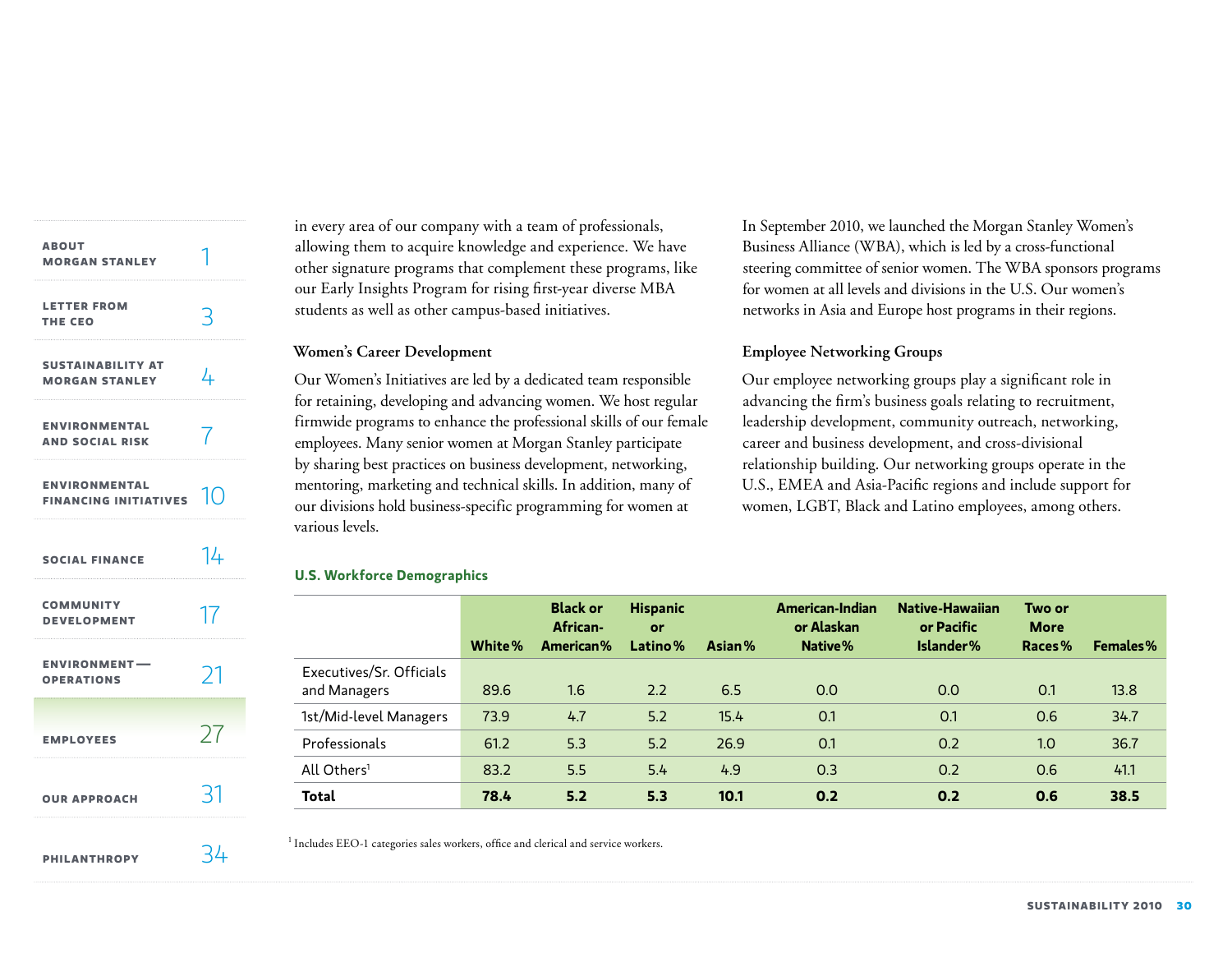# Our Approach

### **Stakeholder engagement**

<span id="page-31-0"></span>**[Sustainability at](#page-4-0) Morgan Stanley About [Morgan Stanley](#page-1-0) Letter from [the](#page-3-0) CEo [Environmental](#page-7-0)  and Social Risk Environmental [Financing Initiatives](#page-10-0) [Social Finance](#page-14-0) [Community](#page-17-0)  Development [Employees](#page-27-0)  [Environment —](#page-21-0)  Operations Our approach [Philanthropy](#page-34-0)** 4 1 3 7 10 14 17 27 21 31 34

# Our business centers around people and our success depends on engaging in dialogue with our diverse stakeholders to understand their perspectives and respond to their expectations of Morgan Stanley.

Stakeholder engagement is very much part of what we do every day. Our ongoing activities include speaking with financial analysts, advising cleantech entrepreneurs, and helping nonprofits focused on urban renewal weigh funding options from governments, foundations and the private sector.

Read more about our **[environmental](#page-10-0)**, **[social finance](#page-14-0)** and **[philanthropic](#page-34-0)** engagement.

We encourage employees to provide feedback to management and gather their views through our **[annual employee survey](#page-27-0)**.

Discussions with our stakeholders help us determine those issues which are material to defining our priorities and reporting on our social and environmental performance.

# **Public policy**

We regularly communicate with government and participate in public policy discussions to put forward our position on issues relevant to our business. For example, in 2010 we:

- • Consulted with the Joint Economic Committee on Prospects for Jobs and Growth on policies that might help foster economic growth and job creation
- Consulted with the Senate Budget Committee on what policy makers can do to improve the state and outlook of the U.S. Economy, including policies to improve employment
- Participated in an interagency regulatory dialogue to examine future potential changes to the Community Reinvestment Act
- Advised policy makers and thought leaders on environmental finance and clean energy development as a founding member of the U.S. Partnership for Renewable Energy Finance

Employees are allowed to pursue legitimate political activities and to make political contributions as permitted under U.S. law. Our **[Code of Conduct](http://www.morganstanley.com/about/company/governance/pdf/FinalCode2011.pdf)** includes our policies on political contributions and ensures employees apply sound judgment to their activities and demonstrate commitment to Morgan Stanley's business principles.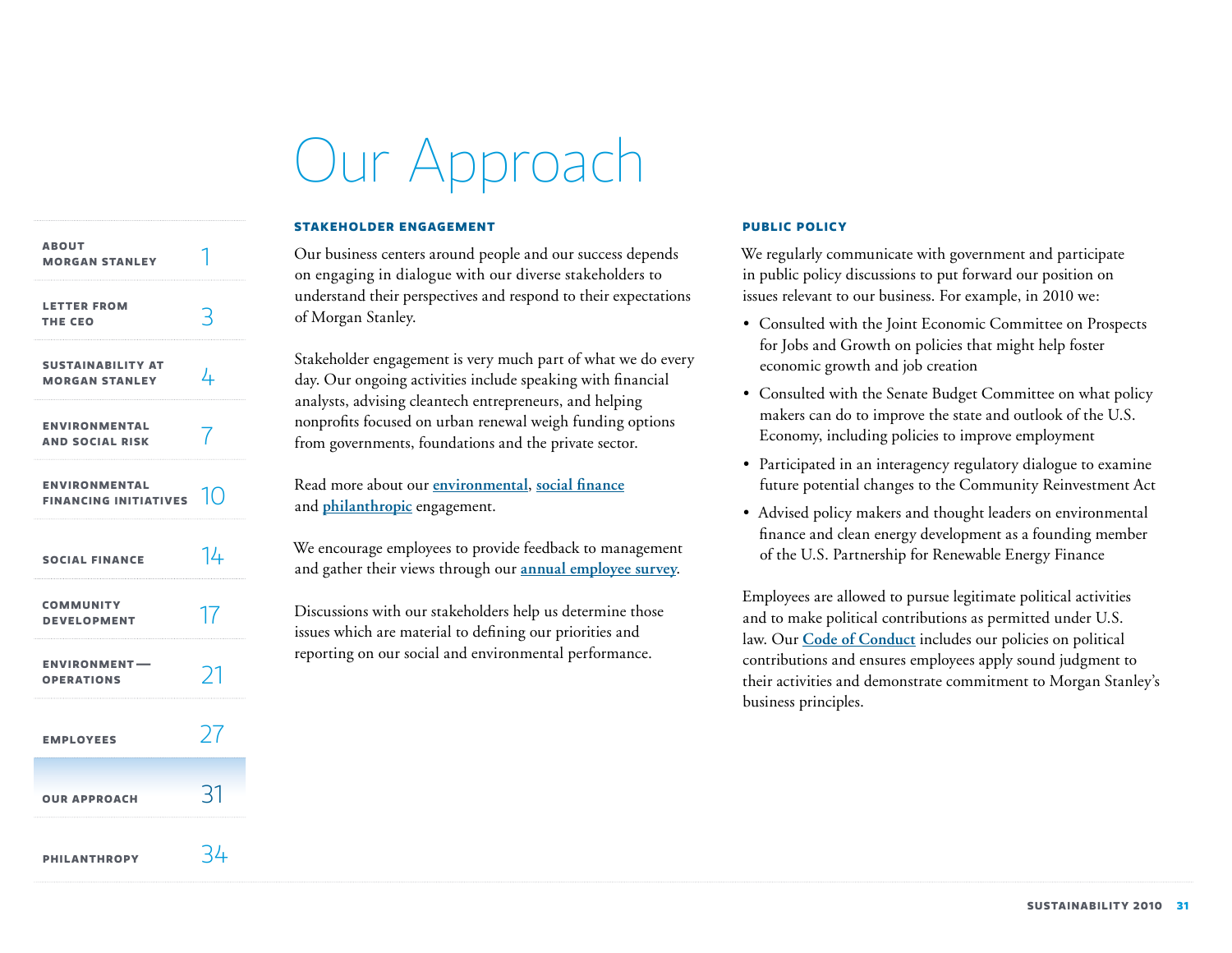<span id="page-32-0"></span>

| <b>ABOUT</b><br><b>MORGAN STANLEY</b>                |                |
|------------------------------------------------------|----------------|
| <b>LETTER FROM</b><br>THE CEO                        | R              |
| <b>SUSTAINABILITY AT</b><br><b>MORGAN STANLEY</b>    | 4              |
| <b>ENVIRONMENTAL</b><br><b>AND SOCIAL RISK</b>       |                |
| <b>ENVIRONMENTAL</b><br><b>FINANCING INITIATIVES</b> | 1 <sup>O</sup> |
| <b>SOCIAL FINANCE</b>                                | 14             |
| <b>COMMUNITY</b><br><b>DEVELOPMENT</b>               | 17             |
| <b>ENVIRONMENT-</b><br><b>OPERATIONS</b>             | 21             |
| <b>EMPLOYEES</b>                                     | 27             |
| <b>OUR APPROACH</b>                                  | -11            |
| <b>PHILANTHROPY</b>                                  | -44            |

#### **Corporate governance**

In 2010, Morgan Stanley's Board of Directors was composed of 12 leaders (ten independent) with backgrounds in business, government and higher education. Two directors are female.

There are four key standing committees:

1. Audit

2. Compensation, Management Development and Succession

3. Nominating and Governance

4. Risk

A written charter for each committee outlines the mission, membership qualifications, operations and duties of committee members.

Please see **[Corporate Governance](http://www.morganstanley.com/about/company/governance/index.html)** for detailed information about our corporate structure, board committees and charters, governance policies and ethics practices and procedures.

#### **Executive compensation**

Executive compensation is tied to both the individual's and the company's performance. We regularly evaluate our compensation to reflect industry practice, the economic environment and our own financial performance. We seek to be transparent about our compensation program.

Since 2007, a greater proportion of compensation has been tied to long-term company performance. Executive compensation is also subject to clawback and qualifies as at-risk compensation. The Compensation, Management Development and Succession Committee oversees our compensation policies for executive officers.

#### **Business standards**

Morgan Stanley has a tradition of conducting first-class business in a first-class way. Our **[Code of Conduct](http://www.morganstanley.com/about/company/governance/pdf/FinalCode2011.pdf)** is a statement of our commitment to integrity and high ethical standards in everything we do at Morgan Stanley. The Code defines the behavior that we expect and helps employees make the right decisions in the course of performing their jobs.

The Code reinforces Morgan Stanley's Business Principles:

- Lead with integrity
- • Think like an owner
- • Put clients first
- • Keep your balance
- Win in the marketplace

Our Compliance Department engages both new and current employees on issues of ethics by publishing the Code of Conduct and related training for all employees. All new hires must complete online training on our Code and all employees are required to acknowledge the Code annually.

Additional Compliance training is required on Morgan Stanley's Anti-Money Laundering Program, prohibition of insider trading, and other topics applicable to either the firm as a whole or the employee's business unit. Training on critical ethical matters is required of all employees on a semi-annual basis.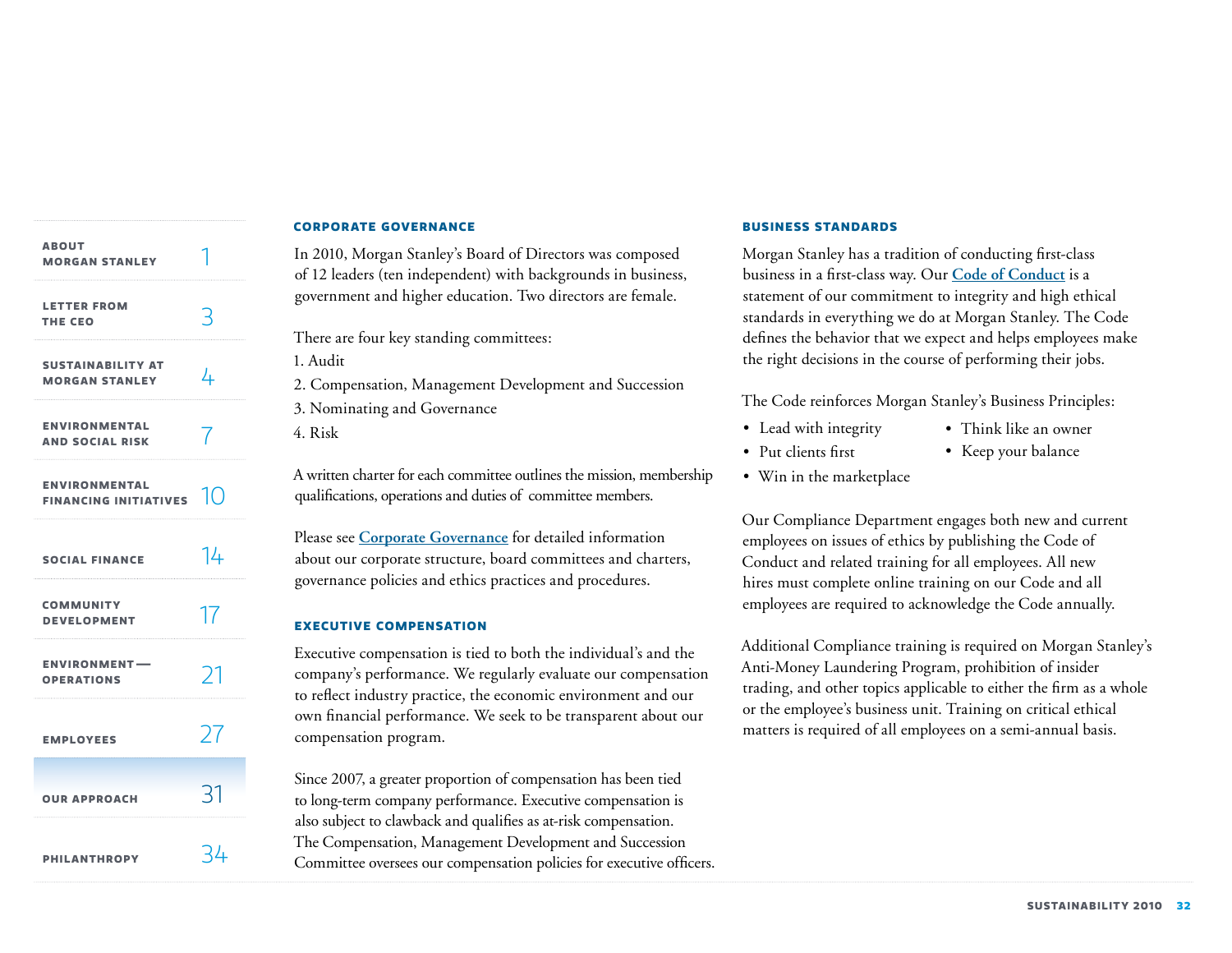| <b>ABOUT</b><br><b>MORGAN STANLEY</b>                |               |
|------------------------------------------------------|---------------|
| <b>LETTER FROM</b><br>THE CEO                        | 3             |
| <b>SUSTAINABILITY AT</b><br><b>MORGAN STANLEY</b>    | 4             |
| <b>ENVIRONMENTAL</b><br><b>AND SOCIAL RISK</b>       |               |
| <b>ENVIRONMENTAL</b><br>FINANCING INITIATIVES $\Box$ |               |
| <b>SOCIAL FINANCE</b>                                | 14            |
| <b>COMMUNITY</b><br><b>DEVELOPMENT</b>               | 17            |
| <b>ENVIRONMENT-</b><br><b>OPERATIONS</b>             | $\mathcal{V}$ |
| <b>EMPLOYEES</b>                                     | 27            |
| <b>OUR APPROACH</b>                                  | १⊺            |
| <b>PHILANTHROPY</b>                                  | 34            |

# **Raising Concerns and Reporting Misconduct**

Employees are encouraged to speak to their supervisors, Human Resources representatives or Legal and Compliance Division representatives if they ever feel pressured to act, or believe others are acting, in ways that may violate the law, regulations or our Code and policies.

Alternatively, employees can report such violations of the Code anonymously through our Integrity Hotline. All concerns are treated confidentially, as appropriate, and may be reported anonymously. Morgan Stanley takes allegations of misconduct seriously, and prohibits retaliation for reports of misconduct that are made in good faith. Upon receiving a report of potential misconduct, the matter is referred to the firm's Special Investigations Unit for appropriate follow-up and is dealt with promptly.

**For more information, see [Integrity Hotline/](http://www.morganstanley.com/about/company/governance/hotline.html) [Reporting Misconduct.](http://www.morganstanley.com/about/company/governance/hotline.html)**

#### **Human Rights**

Morgan Stanley has the opportunity to promote human rights in the 42 countries where we do business around the world. We conduct our operations in a way that protects the full range of human rights as described in the United Nations Universal Declaration of Human Rights.

We support and protect the promotion of human rights through our own policies, standards and practices, including our **[Code](http://www.morganstanley.com/about/company/governance/pdf/FinalCode2011.pdf )  [of Conduct](http://www.morganstanley.com/about/company/governance/pdf/FinalCode2011.pdf )** and **[Business Principles.](#page-32-0)** Our Risk Management due diligence process ensures that teams assess, among other concerns, potential human rights issues that may warrant further inquiry before a potential transaction is completed. All employees acknowledge our Code of Conduct, and Investment Banking and Global Capital Markets teams receive **environmental and [social](#page-9-0)  [risk management training.](#page-9-0)**

Morgan Stanley engages with our clients and encourages them to take human rights criteria into consideration when pursuing investment or banking opportunities. We also act on behalf of our investment management clients to convey concern to portfolio companies that are strategic investors in regions where human rights may be at risk or compromised.

For more information, please view our **Statement** on **[Human Rights.](http://www.morganstanley.com/globalcitizen/pdf/human_rights_statement.pdf)**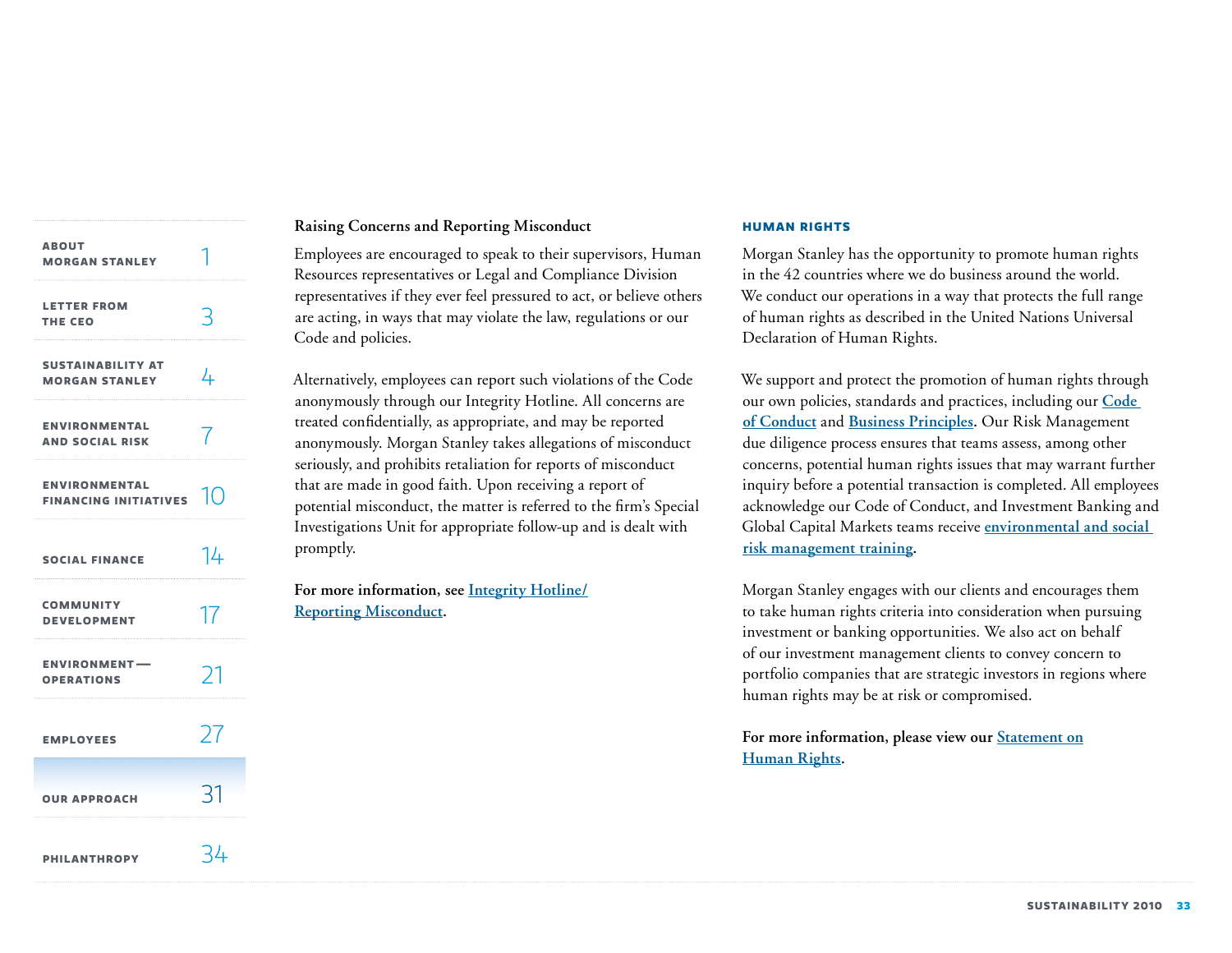# Philanthropy

<span id="page-34-0"></span>

| <b>ABOUT</b><br><b>MORGAN STANLEY</b>                |           |
|------------------------------------------------------|-----------|
| <b>LETTER FROM</b><br>THE CEO                        |           |
| <b>SUSTAINABILITY AT</b><br><b>MORGAN STANLEY</b>    | 4         |
| <b>ENVIRONMENTAL</b><br><b>AND SOCIAL RISK</b>       |           |
| <b>ENVIRONMENTAL</b><br>FINANCING INITIATIVES $\Box$ |           |
| <b>SOCIAL FINANCE</b>                                | 14        |
| <b>COMMUNITY</b><br><b>DEVELOPMENT</b>               | 17        |
| <b>ENVIRONMENT-</b><br><b>OPERATIONS</b>             | 71        |
| <b>EMPLOYEES</b>                                     | $\lambda$ |
| <b>OUR APPROACH</b>                                  | 31        |
| <b>PHILANTHROPY</b>                                  | -44       |

Giving young people a strong start in life is one of the most meaningful ways Morgan Stanley can contribute to the communities in which we live and work.

The Morgan Stanley Foundation and our other corporate charitable programs are focused on achieving this objective by making grants and forging strategic philanthropic partnerships. In 2010, our commitment, coupled with our employees' efforts, was worth nearly \$80 million.

Our employees around the world are dedicated to improving their communities and volunteered more than 130,000 hours of their time in 2010.

We seek to leverage our financial resources as well as our employees' intellectual capital in order to offer opportunities to underserved people worldwide. Our efforts are led by the Morgan Stanley Foundation, headquartered in the U.S., and its sister organization, the Morgan Stanley International Foundation (MSIF), founded in 1994 to provide more localized outreach across Europe, the Middle East and Africa.

# **Morgan Stanley Foundation 2010 Giving by Category**

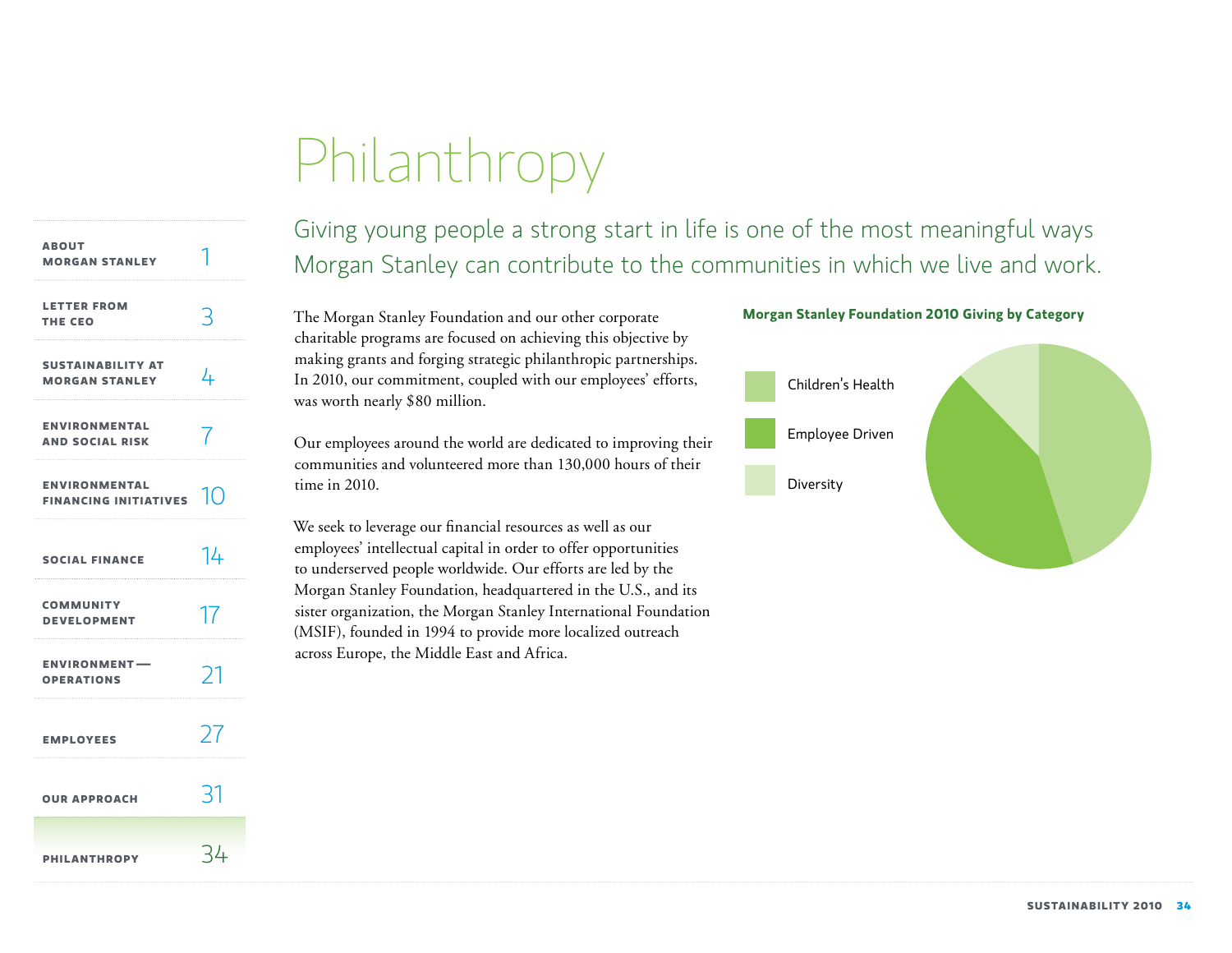| <b>ABOUT</b><br><b>MORGAN STANLEY</b>                   |    |
|---------------------------------------------------------|----|
| <b>LETTER FROM</b><br>THE CEO                           | 3  |
| <b>SUSTAINABILITY AT</b><br><b>MORGAN STANLEY</b>       | 4  |
| <b>ENVIRONMENTAL</b><br><b>AND SOCIAL RISK</b>          |    |
| <b>ENVIRONMENTAL</b><br>FINANCING INITIATIVES $\ket{0}$ |    |
| <b>SOCIAL FINANCE</b>                                   | 14 |
| <b>COMMUNITY</b><br><b>DEVELOPMENT</b>                  | 17 |
| <b>ENVIRONMENT-</b><br><b>OPERATIONS</b>                | 21 |
| <b>EMPLOYEES</b>                                        | 27 |
| <b>OUR APPROACH</b>                                     | 31 |
| <b>PHILANTHROPY</b>                                     | 34 |

# **Morgan Stanley Global Alliance for Children's Health**

Since 1973, Morgan Stanley has helped children get a healthy start in life by investing over \$100 million in pediatric care through our signature effort: the Morgan Stanley Global Alliance for Children's Health.

The Alliance tackles preventable death and disease in young children. We support leading centers of pediatric excellence and organizations providing direct outreach to children around the world. Our employees play a critical role in our programs, lending their expertise and financial support.

# **Centers of Excellence**

Our efforts, led by the Morgan Stanley Foundation, support leading centers of pediatric excellence with whom we conduct research, education programs and direct outreach to the underserved throughout the world.

The flagship of these efforts is an almost 40-year relationship with the Morgan Stanley Children's Hospital of New York-Presbyterian. Opened in 2003, this state-of-the-art hospital is the result of a four-year initiative by Morgan Stanley and our employees to contribute more than \$60 million toward the building of this institution. The hospital currently sees 50,000 patients annually and was among the top eight children's centers in the U.S., according to *U.S. News and World Report's* annual survey.

In addition to our ongoing financial support, our employees work closely with the hospital. Each year, a leading third-year analyst is selected to work at the hospital for 12 months as part of our Ambassador Program. Additionally, close to 1,000 employees give time to the center, serving on leadership boards and committees and volunteering every single working day during June, our Global Volunteer Month.

In 2007, we expanded our outreach internationally, by pledging to raise more than £10 million toward a new clinical building for Great Ormond Street Hospital Children's Charity in the UK, set to open in 2012. A three-year fundraising and engagement campaign, culminating in 2010, raised £11.1 million, enough to also provide a new Angio Bi-Plane Machine, which uses imaging techniques to visualize the body's organs in three dimensions. Our efforts will allow the hospital to treat more children, pioneer new patient treatments and undertake groundbreaking clinical research.

We continued our support of the Beijing Children's Hospital, providing intensive training for the physicians, nurses and administrators of its new hematology and oncology wing. Part of a \$5 million, five-year cooperation, the project was announced in 2009 with a grant from the Morgan Stanley Foundation.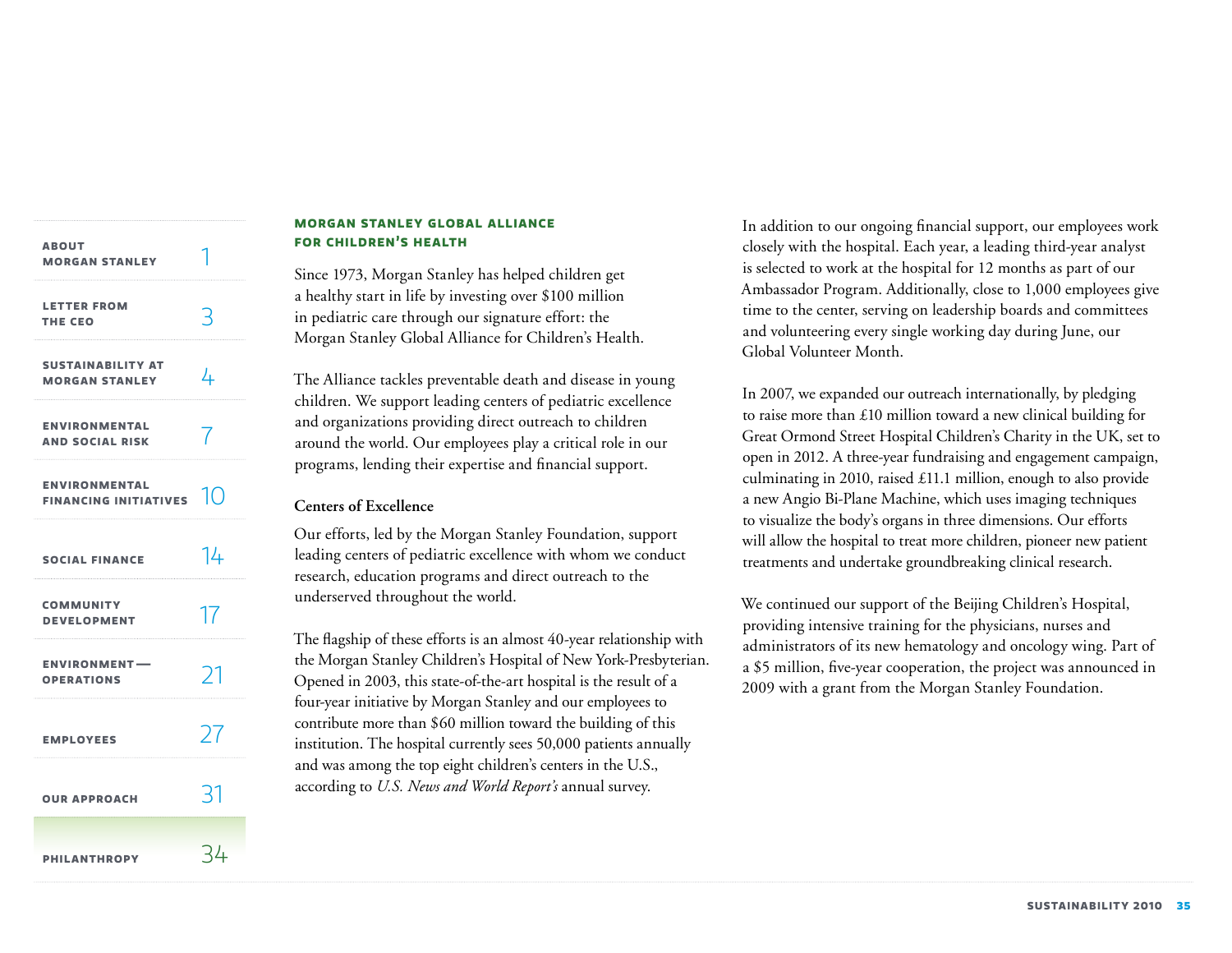| <b>ABOUT</b><br><b>MORGAN STANLEY</b>                   |    |
|---------------------------------------------------------|----|
| <b>LETTER FROM</b><br>THE CEO                           | 3  |
| <b>SUSTAINABILITY AT</b><br><b>MORGAN STANLEY</b>       | 4  |
| <b>ENVIRONMENTAL</b><br><b>AND SOCIAL RISK</b>          | 7  |
| <b>ENVIRONMENTAL</b><br>FINANCING INITIATIVES $\ket{0}$ |    |
| <b>SOCIAL FINANCE</b>                                   | 14 |
| <b>COMMUNITY</b><br><b>DEVELOPMENT</b>                  | 17 |
| <b>ENVIRONMENT-</b><br><b>OPERATIONS</b>                | 21 |
| <b>EMPLOYEES</b>                                        | 27 |
| <b>OUR APPROACH</b>                                     | 31 |
| <b>PHILANTHROPY</b>                                     | 34 |

# **Direct Outreach**

We partner with charities around the globe to improve the health of underserved communities by directly addressing preventable death and disease in children under five.

### **Reducing Childhood Malnutrition**

We support an extensive network of organizations that provide services to children suffering from malnutrition.

# **Grow Clinics**

Since 2005, we have invested over \$2 million in Grow Clinics, specialty operations that target families with children suffering from medical complications associated with poverty-driven malnourishment. These Grow Clinics, located in Boston, Chicago, Houston and Los Angeles, have nurtured thousands of babies back to good health. Our employees also support the centers, participating annually in our Warm Their Hearts drives, which collect needed items—groceries, clothing, toys and books—for the families treated at the centers. In 2010, Morgan Stanley made \$225,000 in grants to the program, and employees collected more than 5,000 items for the campaign.

# **Fill the Plate**

Nearly 17 million children in the U.S. (almost one in four) do not have enough to eat and even more lack daily access to fresh fruit and vegetables. Morgan Stanley is combating hunger by providing children with nutritious food through our new initiative, Fill the Plate.

Launched in September 2010, the initiative will provide more than \$5 million to address malnutrition over the next two years in partnership with Feeding America, the country's leading hunger relief charity. Our efforts are focused on two specific initiatives:

- To expand Feeding America's BackPack Program, which supplies children with backpacks full of nutritious food that they can take home over the weekend, school vacations and summer months when they are most at risk of hunger
- To address childhood obesity and ensure access to fruit and vegetables by expanding the availability of fresh produce to low-income communities throughout the U.S. through Feeding America's National Produce Program

In total, our commitment will provide more than 2.5 million meals and 23 million servings of fresh fruit and vegetables to children across the country. Close to 2,000 employees also took part in volunteer programs with Feeding America in 2010, filling and handing out backpacks and sorting food for delivery to local pantries.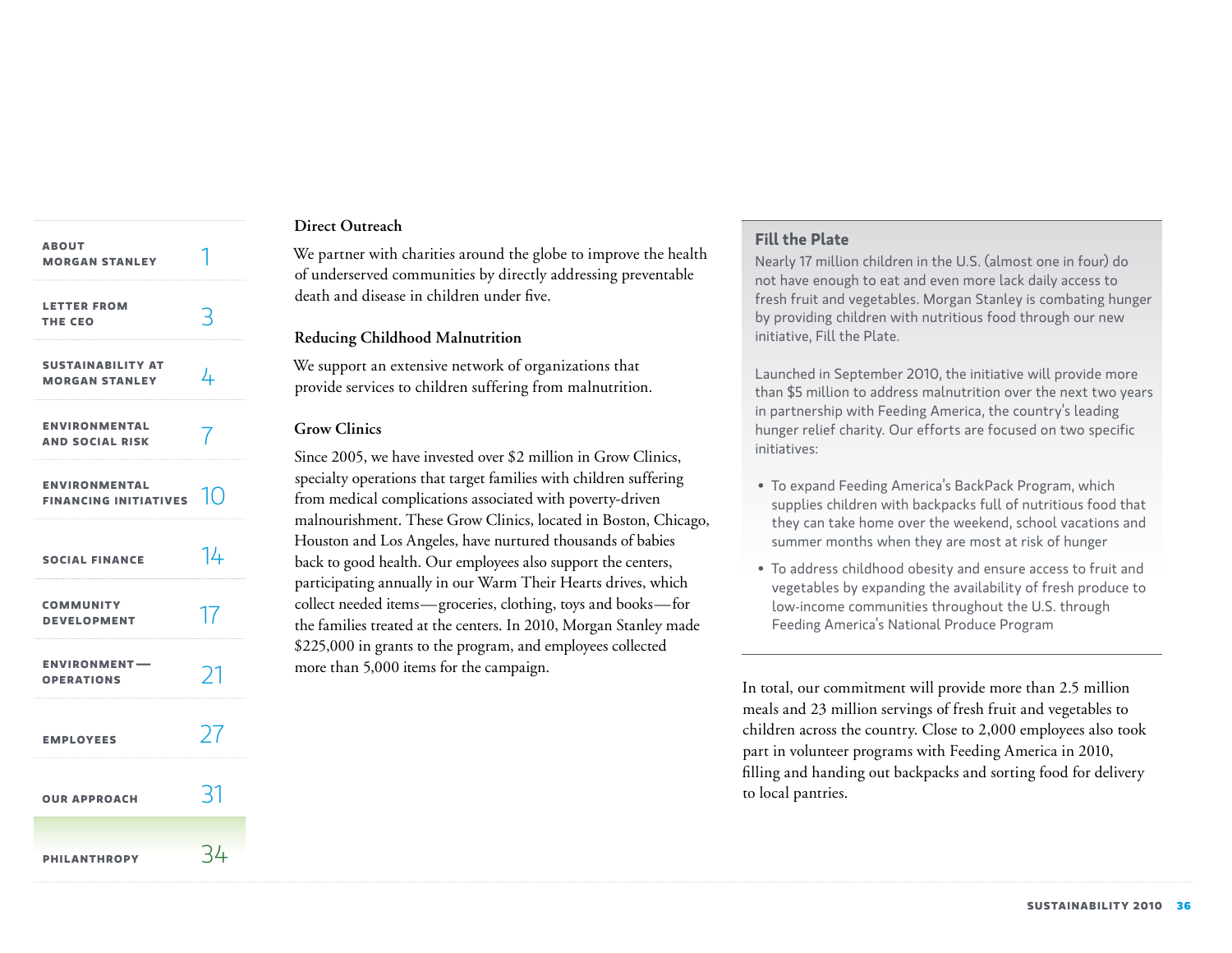| <b>ABOUT</b><br><b>MORGAN STANLEY</b>                |    |
|------------------------------------------------------|----|
| <b>LETTER FROM</b><br>THE CEO                        | 3  |
| <b>SUSTAINABILITY AT</b><br><b>MORGAN STANLEY</b>    | 4  |
| <b>ENVIRONMENTAL</b><br><b>AND SOCIAL RISK</b>       | 7  |
| <b>ENVIRONMENTAL</b><br>FINANCING INITIATIVES $\Box$ |    |
| <b>SOCIAL FINANCE</b>                                | 14 |
| <b>COMMUNITY</b><br><b>DEVELOPMENT</b>               | 17 |
| <b>ENVIRONMENT-</b><br><b>OPERATIONS</b>             | 21 |
| <b>EMPLOYEES</b>                                     | 27 |
| <b>OUR APPROACH</b>                                  | 31 |
| <b>PHILANTHROPY</b>                                  | 34 |

These U.S. efforts complement our global malnutrition program called, Step Up to the Plate, launched in 2009. In 2010, through the work of the Morgan Stanley International Foundation and local offices around the globe, the program continued its efforts to provide wholesome meals to children throughout our communities.

Partners in 2010 included: MEND and Magic Breakfast in the UK; Novo Lar Betania and Banco De Alimentos in Brazil; Quebec Breakfast Club in Canada; Second Harvest in Japan; the World Food Programme in Pakistan (supported by our Asia offices); St. James' Settlement People's Food Bank in Hong Kong; and Exodus Foundation, OzHarvest and the Foodbank NSW Australia in Australia. Employees continue to support each of these campaigns actively, dedicating volunteer time and supporting the effort financially.

# **Preventing Mother-to-Child Transmission of HIV in South Africa**

A child born with HIV in South Africa rarely lives past the age of five. Prevention of mother-to-child transmission is essential. With our support, Save the Children is training healthcare workers to provide HIV testing for pregnant mothers and health care to children. Over the course of this two-year commitment, up to 325,000 children and more than 250,000 pregnant mothers could benefit from the project.

MSIF's £325,000 donation allows 100 health workers and 200 home-based caregivers to be trained in counseling, testing, antenatal care and safe delivery. The project will focus on Limpopo, one of the poorest provinces of South Africa.

Key to the program is a simple, readily available antiretroviral drug that can prevent mother-to-child transmission of HIV. Those with HIV often go untreated because health workers are not properly trained and equipped to perform the relevant tests or administer this important treatment. In many cases, mothers-tobe are simply not aware they are HIV positive and do not know that they can prevent the virus from being passed to their baby.

# **SOS Children's Villages**

A grant from MSIF is funding a two-year health program that aims to reach 1,300 children in 19 villages across Hungary, Italy, Russia and Spain.

The SOS Children's Village program focuses on family-based, long-term care of children who no longer live with their biological families. The program will provide health care for children who often arrive at the SOS villages malnourished, having suffered abuse and neglect. Other children have experienced severe trauma due to war or a natural disaster. SOS mothers will also benefit from health care development training.

# **Education**

Morgan Stanley has a long-standing commitment to investing in students from minority and underserved communities. In each region, we focus on academic and career development through scholarships, fellowships, job training and internships, concentrating primarily on students at the post-secondary level. We prioritize programs that inspire talented but underserved young people—particularly those offering access to opportunities in the financial services sector.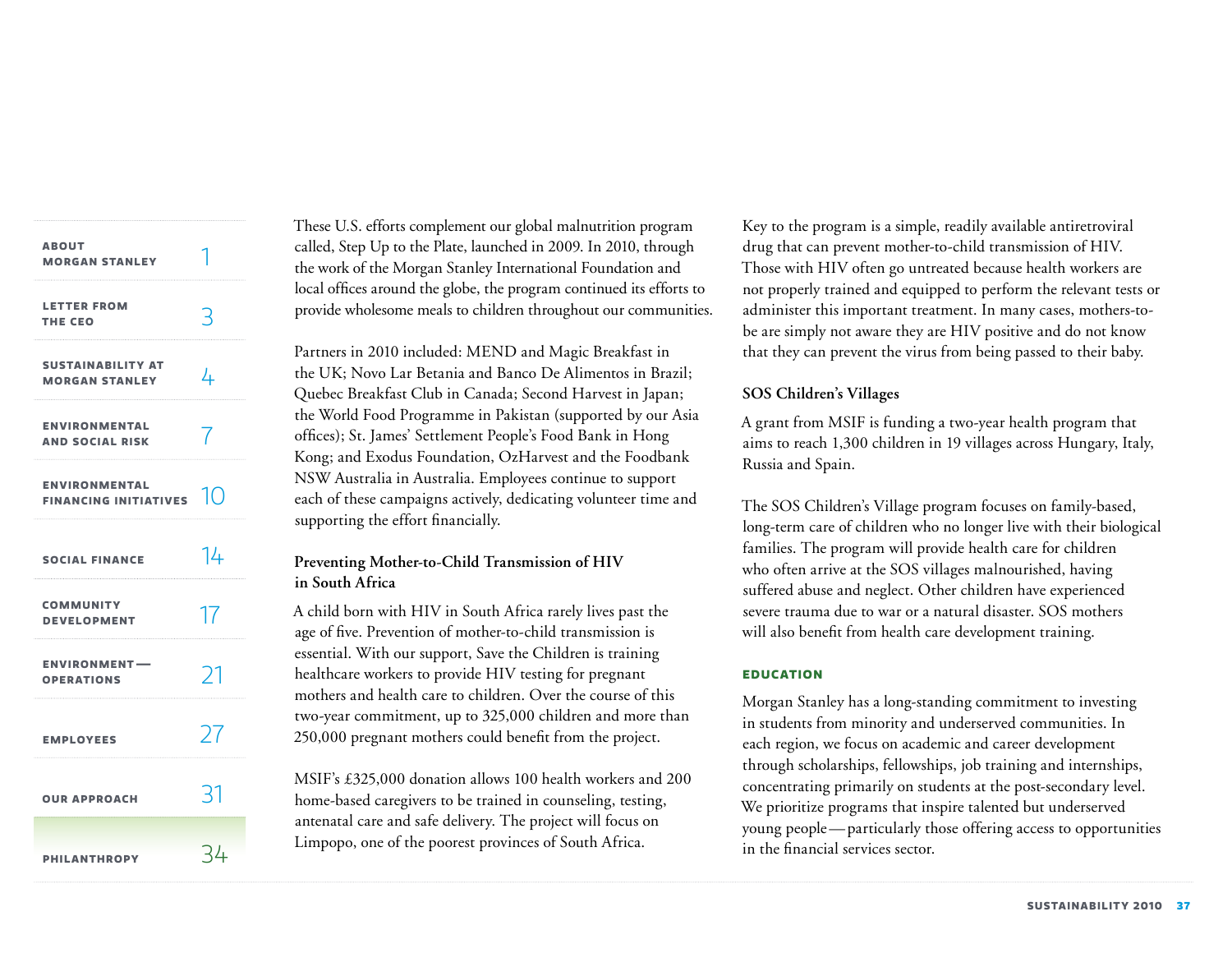| <b>ABOUT</b><br><b>MORGAN STANLEY</b>                |    |
|------------------------------------------------------|----|
| <b>LETTER FROM</b><br>THE CEO                        | 3  |
| <b>SUSTAINABILITY AT</b><br><b>MORGAN STANLEY</b>    | 4  |
| <b>ENVIRONMENTAL</b><br><b>AND SOCIAL RISK</b>       | 7  |
| <b>ENVIRONMENTAL</b><br>FINANCING INITIATIVES $\Box$ |    |
| <b>SOCIAL FINANCE</b>                                | 14 |
| <b>COMMUNITY</b><br><b>DEVELOPMENT</b>               | 17 |
| <b>ENVIRONMENT-</b><br><b>OPERATIONS</b>             | 21 |
| <b>EMPLOYEES</b>                                     | 27 |
| <b>OUR APPROACH</b>                                  | 31 |
| <b>PHILANTHROPY</b>                                  | 34 |

Through our *Richard B. Fisher Scholars* and *Morgan Stanley MBA Fellowship Programs*, we provide scholarships, internships and career development to minority students at both the undergraduate and graduate level, providing unparalleled firsthand exposure to the financial services industry. Fifty-eight students received these scholarships in 2010. Since the 1993 launch, 400 students have participated in the program.

In addition to our own programs, the Morgan Stanley Foundation works with leading scholarship providers to deliver top-quality education and job experiences to minority students across the country. Our partners include: A Better Chance, Albert G. Oliver Program, American Indian College Fund, Hispanic Scholarship Fund, Jackie Robinson Foundation and Sponsors for Educational Opportunity. In 2010, Morgan Stanley in Australia also provided two scholarships to underprivileged individuals through the Youth Off the Streets Program which will fund education and training in the students' chosen fields.

We have awarded over \$17.4 million in scholarships to students through these programs since 1993.

#### **Employee community engagement**

Employee community engagement is central to our culture and is the cornerstone of our charitable efforts. Through extensive grantmaking, matching initiatives and coordinated volunteer efforts, including skills-based initiatives, we encourage our employees to share their time, talent and resources with their communities.

# **Volunteering**

We encourage all employees to give time personally to charitable causes throughout the year. In 2010, we saw a marked increase in the involvement of employees, primarily through our Global Volunteer Month, a campaign which asks every employee to deliver at least one hour of service in their local community during the month of June. Promoted by the firm's Management Committee, all of whom personally participated, the 2010 Global Volunteer Month saw an 83 percent rise in the number of employees who participated and a near doubling of the time given. In total, nearly 20,000 employees volunteered on more than 900 team projects and individually, contributing over 130,000 hours of service and benefiting charities in 530 cities around the world. Projects ranged from team cleanup and painting projects to in-depth, skills-based efforts.

Year-round, we encourage employees to be more consistently involved by promoting ongoing opportunities and training employees on effective board service. We also host a series of Lunch 'n Learn events throughout the year to educate our employees about important causes and introduce them to organizations making a difference.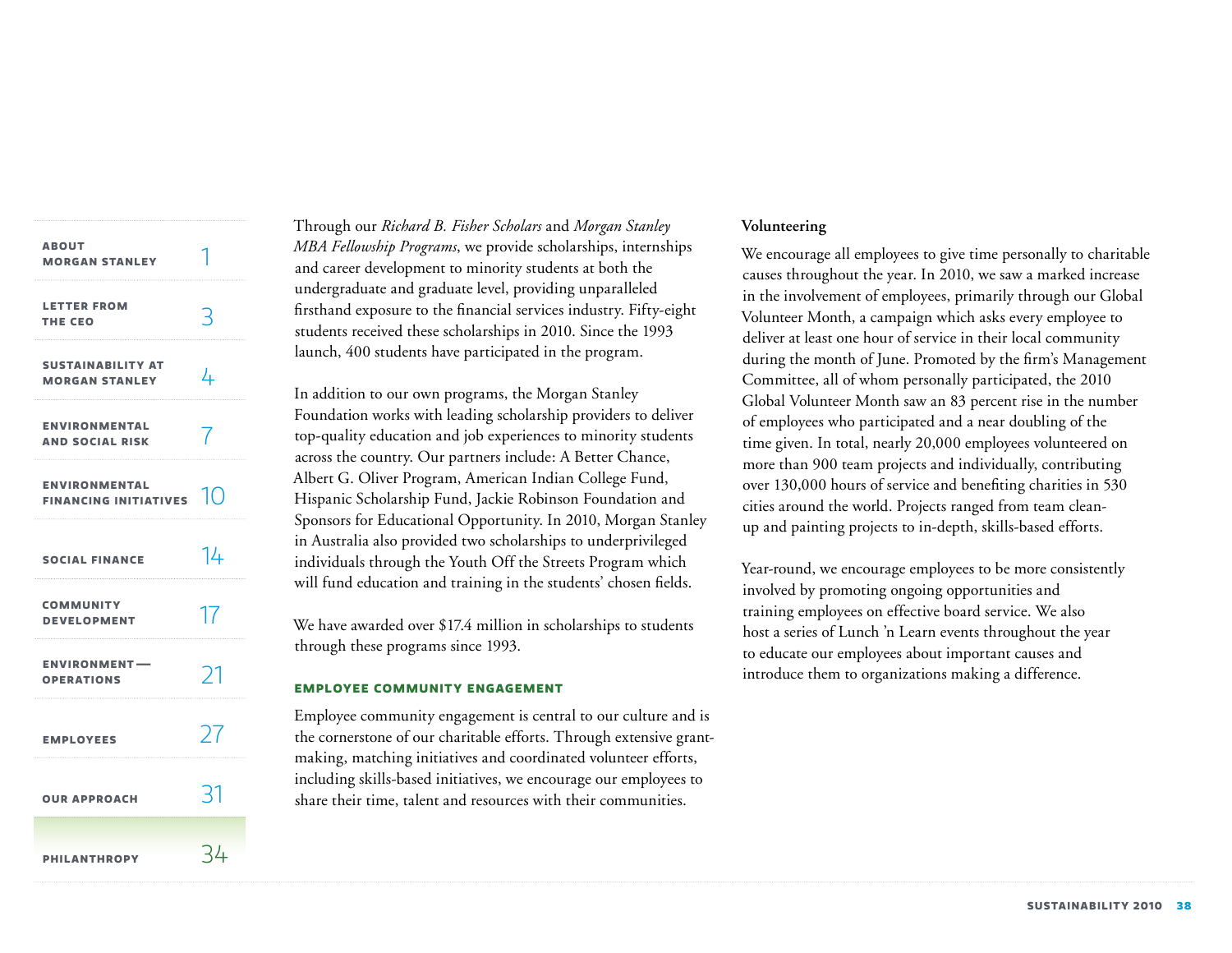| <b>ABOUT</b><br><b>MORGAN STANLEY</b>              |                |
|----------------------------------------------------|----------------|
| <b>LETTER FROM</b><br>THE CEO                      | 3              |
| <b>SUSTAINABILITY AT</b><br><b>MORGAN STANLEY</b>  | 4              |
| <b>ENVIRONMENTAL</b><br><b>AND SOCIAL RISK</b>     | $\overline{7}$ |
| <b>ENVIRONMENTAL</b><br>FINANCING INITIATIVES $10$ |                |
| <b>SOCIAL FINANCE</b>                              | 14             |
| <b>COMMUNITY</b><br><b>DEVELOPMENT</b>             | 17             |
| <b>ENVIRONMENT-</b><br><b>OPERATIONS</b>           | 71             |
| <b>EMPLOYEES</b>                                   | 27             |
| <b>OUR APPROACH</b>                                | 31             |
| <b>PHILANTHROPY</b>                                | 34             |

### **Volunteer Recognition and Incentives**

To recognize and support employee volunteer efforts, The Morgan Stanley Foundation offers grants through our Volunteer Incentive Program (VIP). VIP grants are awarded to charities at which employees volunteer to support health, human service and environmental programs. In addition to supporting employees' efforts, this enables us to reach hundreds of local, communitybased organizations that may not have access to traditional sources of funding. In 2010, we invested \$3 million through this program. Since its inception in 1993, the VIP has provided more than \$30 million in support to thousands of communities.

As part of our What a Difference a Day Makes program, we publicly recognize and thank our employees for their efforts. We display the name of every employee who reports volunteer hours on an electronic ticker tape outside Morgan Stanley headquarters at 1585 Broadway in Times Square, New York City, at the end of each calendar year. We also encourage employees to provide inspiration to their coworkers by sharing their experiences through our online newsletters. We recognize the Top Ten Volunteers (those contributing the most hours) by making contributions—\$7,500 for the top volunteer and \$5,000 for the remaining nine—in each of their names to a nonprofit agency of their choice.

# **Morgan Stanley Social Enterprise Strategy Challenge**

We offer Morgan Stanley's distinctive skills and competencies as a service to our communities through the Social Enterprise Strategy Challenge.

In this annual program, started in 2009, cross-divisional teams of outstanding employees work directly with nonprofit organizations to provide *pro bono* strategic advice on critical business models. The strategic plans offered by our *pro bono* teams help the nonprofits to grow and tackle community needs more effectively.

The teams' work culminates in a public, day-long competition where their recommendations are evaluated by leading experts from the academic, private and nonprofit sectors. The top three teams earn a grant for their organizations to implement the strategies developed by their advisory teams. The grants are presented by James Gorman, President and CEO of Morgan Stanley.

In 2010, Morgan Stanley employees worked with 12 nonprofits in New York, contributing more than 5,400 hours of *pro bono* service valued at more than \$820,000. The organizations focused on a range of missions, including education, youth development, financial literacy and the environment. The firstplace prize was awarded to the team working with Pro Mujer, a microfinance organization that provides women in Latin America with the financial services, health care and training needed to lift themselves from poverty. The team developed a model to evaluate and prioritize countries to which the program could be expanded.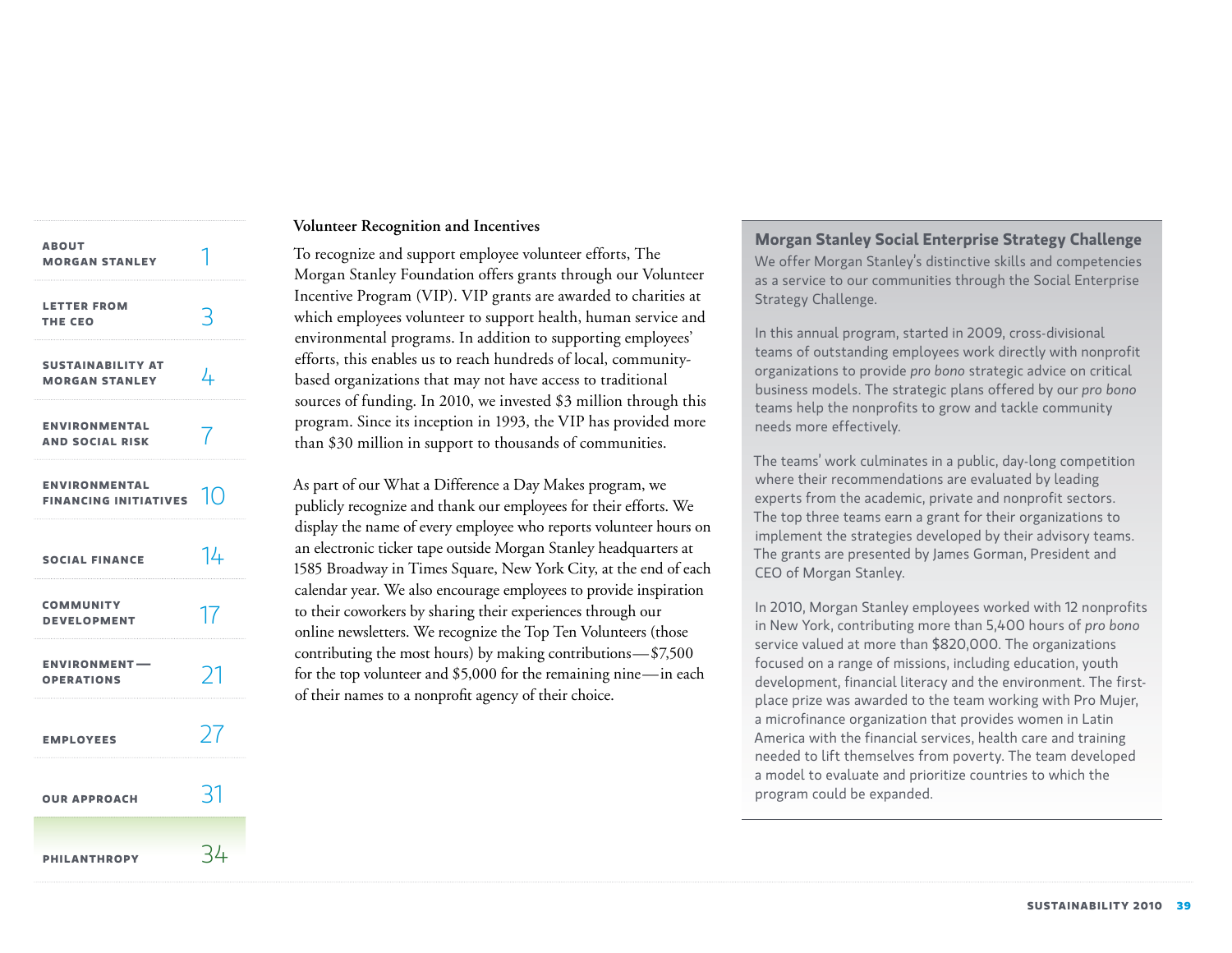| <b>ABOUT</b><br><b>MORGAN STANLEY</b>                |     |
|------------------------------------------------------|-----|
| <b>LETTER FROM</b><br><b>THE CEO</b>                 | 3   |
| <b>SUSTAINABILITY AT</b><br><b>MORGAN STANLEY</b>    | 4   |
| <b>ENVIRONMENTAL</b><br><b>AND SOCIAL RISK</b>       |     |
| <b>ENVIRONMENTAL</b><br>FINANCING INITIATIVES $\Box$ |     |
| <b>SOCIAL FINANCE</b>                                | 14  |
| <b>COMMUNITY</b><br><b>DEVELOPMENT</b>               | 17  |
| <b>ENVIRONMENT-</b><br><b>OPERATIONS</b>             | 21  |
| <b>EMPLOYEES</b>                                     | 27  |
| <b>OUR APPROACH</b>                                  | 31  |
| <b>PHILANTHROPY</b>                                  | -34 |

# **Employee Giving and Matching**

Our employees donate annually through our charitable giving campaigns, which benefit more than 12,000 local charities and the core programs of the Morgan Stanley Foundation. In 2010, employees gave more than \$30 million through the campaign.

To increase the reach and impact of our employees' giving, Morgan Stanley offers a unique matching initiative, Charitable Spending Accounts. Employees in the U.S. who contribute through the Annual Appeal employee giving campaign are eligible to receive up to \$4,000 in corporate funds that they can direct to a charity of their choice. Our MSIF Matching program gives employees across Europe, the Middle East and Africa the opportunity to be recognized for their fundraising or volunteering effort through grants of up to £2,000 to the organizations they support. In 2010, the firm provided nearly \$8 million in matching funds.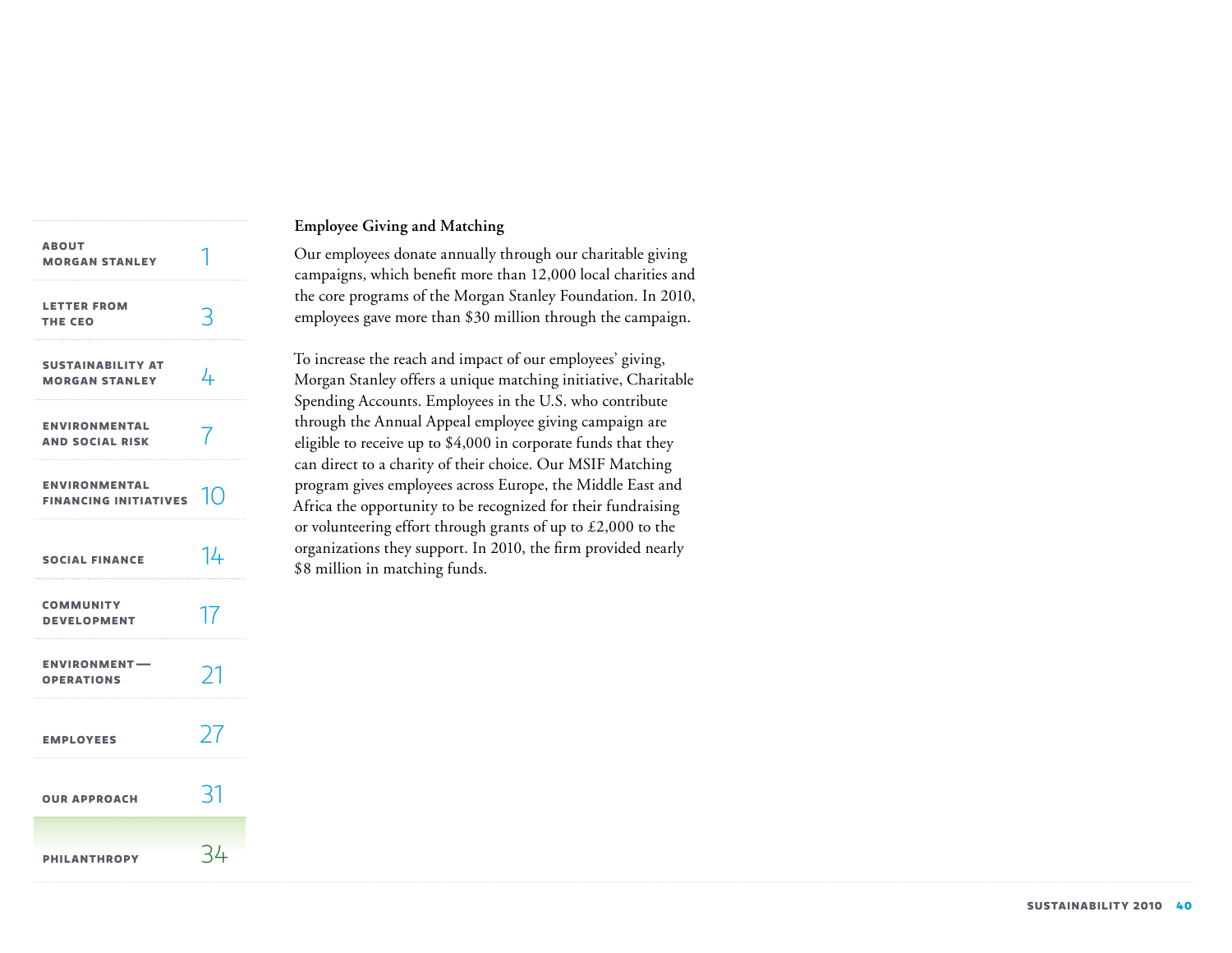# Awards

| <b>ABOUT</b><br><b>MORGAN STANLEY</b>                                      |    |
|----------------------------------------------------------------------------|----|
| <b>LETTER FROM</b><br>THE CEO                                              |    |
| <b>SUSTAINABILITY AT</b><br><b>MORGAN STANLEY</b>                          | 4  |
| <b>ENVIRONMENTAL</b><br><b>AND SOCIAL RISK</b>                             |    |
| <b>ENVIRONMENTAL</b><br>FINANCING INITIATIVES $\left \left(\right)\right $ |    |
| <b>SOCIAL FINANCE</b>                                                      | 14 |
| <b>COMMUNITY</b><br><b>DEVELOPMENT</b>                                     | 17 |
| <b>ENVIRONMENT-</b><br><b>OPERATIONS</b>                                   | 71 |
| <b>EMPLOYEES</b>                                                           | 27 |
| <b>OUR APPROACH</b>                                                        | रा |
| <b>PHILANTHROPY</b>                                                        | ጓሥ |

We are pleased to share examples of the awards and recognition that we received for our sustainability efforts in 2010.

**100 Best Companies for Working Mothers** *Working Mother* magazine (United States)

**Ranked #2 in 2010 survey, fourth consecutive year in top three** Great Place to Work Institute (Japan)

**Ranked Top 20 in the Best Companies to Work For** *Sunday Times* (United Kingdom)

**Top 50 Employers for Women**  *The Times* (United Kingdom)

**Top 500 Green Companies in the U.S.** *Newsweek* magazine (United States)

**50 Best Companies to Work for in the U.S.** *Latina Style* magazine (United States)

**Financial Services Diversity Corporation of the Year**  National Gay & Lesbian Chamber of Commerce (United States)

**Ranked as one of the Top 5 most LGBT Friendly Corporations in the World** International Gay and Lesbian Chamber of Commerce (Canada)

**Champions of Diversity Award**  New York Urban League (United States)

**Ranked as one of the Top Companies that care about LGBT equality and rights** *MetroSource* magazine (United States)

**Sustained Leadership, Accomplishments and Commitment to Diversity in the Securities Industry** Securities Industry and Financial Markets Association (SIFMA) (United States)

**100% Corporate Equality Index** Human Rights Campaign (United States)

**One of the Top Diversity Employers for African Americans** *Black EOE Journal* magazine (United States)

**Top 60 Diversity Elite 2010** *Hispanic Business* magazine (United States)

**Top U.S. Companies for Asian Pacific Americans** *Asian Enterprise* magazine (United States)

**Top Diversity Employers for Women** *Professional Woman's* magazine (United States)

**Recognized for Commitment to the Success of Women Business Enterprises** Women Presidents' Educational Organization (United States)